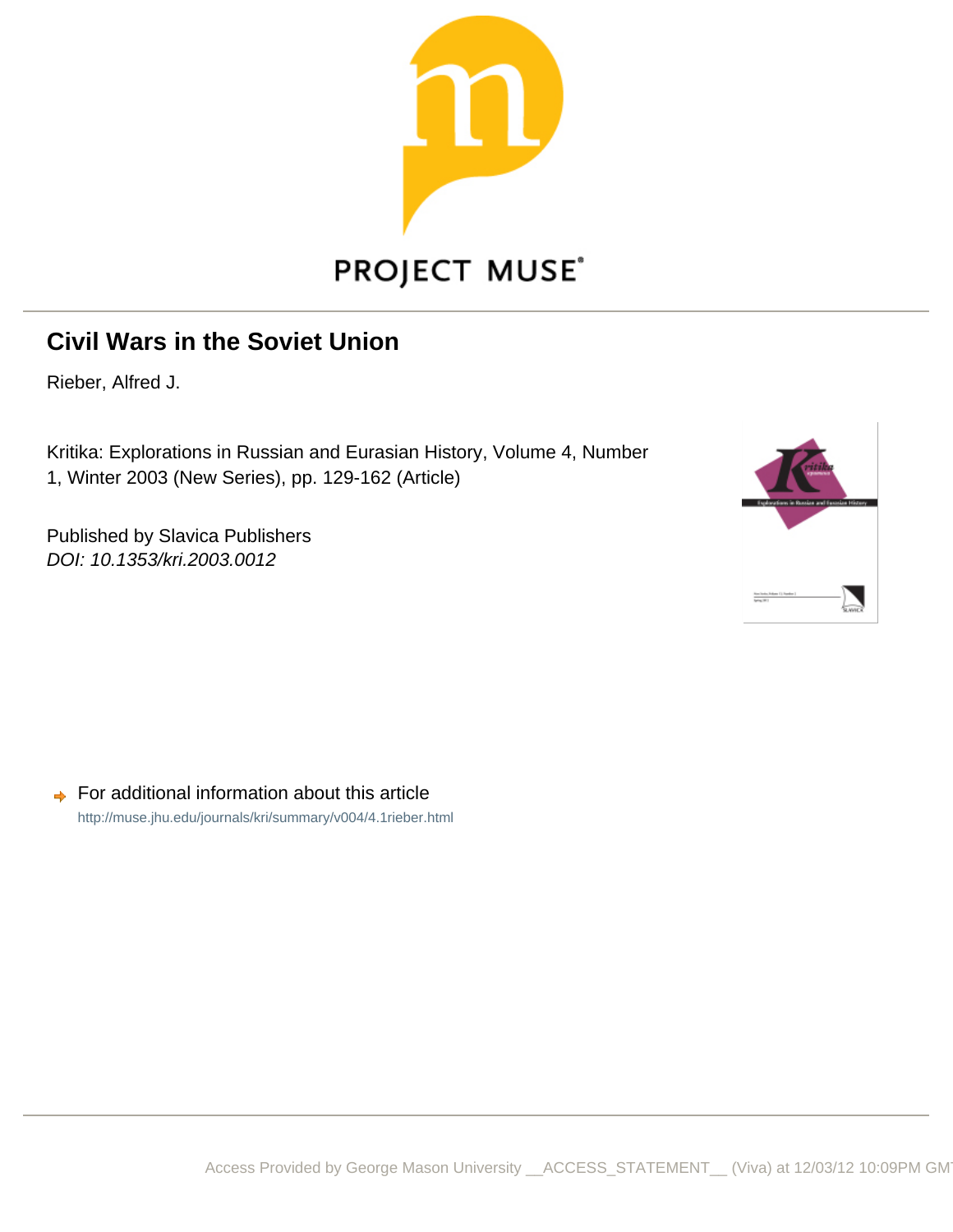## **Civil Wars in the Soviet Union\***

#### **Alfred J. Rieber**

During and after World War II a great variety of violent conflicts and protest movements broke out behind the lines of the Wehrmacht and the Red Army all along the western and southern borderlands of the European part of the Soviet Union. To define and analyze them politicians, publicists, historians, and social scientists have employed a number of concepts: resistance and collaboration, Shoah or Holocaust, ethnic cleansing, deportation and forced resettlement, wars of national liberation, partisan or revolutionary warfare, and internal wars. Each of these has given rise to a vast literature and the concepts themselves have undergone refinements and permutations.<sup>1</sup> But there have been fewer attempts to

*Kritika: Explorations in Russian and Eurasian History* 4(1): 129–62, Winter 2003.

 <sup>\*</sup> My appreciation to John A. Armstrong, Yaroslav Hrytsak, and Peter Holquist for critical readings and comments that much improved the manuscript.

<sup>&</sup>lt;sup>1</sup> Much of the early literature on the European resistance movements was devoted to the question of whether or not it made a substantial contribution to the war effort. For two contrasting interpretations, see Henri Michel, *European Resistance Movements, 1939–1945* (Oxford: Oxford University Press, 1960) and Walter Laqueur, *Guerilla: A Historical and Critical Study* (London: Weidenfeld and Nicolson, 1977), chap. 5. The military value of the resistance has been virtually dismissed by John Keegan, *The Second World War* (New York: Penguin, 1990), 483–96. Related debates have taken place over the real and mythic character of the resistance, the difficulties of making clear distinctions between resistance and collaboration, and the instrumental uses of these terms in the discourse of the cold war and the post-Soviet nationalists. One of the earliest attempts to broaden and refine the patterns of behavior in occupied territories was Stanley Hoffmann, *Decline or Renewal: France Since the 1930s* (New York: Viking, 1974), 26–44. An important distinction was made between collaboration in Western and Eastern Europe by John A. Armstrong, "Collaborationism in World War II: The Integral Nationalist Variant in Eastern Europe," *Journal of Modern History* 40: 3 (September 1968), 396–99. Since then further revisions have been introduced by Jan T. Gross, *Revolution from Abroad: The Soviet Conquest of Poland's Western Ukraine and Western Belorussia* (Princeton: Princeton University Press, 1988) and Jacques Semelin, *Unarmed Against Hitler: Civilian Resistance in Europe, 1939–1943* (Westport, CT: Praeger, 1993). Russian historians have retained the strict definition of collaboration while acknowledging complex motivations. See, for example, Mikhail Ivanovich Semiriaga, *Kollaboratsionizm: Priroda, tipologiia i proiavleniia v gody Vtoroi Mirovoi Voiny* (Moscow: Rosspen, 2000). The controversy triggered by Hannah Arendt's *Eichmann in Jerusalem: A Report on the Banality of Evil*, rev. and enl. (New York: Viking, 1965) over whether there was or was not a Jewish resistance produced a flood of books. Most useful here are Jack Nusan Porter, *Jewish Partisans: A Documentary of Jewish Resistance in the Soviet Union during World War II*, 2 vols. (Washington, DC: University Press of America, 1982) and Dov Levin, *Fighting Back: Lithuanian Jewry's Armed Resistance to the Nazis, 1941–1944*, trans. Moshe Kohn and Dina Cohen (New York: Holmes and Meier, 1985). In Western Europe a smaller but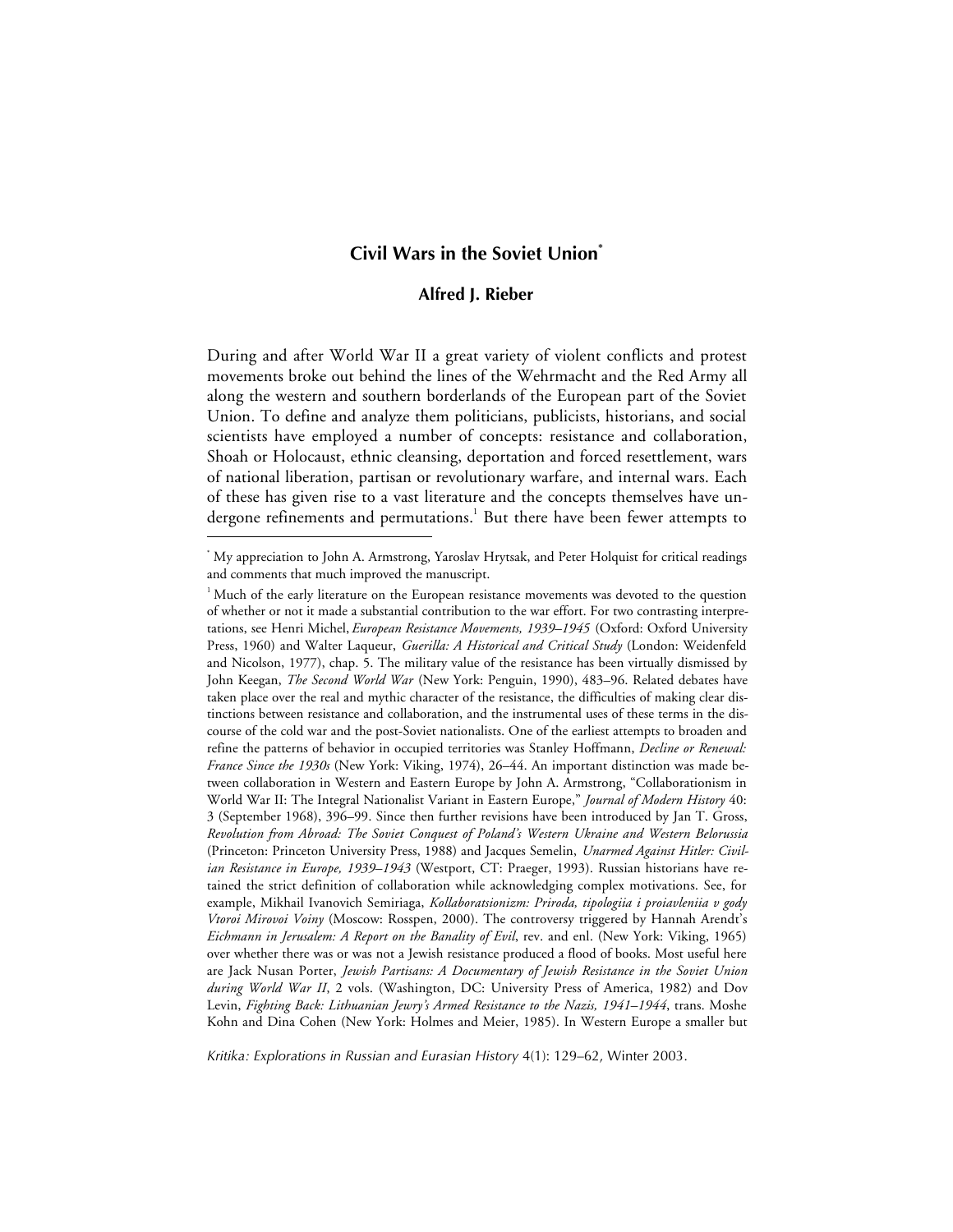perceive them as parts of a larger phenomenon or to reveal the linkages that connect them all. The purpose of this essay is to suggest that the concept of civil war can provide this missing integrative function.

First, to meet objections. The Soviet civil wars, it may be argued, lacked some of the classic attributes of the genre exemplified in the experience of the English, American, Spanish, or Russian Civil Wars. The conventional definition insists on engagements between two relatively evenly matched regular armies commanded by rival governments, each claiming legitimate authority over the same territory; foreign intervention, where it existed, remained limited to supplying men and material, and did not lead to international war.

The crucial difference in the Soviet case was that its civil wars took place under a unique set of circumstances.<sup>2</sup> First, they were fought in the midst of a large-scale conventional war with the overwhelming preponderance of military power deployed by the two belligerents, each of which took a highly ambivalent if not openly hostile attitude toward irregular armed bands – even, on occasion, those operating behind the lines of its mortal enemy. Second, in their conduct of the war on the Eastern Front both Nazi Germany and the Soviet Union adopted radically transformative means and aims that deeply affected the demographic and social structures of the civil population under their control. Third, the clash of the great powers and the civil wars were both continuations, albeit on a more violent and destructive scale, of a long-term contest over the structure and boundaries of states contending for control of the borderlands. Fourth, Stalin perceived the conflict through the prism of a "civil war mentality," a legacy of previous episodes in the struggle over the borderlands that had already in the prewar period impelled him to exterminate most of the potential leadership of an internal opposition, especially in the national republics. As a result of these four factors, the civil wars in the Soviet borderlands were, as the plural implies, manysided, uncoordinated, and confused, often taking the form of minimal or everyday acts of resistance, with many incidents of participants switching sides, dropping out, and reentering, and overshadowed by terrible reprisals on the part of the German occupation forces, the Soviet police, and the "destruction battalions."

-

similar debate has taken place over whether collaborators and resisters were engaged in a civil war. See, for example, Henri Amouroux, *La vie des français sous l'occupation* (Paris: Fayard, 1961), who opts for "a pitiless civil war," and Claudio Pavone, *Una guerra civile: Saggio storico sulla moralitá nella Resistenza* (Turin: Bollati Boringhieri, 1991), who takes a similar stand.

 $^2$ Parallel civil wars in Greece, Albania, and Yugoslavia were fought within territories totally occupied by the Axis powers. The nearest parallel to the Soviet case was that of China. But even there the main bases of the nationalist and communist forces were outside the Japanese zone of occupation.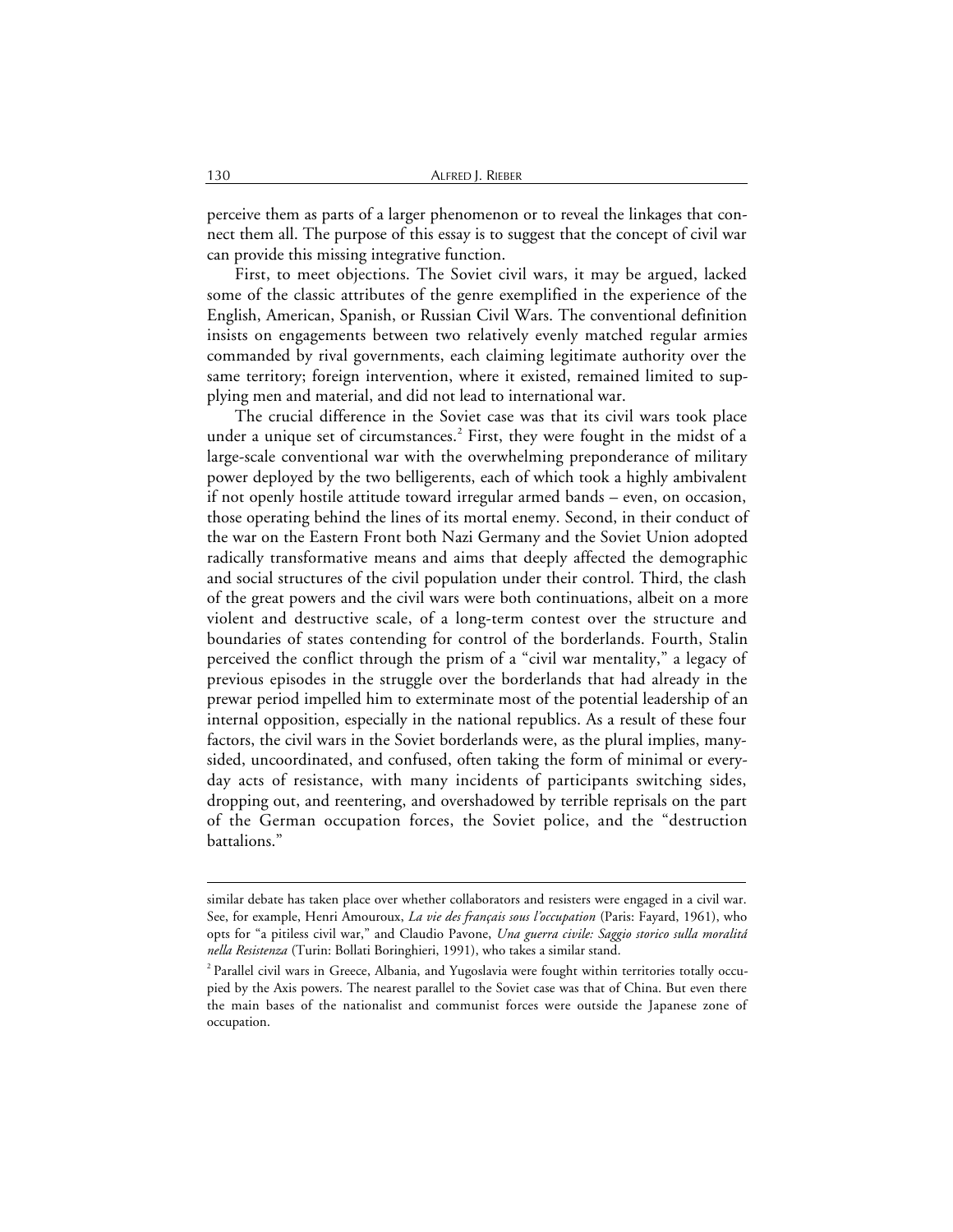#### **The Transformative Nature of the War**

On the Nazi side the transformative character of the war was expressed in a set of four interrelated myths that underlay Hitler's war aims: the volkisch ideal, the fear of a "Slavic flood," Lebensraum, and redemptive anti-Semitism.<sup>3</sup> From the opening volley of the war against Poland, Hitler was determined to exploit the civilian population, both Jews and Poles alike, as forced labor, to weaken them physically, strip them of their cultural identity, and inundate them with waves of German colonists who would encounter no resistance from the enfeebled and denationalized local population.<sup>4</sup> In 1941 Hitler resurrected the bugbear of "Judeo-Bolshevism" by announcing that the Soviet Union was to be the object of a "war of annihilation." It was a slogan shared by large sections of the German military and economic elites. They too endorsed the necessity of killing off Soviet prisoners of war and selected groups of civilians in order to clear the way for the largescale colonization of the East by German agricultural settlers.<sup>5</sup> This fit well into

<sup>5</sup> Hans-Adolf Jacobsen quotes the infamous statement, "[t]he Bolshevik soldier has forfeited every claim to be treated as an honorable soldier and in keeping with the Geneva Convention…." Jacobsen, "The Kommissarbefehl and Mass Execution of Soviet Russian Prisoners of War," in Helmut Krausnick et al., *Anatomy of the SS State* (New York: Walker, 1968), 524. According to Jacobsen's figures, based on an OKW Prisoner of War Department report on the whereabouts of Red Army prisoners, dated 1 May 1944, the total taken was 5,165,381, out of whom 2 million died from "wastage," 280,000 perished in transit camps, and 1,030,157 were shot while attempting to escape or while being transferred. But the total was probably closer to 4 million. Ibid., 531. See also Christian Streit, *Keine Kameraden: Die Wehrmacht und die Sowjetischen Kriegsgefangenen, 1941–1945* (Stuttgart: Deutsche, 1978); Horst Boog, et al., *Das Deutsche Reich und der Zweite Weltkrieg*, vol. 4, *Der Angriff auf die Sowjetunion* (Stuttgart: Deutsche Verlags-Anstalt, 1983), esp. the chapter by Jürgen Forster, "Das Unternehmen 'Barbarossa' als Eroberungs- and Verniehungs-Krieg," 413–50; and Eberhard Jäckel, *Hitlers Herrschaft: Vollzug einer Weltanschauung* (Stuttgart: Deutsche, 1986). Winfried Baumgart, *Deutsche Ostpolitik: Von Brest Litowsk bis zum Ende des Ersten Weltkreiges* (Vienna: Oldenburg, 1966) notes that during World War I the Army Command's order of priority for the distribution of food produced on Russian territory was: the Army of Occupation, the Russian population, and the inhabitants of the Kaiserreich. In 1941 the needs of the Russian population were not taken into any account whatsoever.

 $\frac{1}{3}$ <sup>3</sup> Saul Friedländer, *Nazi Germany and the Jews: The Years of Persecution* (London: Weidenfeld and Nicolson, 1997); Woodruff D. Smith, *The Ideological Origins of Nazi Imperialism* (New York: Oxford University Press, 1986).

<sup>4</sup> Martin Broszat, *Nationalsozialistische Polenpolitik, 1939–1945* (Stuttgart: Deutsche, 1961); Robert L. Koehl, *RKFDV: German Resettlement and Population Policy, 1939–1945. A History of the Reich Commission for the Strengthening of Germandom* (Cambridge: Harvard University Press, 1957). An excellent overview is John Connelly, "Nazis and Slavs: From Racial Theory to Racist Practice," *Central European History* 32: 1 (1999), 1–34, who stresses the role of resistance versus compliance as the major criteria in Hitler's treatment of different Slavs, although it seems to me that he underestimates Hitler's particularly hostile attitude toward the Russians as distinct from that of many of his subordinates.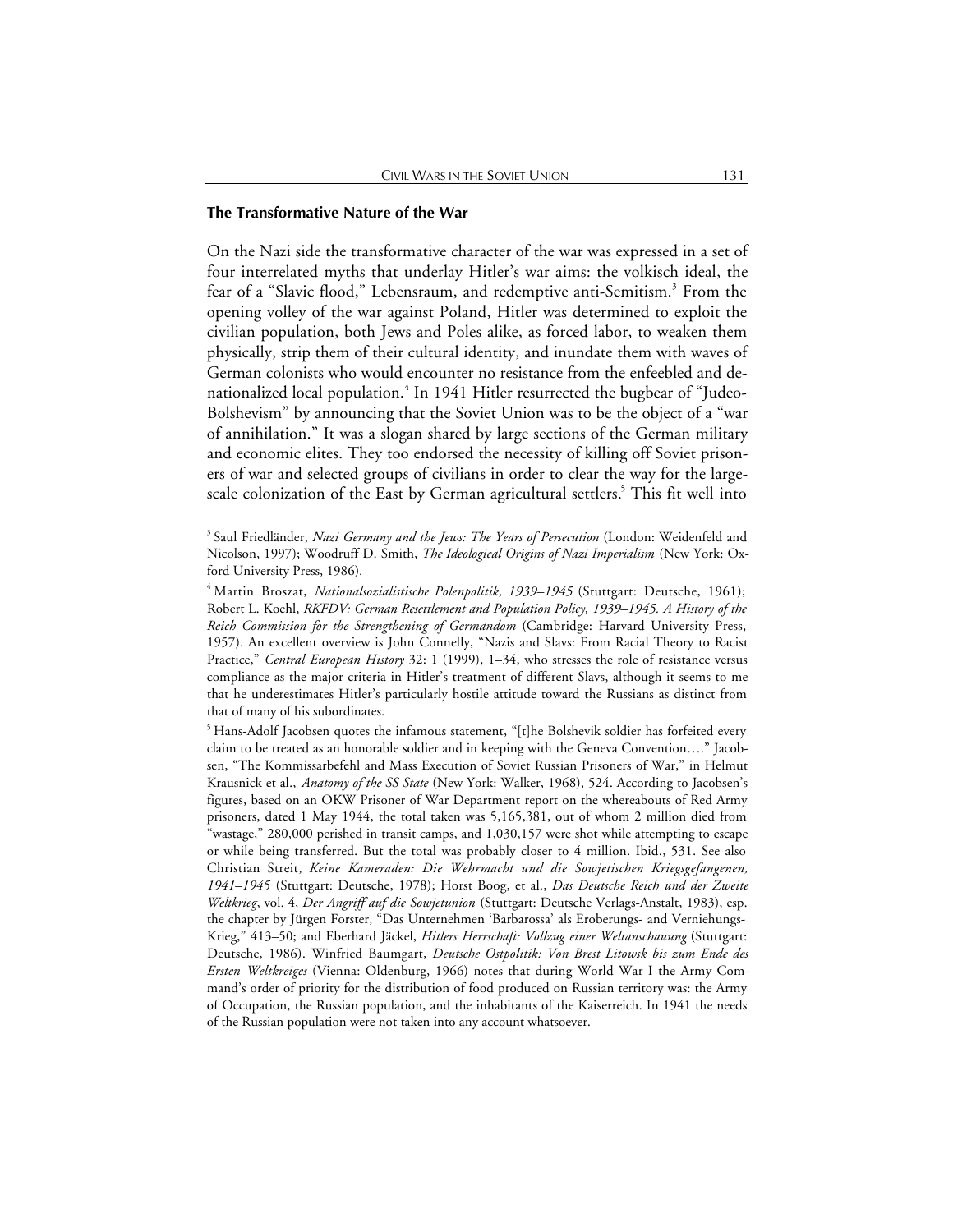Hitler's belief that the independent German farmer was the volkisch ideal, the main guarantor of the longevity of the Reich for a thousand years.<sup>6</sup> "My long term policy," he boasted in 1941, "aims at having eventually 100 million Germans settled in these territories." The morale of the common German soldier required the Germanization of the conquered lands, which was, in Hitler's words, "a positive war aim."<sup>7</sup>

Once the invasion of the Soviet Union had begun, Nazi policies toward the Jews also underwent a transformation from persecution to extermination. Whatever the effects of confusion in the Nazi bureaucracy, Hitler's own tactical flexibility, the latitude given to subordinates on dealing with the Jewish question, and the practical difficulties involved, nonetheless the decision to murder the Jews was irrevocably taken after June 1941.<sup>8</sup> Indoctrinated by the regime's relentless propaganda and exposed to heavy casualties in a brutal campaign, the officers and men of the Wehrmacht indiscriminately expanded the killing fields.<sup>9</sup> The combination of Hitler's genocidal racist policy against the Jews, his war of extermination against the Russians, the destruction of state institutions, radical redrawing of boundaries, and massive resettlements of populations plunged the borderlands into a cauldron of destruction and bitter internecine warfare.<sup>10</sup>

 $-$ <br>6 Karl Lange, "Der Terminus 'Lebensraum' in Hitlers *Mein Kampf*," *Vierteljahrschaft für Zeitgeschichte* 13 (1965), 426–37.

<sup>7</sup> Norman Rich, *Hitler's War Aims* (New York: Norton, 1973–74), 2: 326–32; *Hitler's Table Talk, 1941–1944: His Private Confessions*, with an introduction by Hugh Trevor-Roper, 2nd ed. (London: Weidenfeld and Nicolson, 1973), 3–4, 17, 21–22, 33, 34–35, 37–39, 40, 42, 53, 55, 68, 92–93 repeat his references to exploitation and colonization of the East.

<sup>8</sup> Götz Aly, *"Final Solution": Nazi Population Policy and the Murder of the European Jews*, trans. Belinda Cooper and Allison Brown (London: Oxford University Press, 1999), 254, argues for a March 1941 date for when the decision to deport European Jews to the East was taken. The two classic interpretations of the relationship between Hitler's invasion of the Soviet Union and his extermination of the Jews emphasize the preeminence of one or the other of these initiatives at the expense of the other. For the view that Judeophobia inspired Hitler's attack, see Lucy Dawidowicz, *The War Against the Jews, 1933–1945* (New York: Holt, Rhinehart and Winston, 1975); the thesis that the main purpose behind Hitler's war in the East was the destruction of Bolshevism is in Arno Mayer, *Why Did the Heavens Not Darken? The Final Solution in History* (New York: Pantheon, 1988).

<sup>9</sup> Omer Bartov, *The Eastern Front, 1941–45: German Troops and the Barbarization of Warfare* (New York: St. Martin's, 1986), and idem, *Hitler's Army: Soldiers, Nazis and War in the Third Reich* (New York: Oxford University Press, 1991). But compare Truman Anderson, "Incident at Baranivka: German Reprisals and the Soviet Partisan Movement in Ukraine, October–December 1941," *Journal of Modern History* 71: 3 (September 1999), 585–623, who cites Wehrmacht orders that "the Ukrainian population which sympathizes with the Germans is to be exempted from collective punishment."

<sup>&</sup>lt;sup>10</sup> To be sure, Hitler's theory and practice of war in the East was often inconsistently applied and modified by the competing needs and conflicting viewpoints of his subordinates. The classic treat-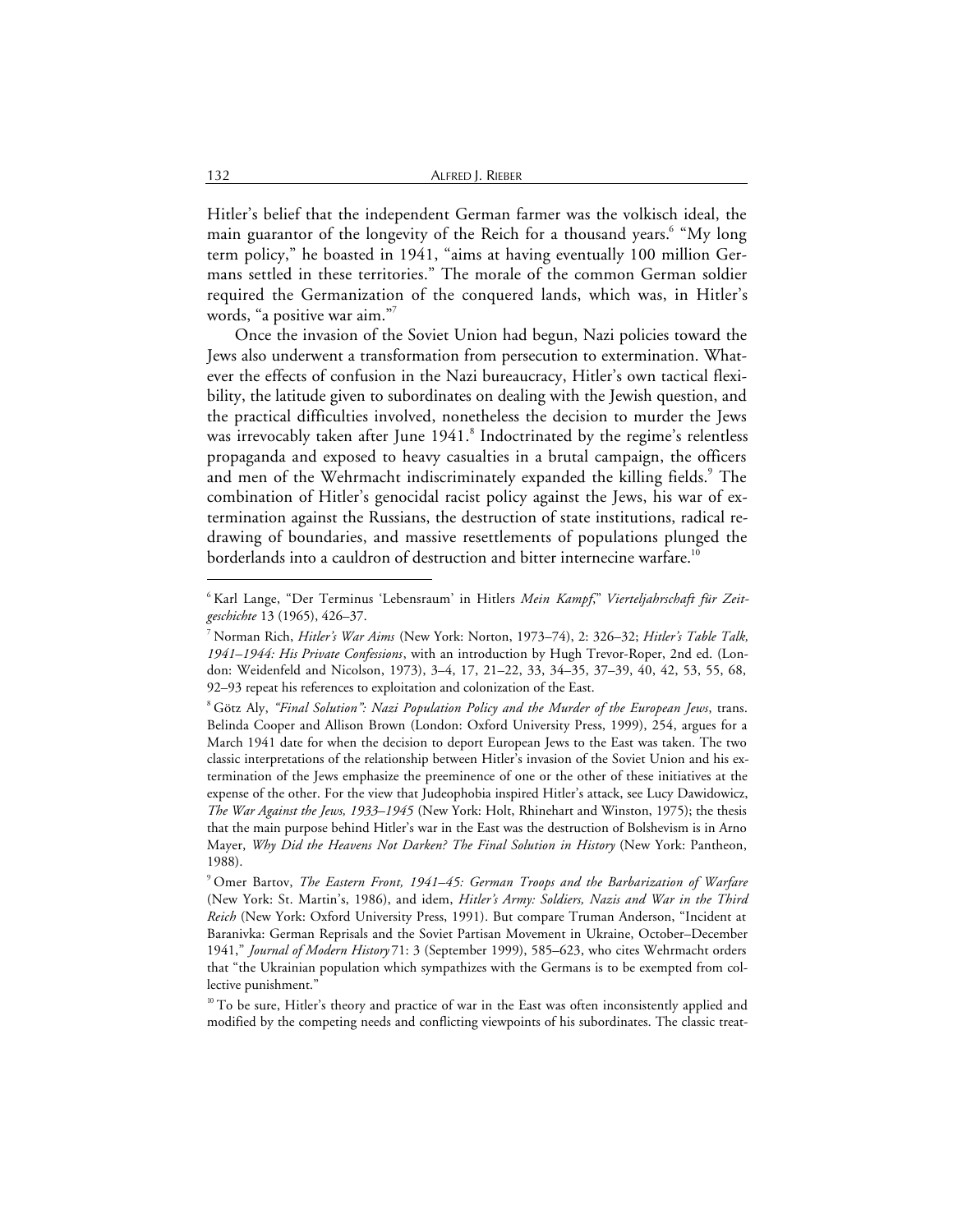Stalin's aims were no less transformative, if more veiled. The Soviet leader was not disposed like Hitler to engage in "table talk" or to announce to the world his next motives and plans, however vaguely defined. This is not to say that Stalin was more of a pragmatist, he was just more secretive. To a greater degree than Hitler his aims must be sought in his tactical moves, which were not always consistent or unambiguous. To foreign statesmen he gave the impression that the war was all about territory and security in the traditional sense of the word.<sup>11</sup> To be sure, Stalin's strategic thinking reflected both a profound sense of Russia's historical demands in the West stretching back to the Seven Years' War and those most recently advanced by tsarist negotiators in  $1915-16$ .<sup>12</sup> In the interwar period the Soviet leadership reacted to perceived threats from the USSR's immediate neighbors, Poland and Romania, by reaffirming the need to restore territory lost after World War I.<sup>13</sup> But there was more to Stalin's war aims than

 $\overline{a}$ 

 $13$  In acquiring these territories, geopolitical considerations were uppermost in the minds of the Soviet leadership. Ever since the mid-1920s, discussions in both the Politburo and the Revolutionary Military Council, as well as the operational plans of the General Staff, emphasized the strategic importance of these areas for both the Soviet Union and its prospective enemies, Poland and Romania: "Large-scale victories with large-scale political results are possible only south of Poles′e: for us, Sovietization of Galicia and Bessarabia and a direct threat as a consequence of this to the capitals of both governments, and for our opponents the splitting off from the Soviet Union of the richest regions inside our country, the creation for the Poles of 'Greater Poland' [,] and for Romania of 'Greater Romania,' the loss for us of such important economic seaports as Odessa and Nikolaev and as a direct consequence of this a threat to our most important coal and railroad resources in the Donetsk and Krivoi Rog basins." Oleg Nikolaevich Ken and Aleksandr Ivanovich

ment remains Alexander Dallin et al., *German Rule in Russia, 1941–1945: A Study of Occupation Policies*, rev. 2nd ed. (Boulder: Westview Press, 1981). See also Timothy Mulligan, *The Politics of Illusion and Empire: German Occupation Policy in the Soviet Union, 1942–1943* (New York: Praeger, 1988) and Theo Schulte, *The German Army and Nazi Policies in Occupied Russia* (Oxford: Berg, 1989).

 $11$  In his conversations with Anthony Eden in December 1942 Stalin stated: "I think that the whole war between us and Germany began because of these western frontiers of the USSR, including particularly the Baltic States. That is really what the whole war is about and what I would like to know is whether our ally, Great Britain, supports us regarding these western frontiers." Cited in *Anglo-American Perspectives on the Ukrainian Question, 1938–1951: A Documentary Collection*, ed. Lubomyr Y. Luciuk and Bohdan S. Kordan (Kingston, ON: Limestone, 1987), 53. He enlarged on this theme at Teheran: "What was needed was the control of certain physical points within Germany, along German borders, or even farther away to insure that Germany would not be able to embark on another course of aggression." *Foreign Relations of the U.S., 1943: Conferences at Cairo and Teheran* (Washington, DC: U.S. Government Printing Office, 1961), 532.

 $12$  An imperial conference of March 1756 was the first to spell out a policy of granting East Prussia to Poland while Russia acquired Courland and "frontier rectifications" to bring to an end "disorders" in western Belorussia and western Ukraine. *Sbornik imperatorskago russkago istoricheskago obshchestva*, no. 136 (1912), 31–33. For similar but more ambitious goals during World War I, see *Russian Diplomacy and Eastern Europe, 1914–1917* (New York: King's Crown, 1963).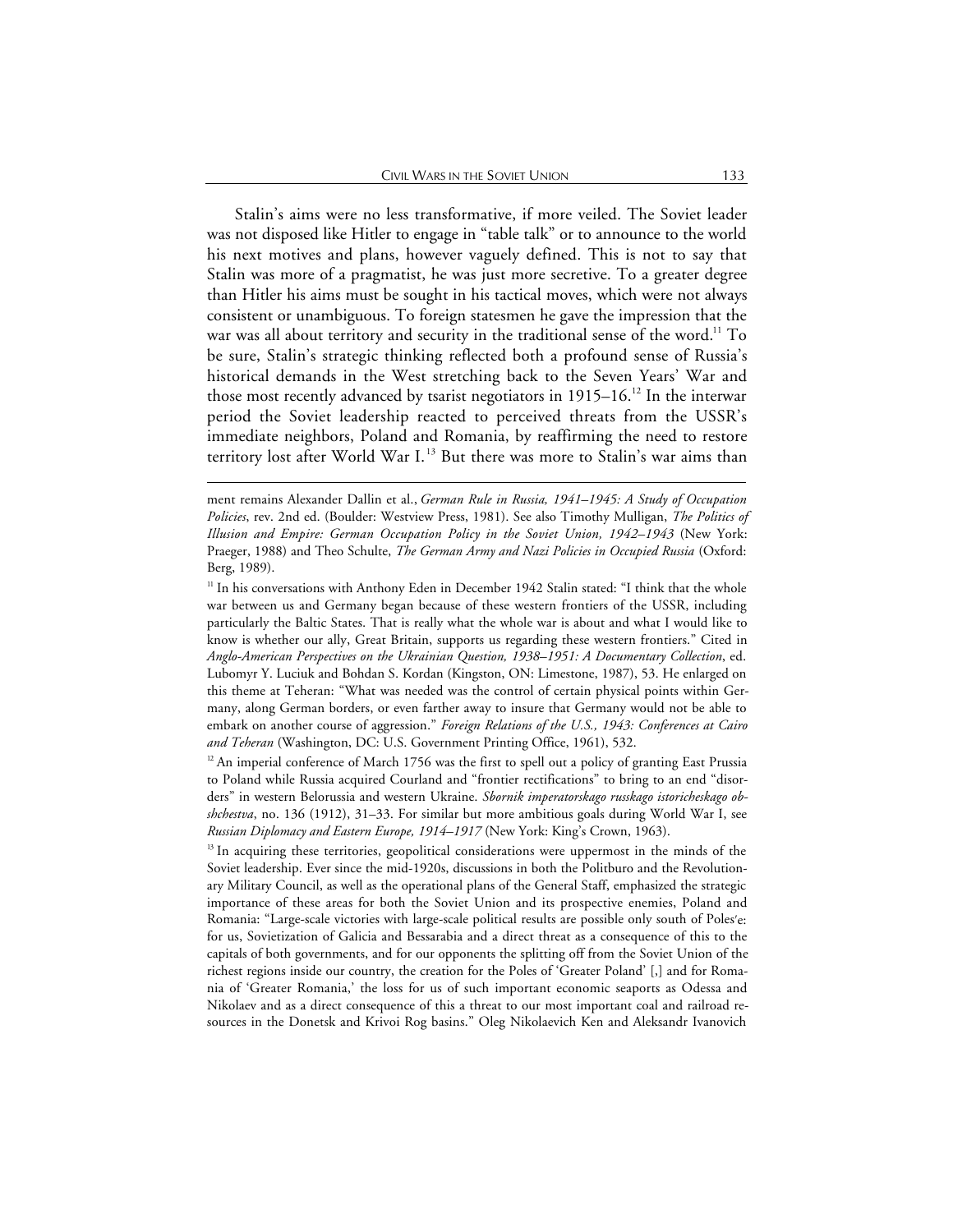acquiring territory, important though that may have been. Stalin pursued his own transformative policy by organizing the extermination or forced resettlement of potentially dangerous classes. From 1939–40, following an unknown number of summary executions, the NKVD organized a series of deportations aimed specifically at destroying the old elites of the Baltic states, eastern Poland (*kresy*), and Bessarabia. His hasty and brutal methods proved to be less discriminating. Estimates of deported Polish citizens run from slightly less than 400,000 to over 1.25 million, of whom about half were ethnic Poles and almost a third Jews. Following the German invasion the execution of 4,500 Polish officers in the Katyn′ camp was a particularly severe loss for the former ruling elite. Similar "selective" deportations of civil and military authorities in the Baltic states aimed to eliminate the prewar elites. In Latvia the deportees included 380 former officers of the tsarist and Latvian armies, 601 leaders of the judiciary and security agencies, 2,329 active members of right-wing parties and "anti-Soviet organizations," and 1,240 landowners and high government officials. Two waves of deportations in Estonia sent 70,000 people east in boxcars. In Bessarabia there was a massive flight of the old landowning and governing class and a reverse flow of approximately 300,000 former inhabitants, mainly Jews and left-wing sympathizers who had gone into exile after 1918 and were resettled by the Soviet occupation forces.<sup>14</sup> Stalin's policy of class warfare with ominous overtones of ethnic cleansing imposed from above revived an old self-fulfilling prophecy of disloyalty in the western borderlands.

With the outbreak of war Stalin resorted to measures of deportation on a violently ascending scale in response to real or imagined opposition within the Soviet Union. His repressive methods were rooted in his experience in the Russian Civil War, the struggle against the kulaks, and the incorporation of new territories. When Soviet forces crossed the frontiers of 1940, he applied his radical

-

Rupasov, *Politbiuro TsK VKP(b) i otnosheniia SSSR s zapadnymi sosednimi gosudarstvami (konets 1920–1930-kh gg.): Problemy. Dokumenty. Opyt kommentariia* (St. Petersburg: Evropeiskii dom, 2000), 495–96. At the same time, Soviet diplomacy aimed to prevent Poland from "using western Ukraine and western Belorussia as 'piedmonts' in the struggle against the Ukrainian and Belorussian Republics." Ibid., 497.

<sup>&</sup>lt;sup>14</sup> Valentina Sergeevna Parsadanova, "Deportatsii naseleniia iz Zapadnoi Ukrainy i Zapadnoi Belorussii v 1939–1941 gg.," *Novaia i noveishaia istoriia*, no. 2 (1989), 46–63; Natal′ia Sergeevna Lebedeva, "The Deportation of the Polish Population to the USSR, 1939–1941," in *Forced Migration in Central and Eastern Europe, 1939–1950*, ed. Rieber (London: Frank Cass, 2000), 28–45; Gross, *Revolution from Abroad*, chap. 1; Lebedeva,*"Katyn*′*": Prestuplenie protiv chelovechestva* (Moscow: Progress, 1994); Artem Markovich Lazarev, *God 1940: Prodolzhenie sotsialisticheskoi revoliutsii v Bessarabii* (Kishinev: Shtiintsa, 1985), 82–83; "Pod maskoi nezavisimosti (dokumenty o vooruzhennom natsionalisticheskom podpol′e v Latvii v 40–50-kh gg.)," *Izvestiia TsK KPSS*, no. 11 (1990), 115; "Vooruzhennoe natsionalisticheskoe podpol′e v Estonii v 40–50-kh godakh," ibid., no. 8 (1990), 168–70.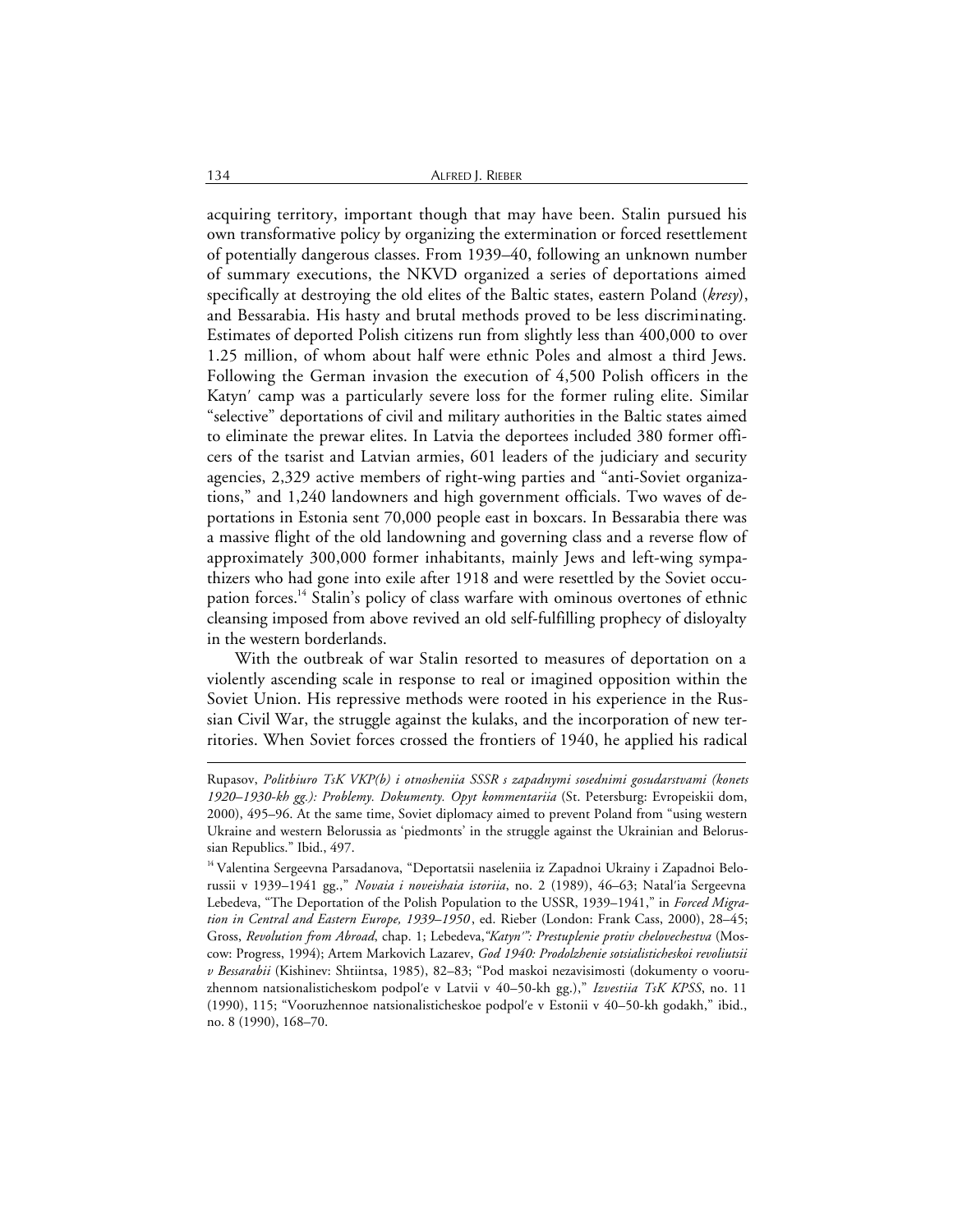population policies to Eastern Europe and Germany, leading to the expulsion of Germans from all territories east of the Oder-Neisse-Trieste line, the destruction of prewar social and political structures in the same region, and equally massive deportations and resettlement of both class and national "enemies." The radical and transformative aspect of Stalin's wartime policies, like those of Hitler, incited powerful reactions among the populations of the western borderlands and often led to unintended consequences in Central Europe, where the Soviet advance sparked or stoked civil wars outside the Soviet frontiers.<sup>15</sup>

#### **Traditions of Struggle over the Borderlands**

Although radical and transformative, both the great power conflict between Germany and Soviet Russia as well as the civil wars it spawned exhibited strong elements of continuity rooted in historical memories and imperial rivalries. The complex struggle over the borderlands had at one time or another involved a variety of multicultural states and their unwilling subjects. On one level, the imperial rivals – Russian, Habsburg, Hohenzollern, and Ottoman – sought to expand their territorial bases and secure new resources; on another level, they sought to subjugate, assimilate, or convert the indigenous peoples who were brought under their control. Their competition and the internal resistance that it engendered passed through many permutations over the course of more than four centuries, from the rise of these empires to their fall in the 20th century, and these things continued among their successor states.

The high levels of violence and instability within the borderlands both before and after their conquest and incorporation into the empires were the product of several persistent "geo-cultural" factors. The population of the borderlands was extremely diverse in its ethno-linguistic and confessional composition as the result of centuries of state-sponsored and spontaneous migration, colonization, and forced resettlement. International boundaries were the product of continuous warfare and shifting power alignments interrupted by only brief periods of peace. Consequently, they did not correspond to natural or national lines of demarcation. Once the borderlands were incorporated into the empires they became frontier zones. Their populations, distinct in history and culture from the dominant ethnic cores (German, Russian, and Turkish), often identified them-

<sup>&</sup>lt;sup>15</sup> See the following articles in Rieber, *Forced Migration*: T. V. Volokitina, "The Polish-Czechoslovak Conflict over Teschen: The Problem of Resettling Poles and the Position of the USSR," 46–63; Emilia Hrabovic, "The Catholic Church and Deportations of Ethnic Germans from the Czech Lands," 64–82; G. P. Murashko, "The Fate of Hungarian Minorities in Slovakia after the Second World War: Resettlement and Re-Slovakization, Moscow's Position," 83–95; and A. S. Noskova, "Migration of the Germans after the Second World War: Political and Psychological Aspects," 96–114.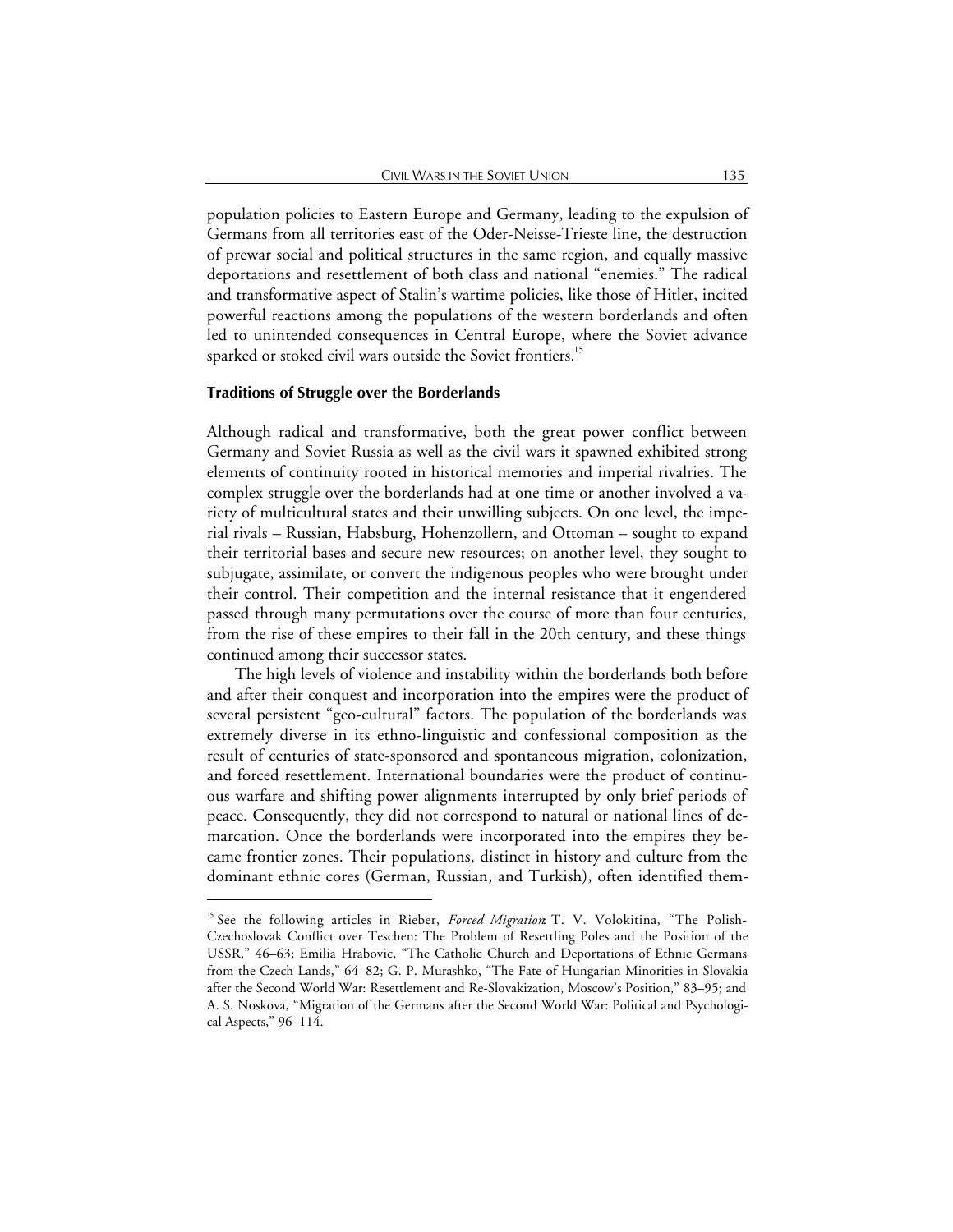selves with their fellow nationals or coreligionists across the borders. As conquered and unassimilated peoples with external ties, they were regarded by the respective central powers as potentially disloyal and unstable elements, as indeed they often proved to be. The history of the Habsburg, Ottoman, and Russian frontier zones was replete with violent protests of all kinds, ranging from social banditry to open rebellion, as well as more subtle forms of opposition to imperial authority.<sup>16</sup>

The imperial response to real or imagined treachery frequently took the form of deportations, sometimes accompanied by resettlement of the frontier zones. In the Russian case, two examples may be taken as illustrative. Following the Polish revolts of 1830–31 and 1863–65, the tsarist government deported thousands of participants, confiscated their properties, and attempted in a confused and mainly unsuccessful way to resettle Russian landowners in their place.<sup>17</sup> Foreign invasion often triggered the most violent reaction against minorities in the western borderlands. During World War I the Russian military forcibly uprooted about 200,000 Jews and the same number of Germans in what one scholar has called "a brutal foretaste of the horrors inflicted upon the next generation under the Stalin regime."<sup>18</sup>

In the Russian empire, opposition to central authority in the frontier zones extended back to the 17th century. With the rise of national consciousness, which proceeded at different and uneven tempi in different regions of the imperial periphery, the ethno-confessional basis of protest acquired new forms of discourse and organization. The historical antecedents of the Soviet civil wars were particularly strong in four complex frontier zones: the Cossack steppe, the Polish-Ukrainian-Russian borderland, the Baltic-Belorussian-Polish borderland, and the North Caucasus. The oldest pedigree belongs to the unstable southern

 <sup>16</sup> Alfred J. Rieber, "Struggle over the Borderlands," in *The Legacy of History in Russia and the New States of Eurasia*, ed. S. Frederick Starr (Armonk, NY: M. E. Sharpe, 1994), 61–90. A full-scale analysis is planned in a forthcoming work to be entitled "The Cold War as Civil War: Russia and Its Borderlands."

<sup>&</sup>lt;sup>17</sup> Leonid Efremovich Gorizontov, "Pomeshchik ili muzhik? Russkoe zemlevladenie v strategii resheniia pol′skogo voprosa," in *Imperskii stroi Rossii v regional*′*nom izmerenii (XIX–nachalo XX veka): Sbornik nauchnykh statei*, ed. Petr Ivanovich Savel′ev (Moscow: Moskovskii obshchestvennyi nauchnyi fond, 1997), 86–129.

<sup>&</sup>lt;sup>18</sup> Peter Gatrell, *A Whole Empire Walking: Refugees in Russia During World War I (Bloomington,* IN: Indiana University Press, 1999), 24, also mentions the use of the expression "cleansing" in contemporary sources dealing with the expulsion of the Jews. For general treatments of the history of deportations in the region, see Rieber, "Repressive Population Transfers in Central, Eastern and South-Eastern Europe: A Historical Overview," in idem, *Forced Migration*, 1–27, and Philip Ther, "A Century of Forced Migration: The Origins and Consequences of 'Ethnic Cleansing,'" in *Redrawing Nations: Ethnic Cleansing in East-Central Europe, 1944–1948*, ed. Ther and Ana Siljak (Lanham MD: Rowman and Littlefield, 2001), 43–74.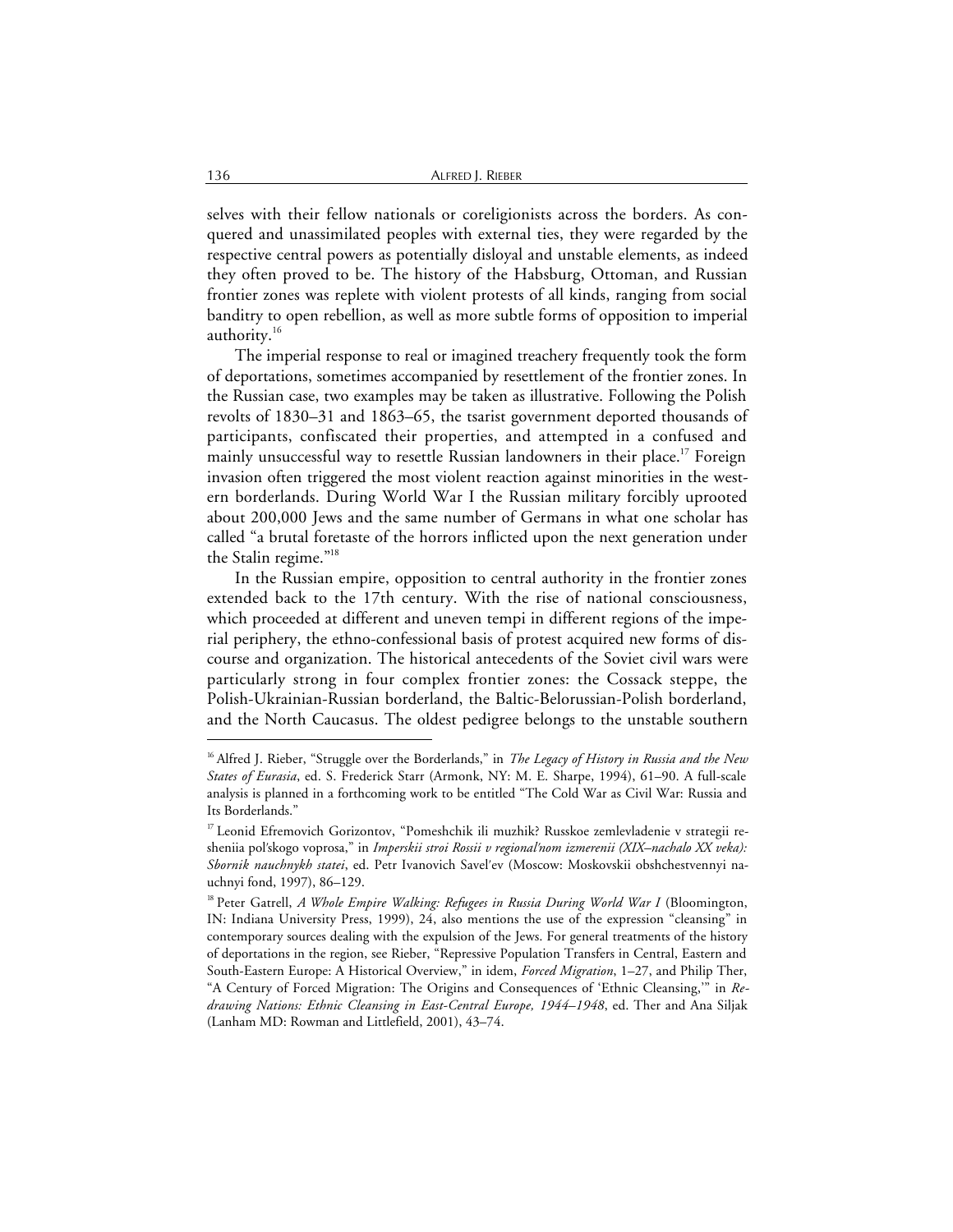frontier where all the great Cossack rebellions that sparked civil war in the Russian state – those led by Kondratii Afanas′evich Bulavin, Ivan Isaevich Bolotnikov, Stepan Timofeevich Razin, and Emil′ian Ivanovich Pugachev – had their origins.<sup>19</sup> Although by the end of the 18th century the imperial government had repressed, resettled, and co-opted the Cossacks, the tradition of freedom (*volia*) was sanctified in myths and legends. In the 19th century it separated into two streams: one flowed into the Ukrainian national movement, the other followed the old course of Cossack particularism.<sup>20</sup> Forced underground, they resurfaced during two great crises that threatened the state in the 20th century, in 1917–20 and in 1941–42, when anticommunist Cossack autonomists were supported by foreign intervention.

In the Polish case historical memories fixed upon a golden age of statehood, a spirit of cultural superiority, and an insurrectionary tradition. Under Russian rule these translated into a series of large-scale rebellions that occurred with almost generational regularity in 1794, 1830–33, 1863–64, and 1905. After winning independence in 1920 the Poles renewed their ancient bid for domination over the borderlands by launching a war against the young Soviet state.<sup>21</sup> The Polish struggles for national independence (or wars of national liberation) were complicated by ethnic conflicts with Ukrainians, Lithuanians, and other nationalities inhabiting the contested frontier zone between the Russian and Polish core regions. In the imperial provinces of Estland and Lifland peasant unrest was of-

<sup>&</sup>lt;sup>19</sup> For new interpretations of the Time of Troubles as a civil war in which the Cossacks played a key role, see Aleksandr Lazarevich Stanislavskii, *Grazhdanskaia voina v Rossii XVII v.: Kazachestvo na perelome istorii* (Moscow: Mysl, 1990) and Chester S. L. Dunning, *Russia's First Civil War: The Time of Troubles and the Founding of the Romanov Dynasty* (University Park, PA: Penn State University Press, 2001). The best survey of Cossack rebellions remains Paul Avrich, *Russian Rebels, 1600–1800* (New York: Norton, 1976).

<sup>20</sup> See Frank Evhen Sysyn, "The Khmelnytsky Uprising and Ukrainian Nation-Building," *Journal of Ukrainian Studies* 17: 1–2 (Summer–Winter 1992), 141–69; Zenon E. Kohut, "Myths Old and New: The Haidamak Movement and the Koliivshchyna (1768) in Recent Historiography," *Harvard Ukrainian Studies* 1: 3 (1977), 359–78; Peter Holquist, "'Conduct Merciless, Mass Terror': Decossackization on the Don, 1919," *Cahiers du monde russe* 38: 1–2 (1997), 127–62. Frank Sysyn reviews the most recent avatar of the tradition in "The Reemergence of the Ukrainian Nation and Cossack Mythology," *Social Research* 58: 4 (1991), 845–65. For suggestive insights, see also John A. Armstrong, "Myth and History in the Evolution of Ukrainian Consciousness," in *Ukraine and Russia in Their Historical Encounter*, ed. Peter J. Potichnyj et al. (Edmonton: Canadian Institute of Ukrainian Studies, 1992), 125–39.

<sup>&</sup>lt;sup>21</sup> For insights into this tradition see Jan Ciechanowski, *The Warsaw Rising of 1944* (Cambridge: Cambridge University Press, 1974), chap. 2; Gorizontov, *Paradoksy imperskoi politiki: Poliaki v Rossii i russkie v Pol*′*she* (Moscow: Indrik, 1999), esp. pt. 1, chap. 1, and pt. 2, chap. 2. But resistance should be balanced by the opposite tradition of accommodation to Russian rule. Stanislaus A. Blejwas, *Realism in Polish Politics: Warsaw Positivism and National Survival in Nineteenth Century Poland* (New Haven: Yale University Press, 1984).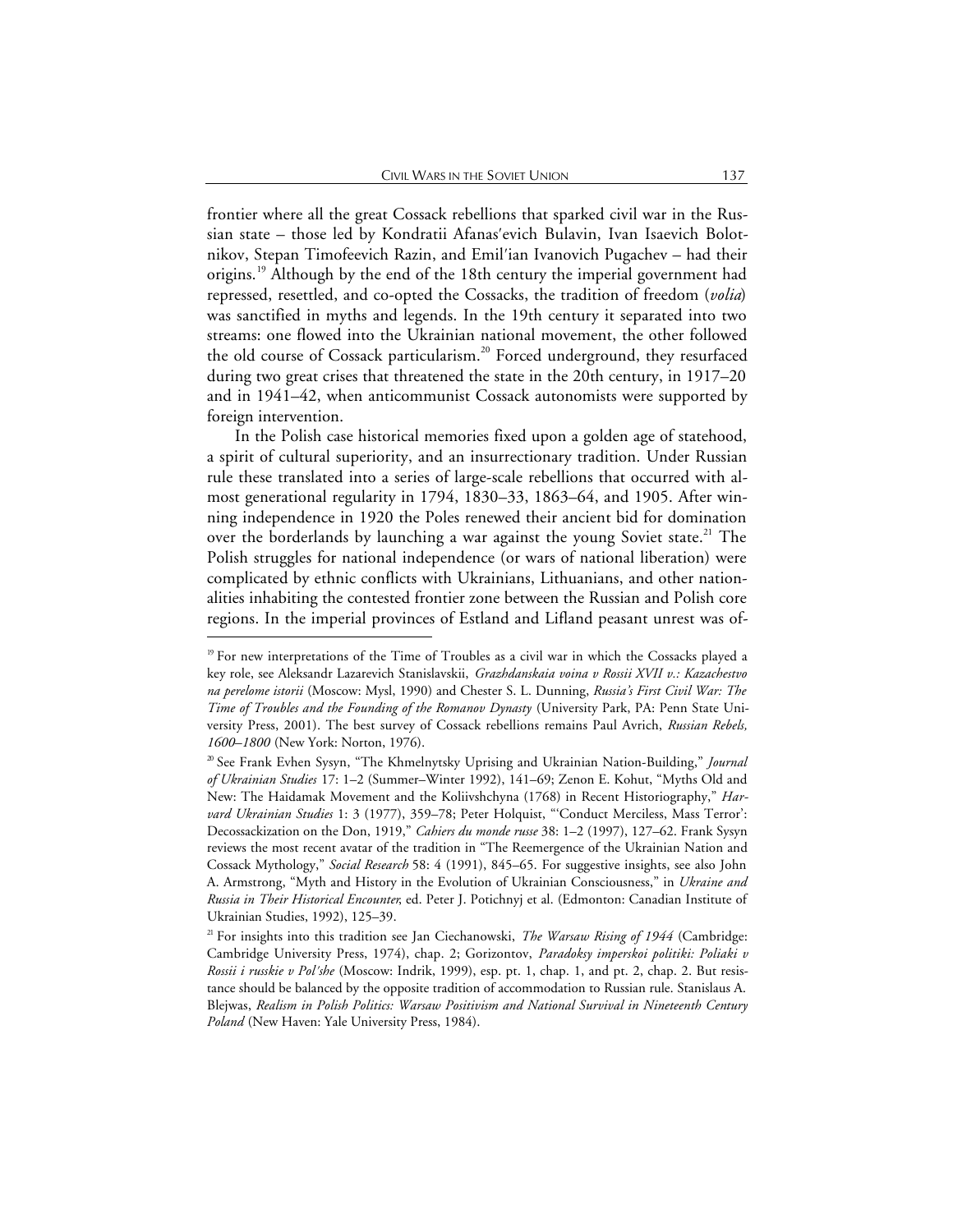ten mythologized by the indigenous intelligentsia in the late 19th century. But there were large-scale risings like the Mahtra War of 1858, and by 1905 the combination of economic grievances and Russification created a revolutionary  $situation.<sup>22</sup>$ 

Along the southern and southeastern frontier zones from the Crimea to the North Caucasus, Muslim opposition to imperial rule took the form of rebellions and mass flight. Throughout the 18th century the Bashkir people fiercely resisted assimilation into the empire, erupting in three full-scale rebellions that threatened from time to time to provoke intervention by the Ottoman empire.<sup>23</sup> Following all three wars between Russia and the Ottoman empire in the 19th century large-scale flights of the Muslim populations from a wide arc of territories from Bessarabia to Circassia gave a clear indication of their basic loyalties, a fact not lost upon Russian administrators of these frontier zones.<sup>24</sup> The warrior societies of the North Caucasus proved to be the most difficult to conquer and the most persistently rebellious, from the Murid uprising under Shamil in the 1850s to the resistance to collectivization that lasted until the eve of World War II. Outbreaks of "bourgeois banditry" proved particularly troublesome for the Soviet authorities in two of the autonomous republics that were to suffer most from Stalin's deportations – the Chechen-Ingush and Kabardino-Balkarian.<sup>25</sup>

In the 20th century the disconnected, regional character of the uprisings underwent a dramatic change. The growth of communications, generalized agrarian crises, the rise of national movements, the spread of revolutionary parties on an empire-wide scale, and military defeats all led to simultaneous if not coordinated

 <sup>22</sup> Edward Thaden, ed., *Russification in the Baltic Provinces and Finland, 1855–1914* (Princeton: Princeton University Press, 1981), 34, 56, 213–15, 259–67.

<sup>&</sup>lt;sup>23</sup> Boris Emmanuilovich Nol'de, *La formation de l'empire russe: Études, notes et documents* (Paris: Institut des études slaves, 1952), vol. 1, chap. 4.

<sup>24</sup> Viktor Il′ich Zhukov, *Istoricheskoe znachenie prisoedineniia Bessarabii k levoberezhnogo Poddnestrov*′*ia k Rossii* (Kishenev: Shtiintsa, 1997), 37; Alan Fischer, "Emigration of Muslims from the Russian Empire in the Years after the Crimean War," *Jahrbücher für Geschichte Osteuropas* 35: 3 (1987), 356–71; following the final Russian conquest of the Caucasus almost 400,000 Adygei, Abazy, and Nogai emigrated from the Kuban district alone. Anatolii Vasil′evich Avksent′ev and Viktor Anatol′evich Avksent′ev, *Severnyi Kavkaz v etnicheskoi kartine mira* (Stavropol: Stavropol′ skoe knizhnoe izdatel′stvo, 1998), 98.

<sup>25</sup> Moshe Gammer, *Muslim Resistance to the Tsar: Shamil and the Conquest of Chechnia and Daghestan* (London: Frank Cass, 1994), especially chap. 25; and for the persistence of revolts, Kornilii Aleksandrovich Borozdin, "Lezginskoe vosstanie v Kakhetii v 1863 g.," *Russkii vestnik*, nos. 7, 9 (1890), 51–77, 172–92; A. I. Ivanov, "Natsional′no-osvoboditel′noe dvizhenie v Chechne i Daghestane v 60–70kh gg. XIX v," *Istoricheskie zapiski*, no. 12 (1941), 163–99; Abdurakhman Avtorkhanov, "The Chechens and Ingush during the Soviet Period and Its Antecedents," in *The North Caucasus Barrier: The Russian Advance toward the Muslim World*, ed. Marie Bennigsen Broxup (New York: St. Martin's, 1992), 154–87.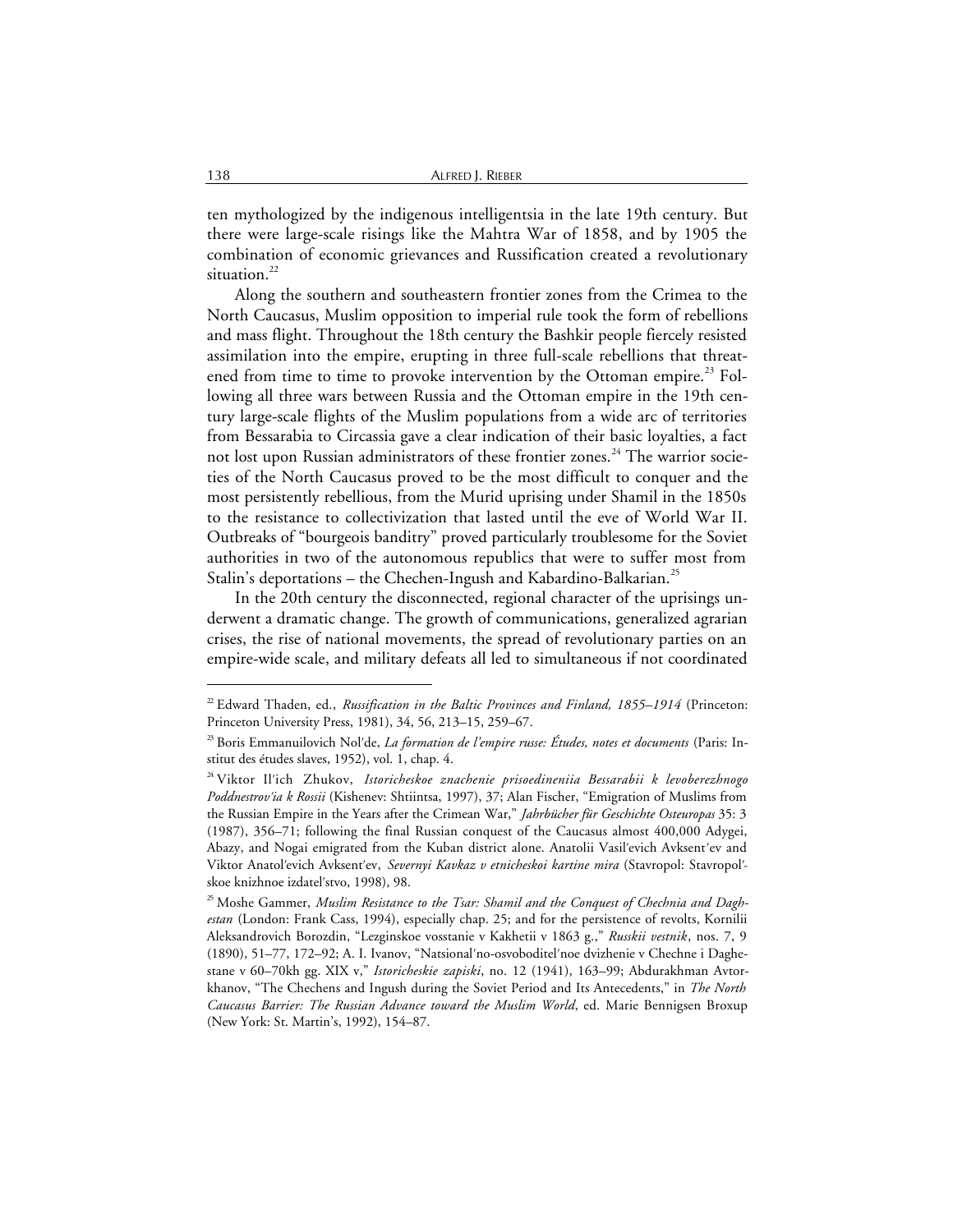risings in 1905–6 and 1918–19 that exhibited particular features in the borderlands. In the case of 1905–6 they were more violent and explicitly political on the periphery than in the ethnically Russian center.<sup>26</sup> In 1918–19 the civil wars in the borderlands broke out only after the end of the conventional war and the beginning of intervention first by the Central Powers and then the Allies. In retrospect they strongly resemble a dress rehearsal for 1941–47, being accompanied by a similar mixture of both collaboration with the intervention and resistance to it, by wars of secession or national liberation, pogroms against Jews, communal warfare, and ethnic cleansing.<sup>27</sup> But a crucial missing ingredient in the Soviet civil wars was a Russian nationalist opposition, which was forestalled by Stalin and blocked by Hitler.

#### **Civil War Mentality**

As a man of the borderlands Stalin was particularly susceptible to the complex relationship between ethnic conflict, civil war, and foreign intervention.<sup>28</sup> Stalin's view of revolution was always more territorial than internationalist. In 1917 he played a relatively minor role in the revolutionary events. Even after the Bolshevik seizure of power he was more skeptical than his colleagues about the prospects of revolution in the West.<sup>29</sup> A man of the borderlands himself, his active

 <sup>26</sup> Abraham Ascher, *The Revolution of 1905*, vol. 1, *Russia in Disarray* (Stanford: Stanford University Press, 1988), 152. For specialized accounts, see Toivo U. Raun, "The Revolution of 1905 in the Baltic Provinces and Finland," *Slavic Review* 43: 3 (1984), 453–67; Marian Kamil Dziewanowski, "The Polish Revolutionary Movement and Russia, 1904–1907," in *Russian Thought and Politics*, ed. Hugh McLean et al. (The Hague: Mouton,1957), 375–94; Charters Wynn, *Workers, Strikes and Pogroms: The Donbas-Dnepr Bend in Late Imperial Russia, 1870–1905* (Princeton: Princeton University Press, 1992), 211–26; Robert Weinberg, *The Revolution of 1905 in Odessa: Blood on the Steps* (Bloomington, IN: Indiana University Press, 1993), esp. chap. 3 on the pogrom; S. F. Jones, "Marxism and Peasant Revolt in the Russian Empire: The Case of the Gurian Republic," *Slavonic and East European Review* 67: 3 (July 1989), 403–34. A general study of civil wars in the borderlands in 1905 is still needed.

<sup>27</sup> The standard work remains Richard Pipes, *The Formation of the Soviet Union*, 2nd ed. (Cambridge: Harvard University Press, 1997). Also the older work of John Reshetar, *The Ukrainian Revolution,1917–1920: A Study in Nationalism* (New York: Arno, 1972), orig. published 1952, has not been superseded. For new perspectives, see the special issue of *Cahiers du monde russe* 38: 1–2 (1997) and Hiroaki Kuromiya, *Freedom and Terror in the Donbas: A Ukrainian-Russian Borderland, 1870s–1990s* (Cambridge: Cambridge University Press, 1998), 94–99.

<sup>28</sup> Rieber, "Stalin: Man of the Borderlands," *American Historical Review* 106: 5 (December 2001), 1651–91.

<sup>29</sup> Robert C. Tucker, *Stalin as Revolutionary, 1879–1929* (New York: Norton, 1973), 178–79; Robert M. Slusser, *Stalin in October: The Man Who Missed the Revolution* (Baltimore: Johns Hopkins University Press, 1987). In the debates over a separate treaty with Germany in the winter of 1917–18 Stalin stated, "[t]here is no revolutionary movement in the West; nothing exists, only a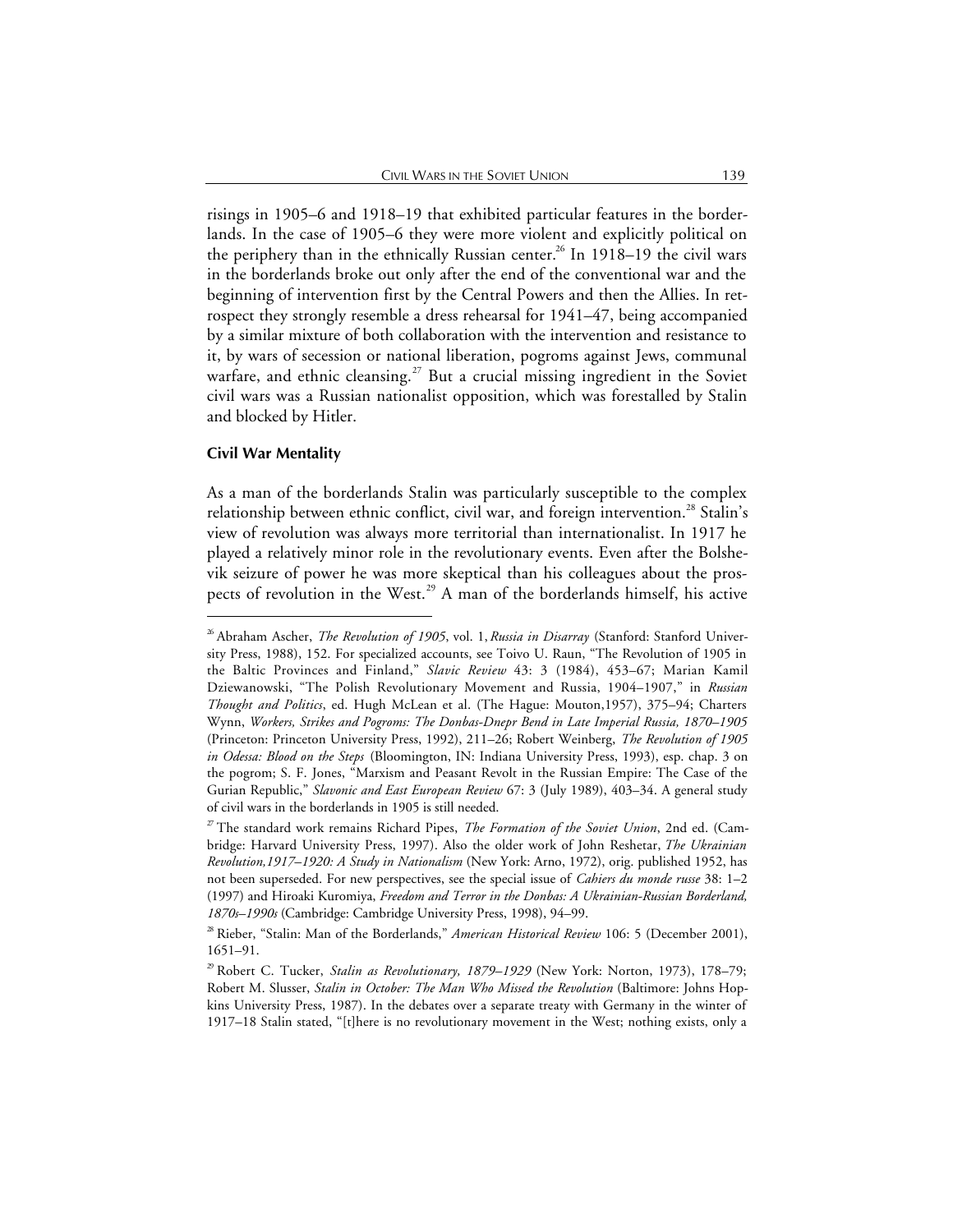role in the civil war reinforced his belief that the relationship between the periphery of the old empire and its Russian core was the key to both state building and the spread of revolution.<sup>30</sup> The periphery was a necessary resource base for the center. But it was also vulnerable to the temptations of bourgeois nationalism and intervention from abroad.<sup>31</sup>

Stalin returned to the theme of civil war during the war scare of 1928 on the eve of collectivization, when he openly stated that "the seizure of power by the proletariat in October 1917 was a form of civil war." But, he continued, it had only been foreign intervention that forced the Bolsheviks to adopt war communism.32 Was there the implication here that a new threat of intervention linked to an internal class war would require a revival of civil war policies? The rhetoric and tactics of the campaign against the kulaks provided unmistakable evidence that Stalin and his subordinates bore the permanent scars of "a civil war mentality."33 In 1930 the Soviet leaders were deeply concerned that Russia's western neighbors, especially Poland, would take advantage of mass uprisings by kulaks in right-bank Ukraine and Belorussia to launch an intervention.<sup>34</sup> Everywhere ethnic groups were particularly vulnerable to political terror. In general, recent

potential." *The Bolsheviks and the October Revolution: Minutes of the Central Committee of the Russian Social-Democratic Labour Party (Bolshevik), August 1917–February 1918*, trans. Ann Bone (London: Pluto, 1974) 177–78.

30 On 14 March 1918, in *Izvestiia*, Stalin put his own stamp on the rationale for the Treaty of Brest-Litovsk. Assuming that the Germans would meet resistance in their occupation of Ukraine, "[i]s it necessary to prove that a fatherland war [*otechestvennaia voina*], begun in Ukraine, will have every chance of counting on all-out support from the side of the ally [i.e., the Ukrainian Soviet Republic]?" Was it not clear, he concluded, that Ukraine was "the focal point of the workers' revolution, begun in Russia, and of the imperialist counterrevolution coming from the West?" Iosif Vissarionovich Stalin, *Sochineniia* (Moscow: Gosudarstvennoe izdatel′stvo politicheskoi literatury, 1946–52), 4: 45–48. He had already adumbrated the formula of "a fatherland war" in late February in notes for the secretariat of the Ukrainian Soviet Republic. Ibid., 42–43.

31 Ibid., 31, 42–43, 45–48, 66–73, 74–75, 150–51, 160–64, 236, 354–58, 377–79, 408–12.

<sup>32</sup> Ibid., 11: 147.

33 Moshe Lewin, *Russian Peasants and Soviet Power: A Study of Collectivization* (New York: Norton, 1975), 482 ff. was the first to point this out. The theme has been further developed by Sheila Fitzpatrick, *Stalin's Peasants: Resistance and Survival in the Russian Village after Collectivization* (New York: Oxford University Press, 1994) and Lynne Viola, *Peasants and Rebels under Stalin: Collectivization and the Culture of Peasant Resistance* (New York: Oxford University Press, 1996); the latter maintains that Fitzpatrick still underestimates peasant "resistance." See also Andrea Graziosi, *The Great Soviet Peasant War: Bolsheviks and Peasants, 1917–1933* (Cambridge: Harvard University Press, 1996), 20, 27, 54, 63, 67, where the author makes the most explicit case of all for collectivization as being act two of a prolonged Russian civil war. While focusing on the peasantry as a class, Graziosi nevertheless make it clear that the violence was most widespread and intense in the national regions.

<sup>34</sup> Ken and Rupasov, 514–19, includes important new archival material.

-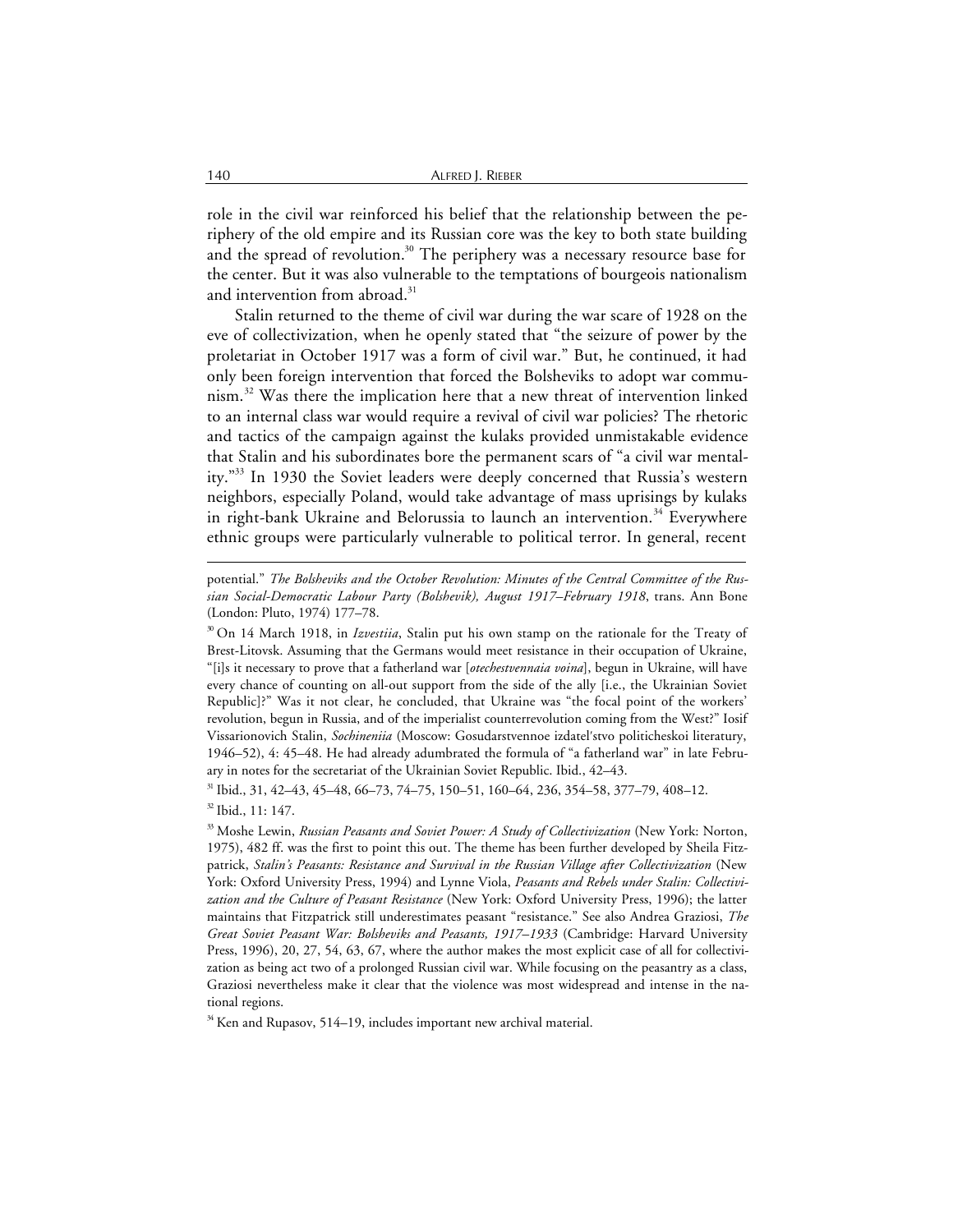evidence has confirmed that the rate of dekulakization was greater among certain national minorities, like the Greeks, Bulgarians, and Germans, who were both economically better off and who lived along the Black Sea frontier districts.<sup>35</sup>

At the same time, the Japanese occupation of Manchuria created new frontier problems for Stalin. As tension increased in the Far East, Stalin's fear that the Korean population on the Soviet side of the border had become a fertile field for the recruitment of Japanese spies prompted him to launch the first mass deportation of an entire ethnic minority as a preventative measure.<sup>36</sup> The danger that the German invasion of June 1941 would once again ignite a civil war was not lost on Stalin.

#### **Phases of the Civil Wars**

The civil wars in the borderlands fall into three fairly distinctive phases, although there were important regional differences reflecting specific historical and ethnoconfessional traditions. The common factors shaping each phase were the military situation, German occupation policies, and Soviet countermeasures.<sup>37</sup> Phase One, from the outbreak of war until early 1942, bore the impress of the initial German victories. Phase Two, which lasted until early 1944, was marked by dramatic changes in the fortunes of war: significant German advances in the south and the "wild flight" of the Red Army, succeeded by the German disaster at Stalingrad and, perhaps even more critically, the defeat at Kursk, followed by a steady but costly Soviet advance without the great breakthroughs that had characterized the earlier German offensives. In Phase Three the Soviet army "liberated" or "reoccupied" the western borderlands and advanced into Central Europe, bringing military victory but also the first signs of serious strain in the Big Three wartime alliance.

 <sup>35</sup> Kuromiya, 231–35.

<sup>&</sup>lt;sup>36</sup> Over 170,000 Koreans were deported to Kazakhstan from the Far Eastern Province (Dal'krai) along with 7,000 Chinese and smaller numbers of other nationalities. During the war GOKO ordered 8,000 Korean soldiers demobilized and sent to labor battalions. It was a cruel irony of frontier zone politics that the Japanese likewise deported their Koreans from Southern Sakhalin as suspected Soviet spies. Pavel Markovich Polian, *Ne po svoei vole: Istoriia i geografiia prinuditel*′*nykh migratsii v SSSR* (Moscow: OGI and Memorial, 2001), 91–93. The NKVD took ten years to settle on the legal status of the Koreans, finally giving them passports but not allowing them to live in frontier areas. Terry Martin, who considers this the first instance of "ethnic cleansing," estimates that in 1922 only a third of the Koreans held Soviet passports. Martin, "The Origins of Soviet Ethnic Cleansing," *Journal of Modern History* 70: 4 (December 1998), 833–35.

<sup>37</sup> John A. Armstrong, *Soviet Partisans in World War II* (Madison, WI: University of Wisconsin Press, 1964), 22–26, proposes a different set of three phases for the partisan movement, but also attributes his periodization to the military situation and German occupation policies.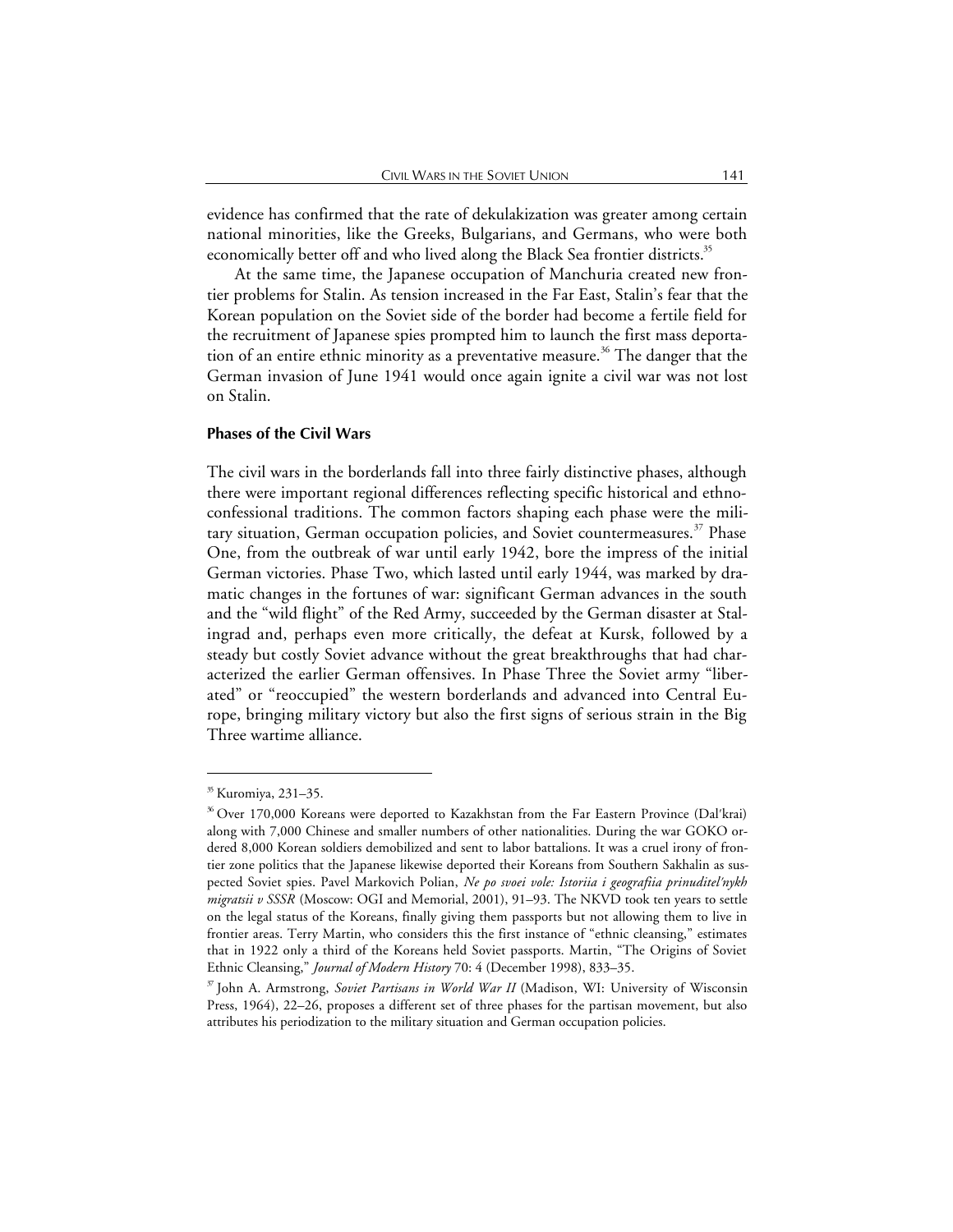#### **Phase One**

The German invasion provoked anti-Soviet groups to attack the retreating Red Army, launch pogroms against the Jewish population, and attempt to establish or reestablish national independence. The Germans were willing to accept assistance in hunting down Communists, Jews, and Red Army stragglers, but repressed all efforts to set up autonomous or independent governments. Forces loyal to the Soviet Union, including Red Army units and individuals cut off from the main body, Communists, and members of the Komsomol sought to form partisan groups behind the German lines. Scattered, poorly armed, ignored, and occasionally betrayed by the local population, they suffered heavy losses. Most were destroyed within six months.<sup>38</sup> Already in this early phase of the war Stalin launched his first preemptive strikes against categories of individuals suspected of anti-Soviet behavior. Within weeks of the German invasion most of the elements of civil war in the borderlands had come together. Shortly after the German attack reports began to reach Stalin of panic, desertion, unauthorized flight, and defection.<sup>39</sup> He reacted on 9 July by personally issuing an order, as president of the State Committee of Defense (GOKO), to the Moscow area destruction battalions that they liquidate enemy diversionists or parachutists. He assigned them as the first of three major tasks "the struggle with possible counterrevolutionary outbreaks."40 In the same spirit Lavrentii Pavlovich Beriia's watchful NKVD frontier troops detained over  $700,000$  suspects during the first year of the war.<sup>41</sup> Conflicting evidence reached Stalin concerning the Soviet Germans. Eight thousand flocked to the militia and fought in defense of the Brest fortress, while others, according to reports from the army and party leadership of the southern

 <sup>38</sup> See *Bor*′*ba za sovetskuiu pribaltiku v Velikoi otechestvennoi voine, 1941–1945* (Riga: Voennonauchnoe obshchestvo, 1966), 2: 191, 239–43, 291 ff, which documents the defection of the first secretary of the party, Karl Siare, to the Germans and his betrayal of several partisan units; and A. S. Chaikovs′kyi, *Nevidoma viina: Partizans*′*kii rukh Ukraïni 1941–1944 rr., movoiu dokumentiv, ochyma istoryka* (Kyiv: "Ukraina," 1994) 16–25, 173–75.

<sup>39</sup> See, for example, "Polozhenie v raione g. El′nia: Iz pis′ma chlenov Shtaba oborony g. El′nia, Smolenskoi oblasti v Politbiuro TsK VKP(b)," *Izvestiia TsK KPSS*, no. 7 (1990), 94–95; "O nedostatkakh v organizatsii zheleznodorozhnykh perevozok: Donosenie zamestitelia nachal′nika 3 Upravleniia NKO SSSR F. Ia. Tutushkina V. M. Molotovu," ibid., 198–200; "O poteriakh VVS Severo-Zapadnogo fronta v pervye dni voiny: Donesenie zamestitelia nachal′nika 3 Upravleniia NKO SSSR F. Ia. Tutushkina I. V. Stalinu," ibid., 201–2; and "Obstanovka na Severo-Zapadnom fronte: Donesenie chlena Voennogo Soveta Severo-Zapadnogo fronta V. N. Bogatkina nachal′niku Glavnogo upravleniia politicheskoi propagandy RKKA L. Z. Mekhlisu," ibid., 202–4; "Ob ostavlenii Rigi: Dokladnaia zapiska Ts KP(b) Latvii", ibid., 212–13.

<sup>40 &</sup>quot;O meropriiatiiakh po bor′be s desantami i diversantami protivnika v Moskve i prilegaiushchikh raionakh: Postanovlenie Gosudarstvennogo Komiteta Oborony," ibid., 205.

<sup>41</sup> I. I. Petrov, "Iz istorii partiinogo rukovodstva pogranichnymi voiskami (1941–1945 gg.)," *Voprosy istorii KPSS*, no. 1 (January 1985), 36.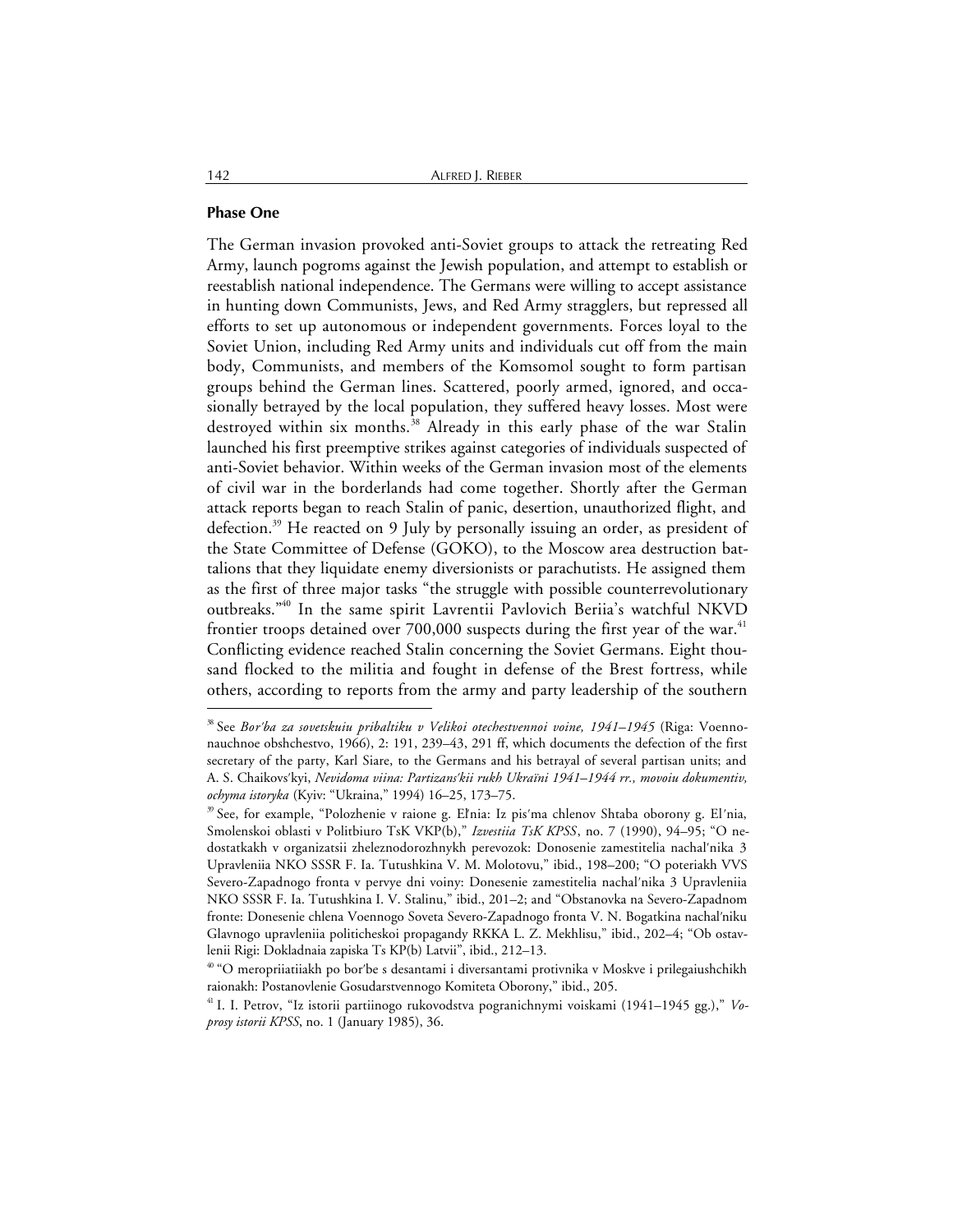front, sniped at retreating Soviet troops and welcomed the Wehrmacht with bread and salt. Angrily he ordered Beriia "to boot them out of there" (*vyselit*′ *s treskom*). Within two months the deportation of between 438,000 and 446,000 Volga Germans was under way.42 Throughout the first six months of 1941 Stalin continued to receive disquieting reports from the command of the Frontier Troops along the Turkish, Iranian, and Afghan frontiers of increased military activity combined with "bandit" or "black partisan" border crossings and internal disturbances.<sup>43</sup> The fear that foreign intervention would also trigger massive internal opposition along this frontier continued to haunt him throughout the war.

In the newly annexed Baltic republics the first phase began with a brief but fierce anticommunist uprising in Lithuania, where national consciousness had developed rapidly in the interwar period. From around 100,000 to 125,000 men were involved, including at least one half the Lithuanian military that had been absorbed into the Red Army in 1940. They seized control of the capital, Kaunas, and proclaimed a provisional government before the Germans arrived, dispersed them, and drove them underground. The local communist parties, decimated by the purges four or five years earlier, were in no position to help organize resistance to the Nazi occupation.<sup>44</sup> The German invasion also touched off a massive pogrom. In the suburbs of Kaunas Lithuanian paramilitary nationalists slaughtered 2,300 Jews before the Einsatzgruppen arrived and began to recruit Lithuanians into their ranks. Many of the recruits were relatives of those who had been killed or deported by the Soviet authorities in 1940. By November 1941 the Germans and their Lithuanian helpers had exterminated 72 percent of all Lithuanian Jews. In 1942 small groups of survivors, mainly youths, formed resistance groups in the ghettos until it became clear that they were doomed unless their rebellions broke out into the forest. About  $1,800$  managed to join the partisans.<sup>45</sup>

 <sup>42</sup> Nikolai Fedorovich Bugai, *L. Beriia – I. Stalinu: "Soglasno vashemu ukazaniiu"* (Moscow: AIRO-XX, 1995), 36–39. The hunt was pursued into the ranks of the Red Army and by 1945 a total of 33,625 Volga German veterans had been resettled, many having been sent to labor armies.

<sup>43</sup> *Pogranichnye voiska SSSR v gody Velikoi Otechestvennoi Voine: Sbornik dokumentov i materialov* (Moscow: Nauka, 1976), 601–5.

<sup>44</sup> *Bor*′*ba za sovetskuiu pribaltiku*, 1: 22–4, 112–14; K. Tazva, "Poet-borets," in *Ob estonskoi literature: Sbornik literaturno-kriticheskikh stat*′*ei* (Tallin: Estonskoe gosudarstvennoe izdatel′stvo, 1956); "Za pravil′noe osveshchenie istorii kompartii Latvii," *Kommunist*, no. 12 (1964), 67–68; G. Zuimach, *Latvishskie revoliutsionnye deiateli* (Riga: Latviiskoe gosudarstvennoe izdatel′stvo, 1958), 87–93; *Ocherki istorii kommunisticheskoi partii Latvii* (Riga: Latviiskoe gosudarstvennoe izdatel′stvo, 1966), 3: 369–74, 378; *Ocherki istorii kommunisticheskoi partii Estonii* (Tallin: Estonskoe gosudarstvennoe izdatel′stvo, 1970), 3: 39–41; Algirdas Martin Budreckis, *The Lithuanian National Revolt of 1941* (Boston: Lithuanian Encyclopedia Press, 1968); Vytas Stanley Vardys, *Lithuania under the Soviets: Portrait of a Nation, 1940–1965* (New York: Praeger, 1965), 69–71, 74–76.

<sup>45</sup> Martin Dean, *Collaboration in the Holocaust: Crimes of the Local Police in Belorussia and Ukraine, 1941–44* (London: Macmillan, 2000), 43–45, 62–63; Levin, *Fighting Back*, 95.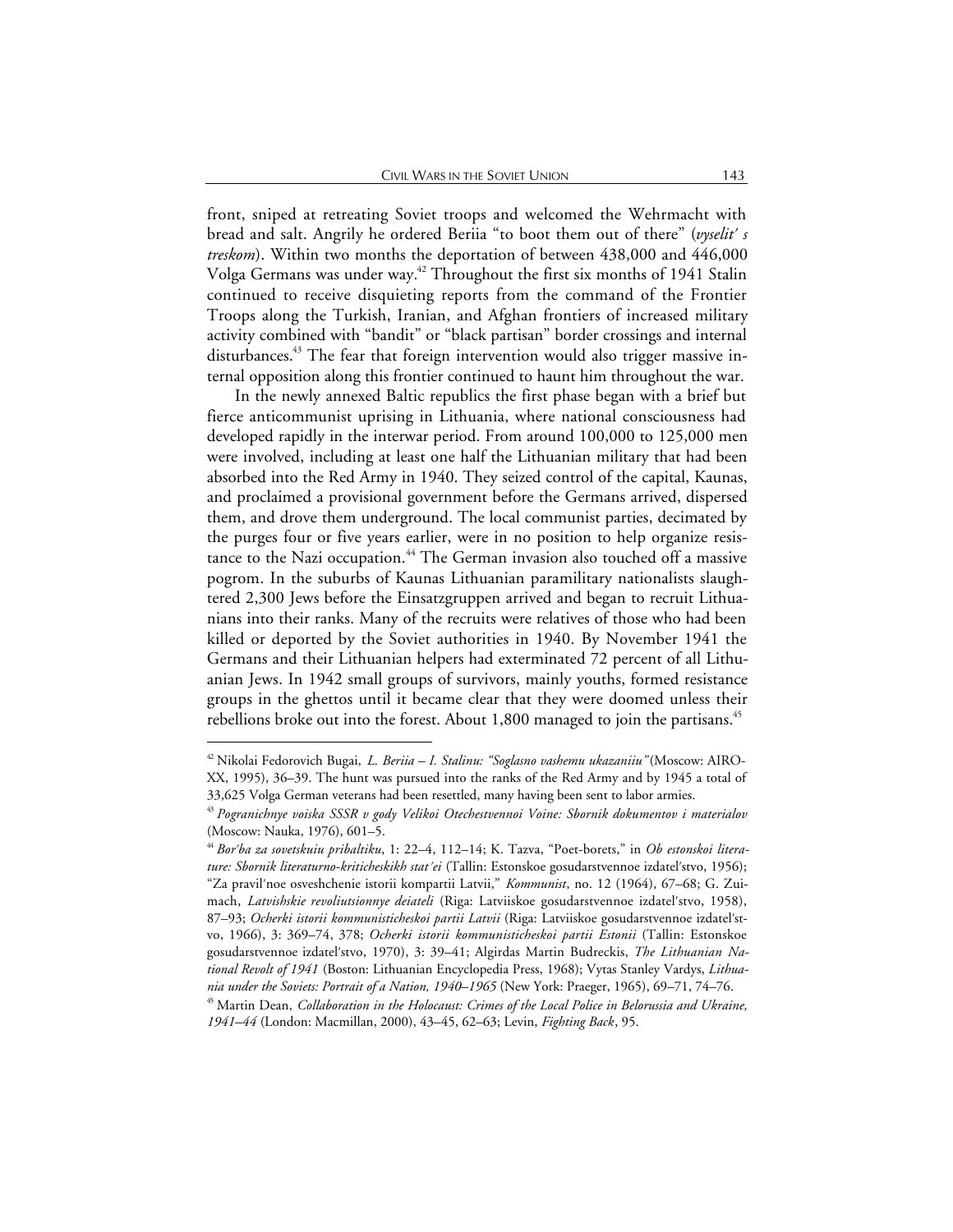Revolts in Latvia and Estonia were smaller and less well organized. A premature attempt to seize Riga from the retreating Red Army was led by remnants of a prewar Latvian paramilitary organization. After the German arrival anywhere from 10,000–15,000 of them collaborated with the Wehrmacht in guarding communications and hunting down stragglers, escaped POWs, and party cadres who had taken to the woods. In the late fall the Arais detachment, many of whom had been trained in Germany, massacred 27,000 Latvian Jews in the Rumbl'sk forest.<sup>46</sup> In Estonia anti-Soviet resistance also centered on prewar paramilitary groups. In the summer of 1941 they committed acts of sabotage in the rear of the Red Army, and attacked the hastily organized local Soviet People's Defense Units who were attempting to carry out a scorched-earth policy. In the northern districts they were reinforced by volunteers who returned from having fought on the Finnish side in the Winter War to proclaim a "partisan republic." But the Estonian nationalists who helped the Germans to occupy Tartu were disarmed when they requested the right to establish an Estonian Republic.<sup>47</sup> During the first year of war the Germans opposed the formation of any large military units by the Baltic peoples. But they allowed the Estonians to create a Home Guard (Omakaitse) which together with local police units assisted the Germans in hunting Jews and Red Army stragglers.<sup>48</sup>

In Belorussia there was evidence of the same pattern of hasty, panic-stricken retreats and the breakdown of local authority, but also of confused and contradictory reports on the reaction of the local population.<sup>49</sup> The Belorussian anticommunist emigration provided leadership for the civil administration of the population and helped to recruit local police battalions (*Schutzmannschaft*) of 20,000 men which later became the nucleus for the Home Guard. The local police were used by the Germans to assist in hunting down and executing Jews. Later, the Home Guard was particularly effective in antipartisan sweeps in the

 <sup>46</sup> *Pogranichnye voiska*, 565–67; "Iz istorii Velikoi Otechestvennoi Voiny: Ob ostavlenii Rigi," *Izvestiia TsK KPSS*, no. 7 (July 1990), 212; "Pod maskoi nezavisimosti," 116–17.

 $47$  "Podpol'e v Estonii," 168–71, based on NKVD archival sources but without specific references; *Bor*′*ba za sovetskuiu pribaltiku*, 2: 239–47; Mart Laar, *War in the Woods: Estonia*′*s Struggle for Survival, 1944–1956* (Washington, DC: Compass, 1992), 12–14. The author was subsequently prime minister of independent Estonia.

<sup>48</sup> Seppo Myllyniemi, *Die Neuordnung der Baltischen Länder, 1941–1944: Zum nationalsozialistischen Besatzungspolitik* (Helsinki: Suomen Historiallinen Seura, 1973); Raun, *Estonia and the Estonians* (Stanford: Stanford University Press, 1987), 158–59.

 $\degree$  According to German field reports the local population greeted the invaders with bread and salt, but the local Communist Party representatives praised the Belorussian peasantry's high level of patriotism. For the German reports, see Nicholas Vakar, *Belorussia: The Making of a Nation* (Cambridge: Harvard University Press, 1956), chap. 13; for the party reports, see "Polozhenie v raione El′nia," 93–95, and "O razvitii partizanskogo dvizheniia," *Izvestiia TsK KPSS*, no. 7 (1990), 210.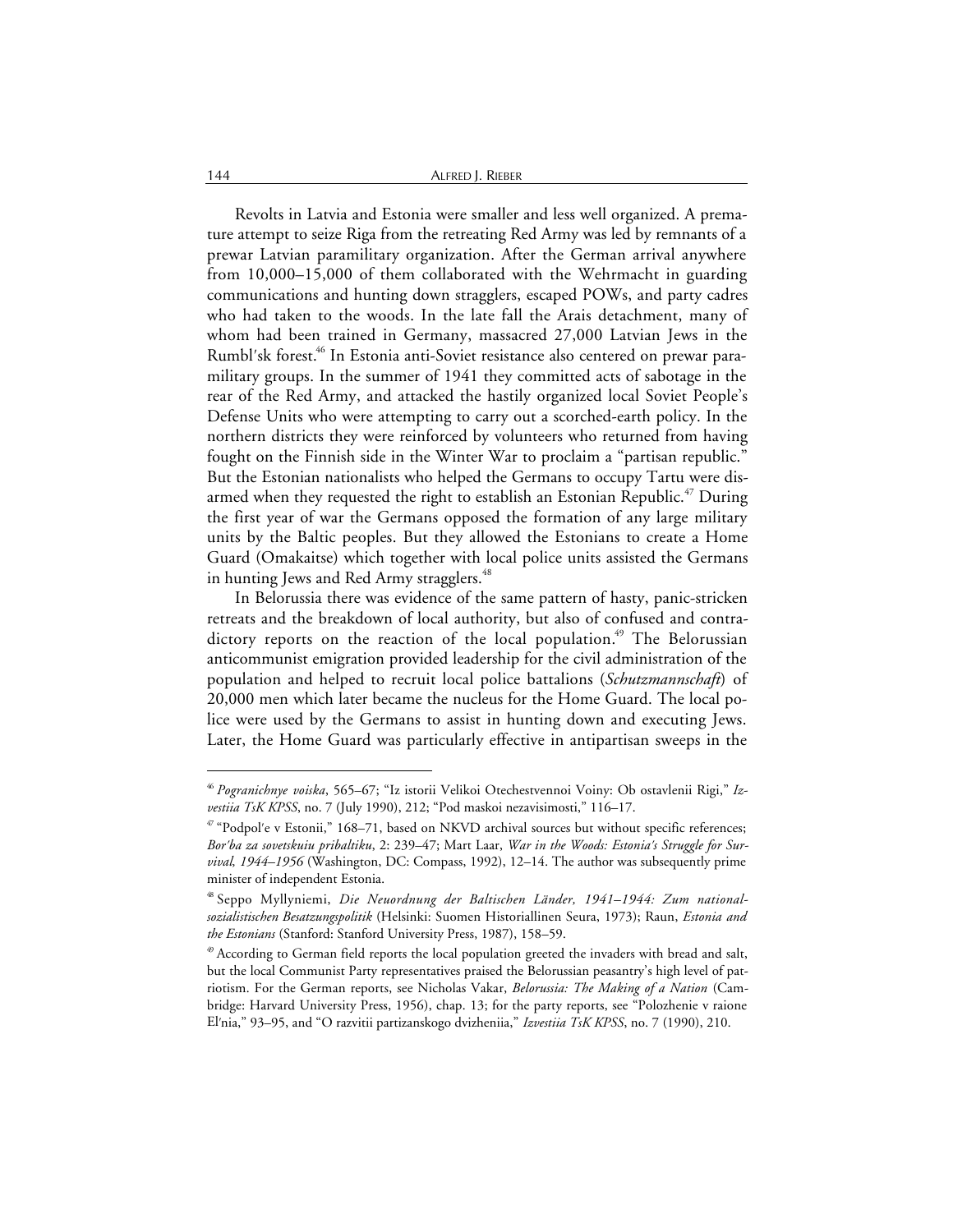Smolensk area.<sup>50</sup> The mass of the Belorussian peasantry apparently resisted the blandishments of the collaborationist regime, but they did not immediately join the partisans in any numbers. Instead, in the wake of the German advance they began to dismantle the collective farms. For people without arms or military training this was the major form of everyday resistance or "warfare" against the Soviet system.<sup>51</sup>

The civil wars in Ukraine were the most complex and savage of all, due to long-standing ethnic and religious splits and equally sharp ideological divergences rooted in the experience of the Ukrainian revolutionary war of 1918–20 and the fierce infighting among émigré groups in interwar Poland and elsewhere in Europe. The German invasion released a flock of historical ghosts from the older generation. Former tsarist officers, supporters of Hetman Pavlo Petrovych Skoropads′kyi, and relics of Symon Vasyl′ovych Petliura's army – figures all too familiar to Stalin – returned in the baggage trains of the Wehrmacht. During the first phase of the civil war in Ukraine four well-defined groups had established themselves.52 The Ukrainian Central Committee was the most consistently collaborationist. Formed in the former Polish districts of western Galicia under German occupation, it promoted cultural activities to break the monopoly of Polish culture while quietly laying the political groundwork for a future Ukrainian state. After June 1941 the Germans allowed it to spread its activities into eastern Galicia. Closely associated with it was the Metropolitan of the Greek Catholic Church, Andrei Sheptyts′kyi, whose letters both to Hitler and the Vatican expressed his fervent support for the German Army.<sup>53</sup>

 <sup>50</sup> John Loftus, *The Belarus Secret: The Nazi Connection in America* (New York: Paragon House, 1989). Loftus was a member of the Office of Special Investigations of the Criminal Justice Department of the U. S. Department of Justice. His account is based on the archives of the SS and interviews with members of Einsatzgruppe B. See also V. Kalush, *In the Service of the People of a Free Belorussia: Biographical Notes on Professor Radoslav Ostrowsky* (London: Abjednannie, 1964) written, according to Loftus, by Ostrovskii himself, a veteran anti-Bolshevik revolutionary who had been a leader of the Belorussian Hramoda under Polish rule. For the involvement of the local police in the murder of Jews, see Dean, *Collaboration in the Holocaust*, 38, 46, 60, 65 and *passim*.

<sup>&</sup>lt;sup>51</sup> In February 1942 the local civil administration ordered the formal liquidation of the collectives. By this time many of the peasants were convinced that the Red Army would never return. Bernhard Chiari, *Alltag hinter der Front: Besatzung, Kollaboration und Widerstand in Weisrussland, 1941–1944* (Dusseldorf: Droste, 1998), 129.

<sup>52</sup> The standard survey continues to be John A. Armstrong, *Ukrainian Nationalism*, 3rd ed. (Englewood, CO: Ukrainian Academic Press, 1990). But see also Orest Subtelny, *Ukraine: A History,* 2nd ed. (Toronto: Toronto University Press, 1994), especially chap. 23.

 $^{53}$  In his letter of 23 September 1941, congratulating Hitler on the taking of Kyiv he wrote: "The business of liquidating and extirpating Bolshevism, which you as the Führer of the great German Reich have taken upon yourself as the goal in this campaign, has earned your excellency the gratitude of the entire Christian world." Similar sentiments were repeated in 14 January 1942. "Al′ians: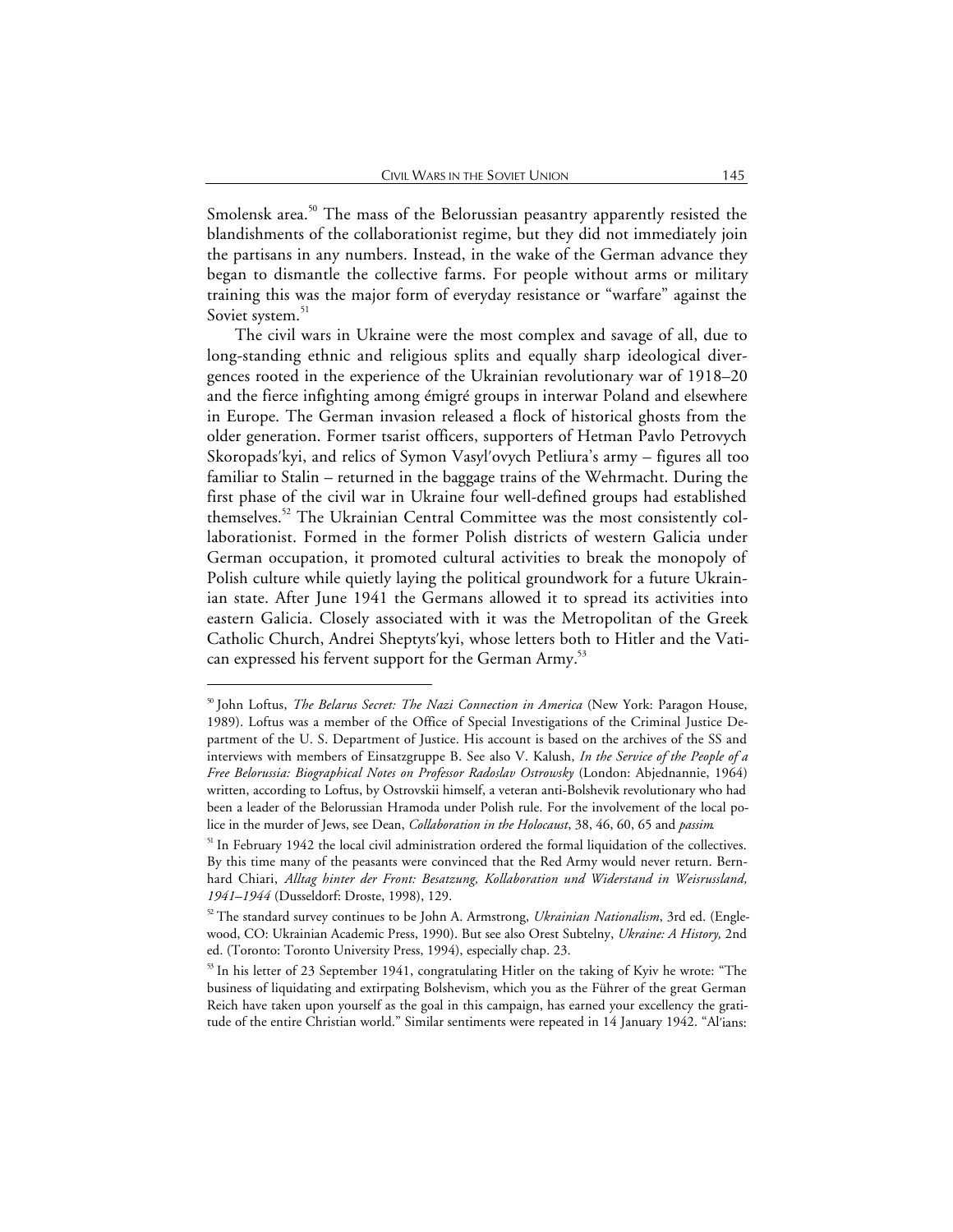The Organization of Ukrainian Nationalists (OUN) was the most militant, revolutionary group with strong fascist leanings. Formed in 1929 by veterans of the Ukrainian revolutionary war and a younger generation of anti-Polish activists, its main enemy in the interwar period was the Warsaw government. It was active throughout communities of the Ukrainian "piedmont" in Volhynia, the Sub-Carpatho-Ukraine region in Czechoslovakia, and the Bukovina in Romania. The NKVD tracked its contacts with the Gestapo and accused it of espionage within the Soviet Union. Moscow denounced it as a tool of Nazi Germany and in 1938 ordered the assassination of its leader Evhen Konovalets.<sup>54</sup> It was hardly surprising that at the end of the war Stalin insisted upon the incorporation of the "piedmont" territories into the Ukrainian Soviet Socialist Republic.

Even before the German invasion, OUN had split into two warring factions. One wing led by an old comrade in arms of Konovalets, Andrei Mel′nyk (OUN-M) initially clung to a Germanophile position. The breakaway group under Stepan Bandera (OUN-B) was quickly disillusioned by Hitler's hostility to Ukrainian statehood and ended up opposing Germans as well as Poles and Communists. Its underground organization clashed with the OUN-M for control over local administration, leading in September 1941 to a round of mutual assassinations. The Gestapo successfully destroyed the legal organizations of both groups.55 Initially, the clandestine OUN-B placed their hopes on a mass political movement. But by early 1942 they decided to bring under their control some of the armed bands that had formed spontaneously in reaction to brutal German occupation policies and the infiltration of Soviet partisans from the north.<sup>56</sup> This brought them into conflict with the fourth Ukrainian nationalist group.

The Ukrainian Insurgent Army (UPA) was originally formed by Taras Borovets (whose nom de guerre was Taras Bulba, whence the name *bul*′*bovtsy*), claiming to represent a democratic anti-Soviet strain linked to the tradition of Petliura. He volunteered to assist the Wehrmacht in wiping out pockets of Red Army men. He gathered a force of 3,000 men before the Germans attempted to disarm him. Taking to the woods, the *bul*′*bovtsy* followed the torturous path of so many fighters in these civil wars. They fought both Germans and Soviet parti-

 $\overline{a}$ 

OUN-SS," *Voenno-istoricheskii zhurnal*, no. 4 (1991), 62. For the letter to the Vatican in August 1941, see Hans Jacob Stehle, "Sheptyts′kyi and the German Regime," in *Morality and Reality: The Life and Times of Andrei Sheptyts*′*kyi*, ed. Paul Robert Magocsi (Edmonton: Canadian Institute of Ukrainian Studies, 1989), 129.

<sup>54</sup> "OUN na sluzhbe fashizma," *Voenno-istoricheskii zhurnal*, no. 5 (1991), 16.

<sup>55</sup> Volodymyr Kosyk, *Ukraïna i nimechchyna u Druhii svitovii viini* (Lviv: Ivan Franko University, 1993), 122–23, 177.

<sup>56</sup> Oleksandr Vovk, "Do pitannia postannia UPA pid provodom OUNSD," *Ukraïns*′*kyi istoryk* , no. 30 (1995), 138, 141; Chaikovs′kyi, *Nevidoma viina*, 222–23. I am grateful to Yaroslav Hrytsak for providing me with these sources.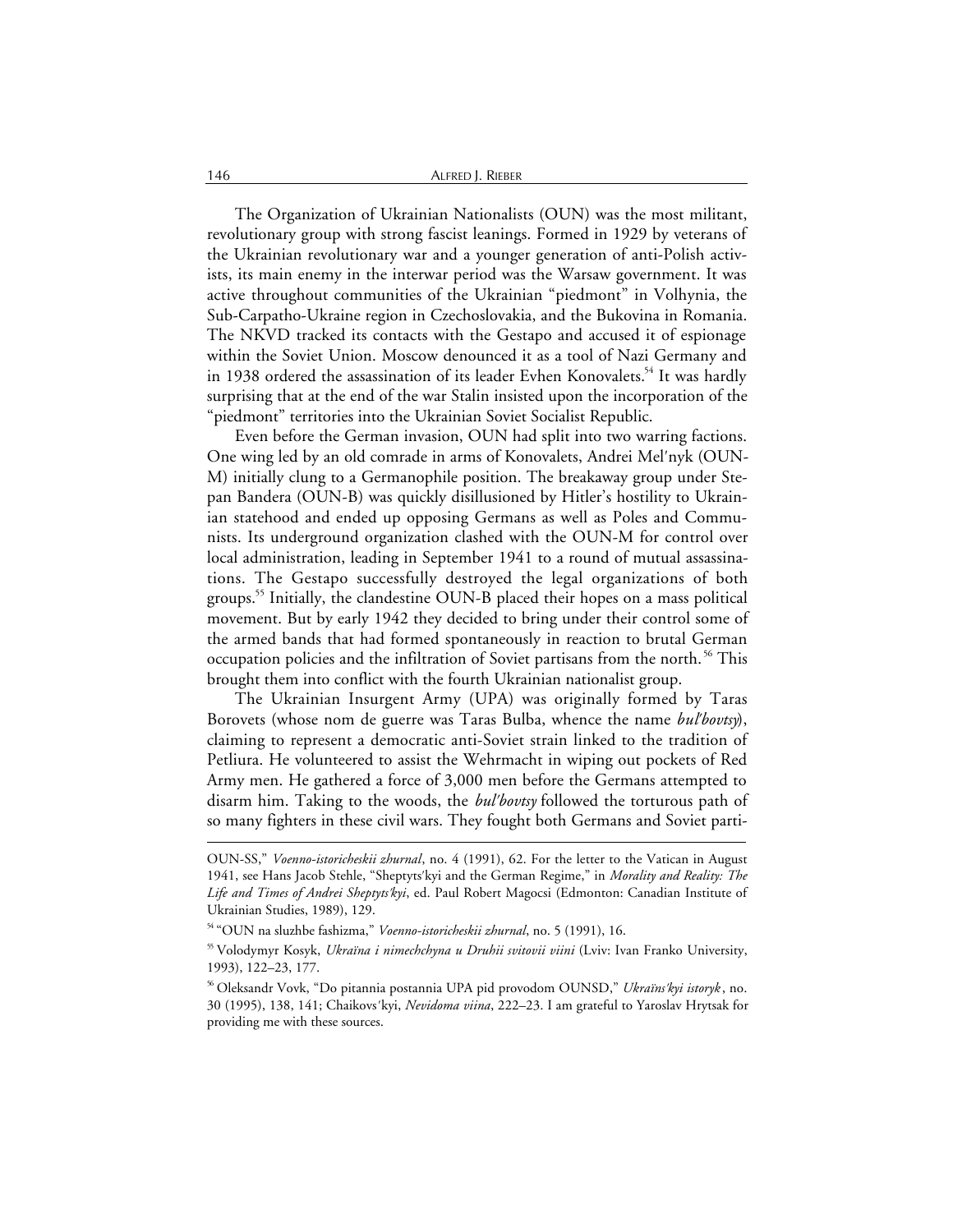sans, then reached a truce with the latter for mutual survival. German and Soviet agents competed in a deadly game to turn them.<sup>57</sup> By the spring of 1942 it become clear that labels of collaborationism and resistance were not very useful in identifying group loyalties, and they were to become even less so in the second phase when the situation became even more tangled.

Meanwhile, despite Hitler's orders the Wehrmacht, hurting for replacements, was recruiting among Ukrainians. By the end there were at least five Ukrainian military units formed on the basis of accords with the Germans: the Nationalist Military Detachments (VVN), the Brotherhoods of Ukrainian Nationalists (DUN), the Galician Division of the Waffen SS, the Ukrainian Liberation Army (UVV), and the Ukrainian National Army (UNA). Informed estimates put the total of Ukrainians who served as Osttruppen and Nazi auxiliary units at around  $250,000^{58}$ 

In the Ukrainian civil wars the Jewish population suffered the greatest losses, mainly in the first phase, although the slaughter continued until the return of the Red Army. Anti-Semitism in Ukraine had a long and checkered history dating back to the 17th century. During the Ukrainian revolutionary war of 1918–20 the popular image of the Jews as agents of Bolshevism was widespread. OUN-B embraced anti-Semitism at its second congress in Krakow in August 1941.<sup>59</sup> Two years later it omitted the resolution from its program and Jewish specialists were admitted to the ranks of the UPA. But by then there were few Jews left in Ukraine to reap the benefits; when the Soviet forces returned, the UPA executed its Jewish doctors.<sup>60</sup> Most Jewish historians argue that the destruction of the Jewish population of Ukraine, reduced from 870,000 to 17,000, could not have been accomplished without the aid of the local population, because the Germans

 <sup>57 &</sup>quot;OUN na sluzhbe," 55.

<sup>58</sup> Peter J. Potichnyj, "Ukrainians in World War II: Military Formations. An Overview," in *Ukraine during World War II: History and Its Aftermath. A Symposium*, ed. Yury Boshyk (Edmonton: Canadian Institute of Ukrainian Studies, 1986), 62; Wolfdieter Bihl, "Ukrainians in the Armed Forces of the Reich: The 14th Waffen Grenadier Division of the SS," in *German-Ukrainian Relations in Historical Perspective*, ed. Hans-Joachim Torke and John-Paul Himka (Edmonton: Canadian Institute of Ukrainian Studies, 1994), 141.

<sup>59 &</sup>quot;The Jews in the USSR constitute the most faithful support of the ruling Bolshevik regime, and the vanguard of Muscovite imperialism in Ukraine. The Muscovite-Bolshevik government exploits the anti-Jewish sentiments of the Ukrainian masses to divert their attention from the true cause of their misfortune and to channel them in times of frustration into pogroms on Jews. The OUN combats the Jews as the prop of the Muscovite-Bolshevik regime and simultaneously it renders the masses conscious of the fact that the principal foe is Moscow." Resolution of the Second Congress, as quoted in Philip Friedman, *Roads to Extinction: Essays in the Holocaust* (New York: Conference on Jewish Social Studies, Jewish Publication Society of America, 1980), 179–80 and 182–89.

<sup>60</sup> Shmuel Spector, *The Holocaust of Volhynian Jews, 1941–1944* (Jerusalem: Achva Press, 1990), 271.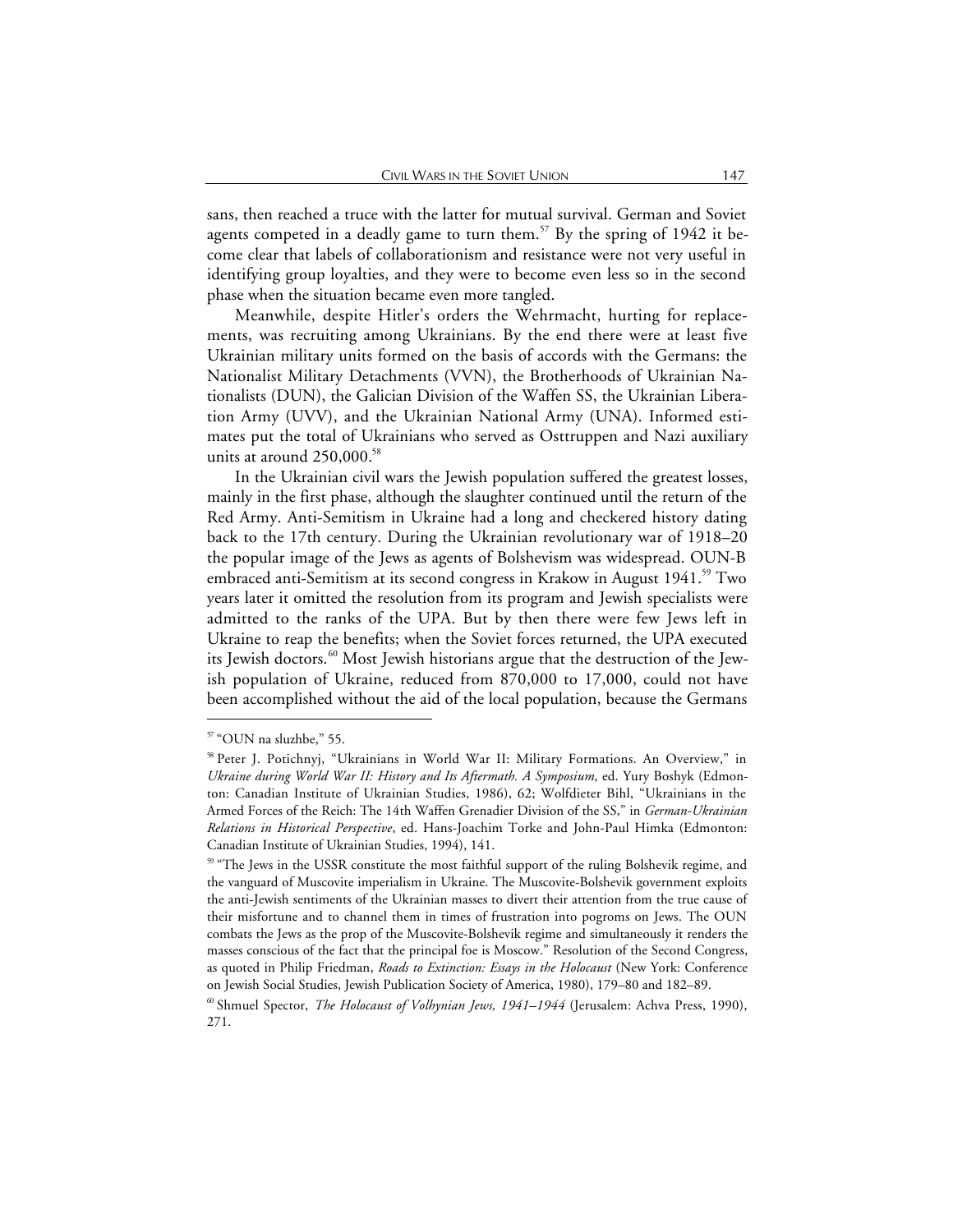lacked the manpower to reach all of the communities that were annihilated, especially in the remote villages. They admit that there were cases of Ukrainians assisting hunted Jews but minimize their number. Ukrainian historians question the reliability of their colleagues' sources, maintaining that the Ukrainian auxiliaries were assigned mainly to duties as guards and that their two SS divisions were only formed in 1944–45, after the bulk of the Jewish population had been killed.<sup>61</sup> Individual cases have been and will continue to be cited on both sides of the question. But the condemnation of Jews by churchmen, nationalists, and ordinary peasants, whatever their motives or numbers, revealed abiding social antagonisms that erupted into open violence under the pressures of this transformative war.

Along the southern borderlands the Don Cossacks and Crimean Tatars were among the most disaffected elements, although they too were divided, contributing recruits both to the Red Army and to the armed opposition. The fact that Hitler considered the Cossacks racially acceptable descendants of the Goths and the Tatars also facilitated their recruitment into the German forces. Early in the campaign individual Wehrmacht commanders accepted Cossack volunteers to be used as scouts or replacements in combat units. For this reason it is difficult to determine how many Cossacks defected. By July 1942 there were several company- or regimental-sized formations in action. According to the testimony of the General of the Osttruppen, there were 75,000 men in the so-called Eastern Battalions, including an unspecified number of Cossacks, but their major involvement only occurred in the second phase. $62$ 

The first exaggerated reports from partisan units in Crimea to Marshal Semen Mikhailovich Budennyi claiming that "the overwhelming majority of the Crimean Tatars in the mountain districts and adjacent areas are following the fascists" were retracted, but not before the damage was done in Moscow. The

 <sup>61</sup> From the large often polemical literature, in addition to Friedman, *Roads* and Spector, *Holocaust*, see, for example, Peter J. Potichnyj and Howard Aster, eds., *Ukrainian-Jewish Relations in Historical Perspective* (Edmonton: Canadian Institute of Ukrainian Studies, 1990), esp. the contribution of Aharon Weiss, "Jewish-Ukrainian Relations in Historical Perspective" (409–20) and the comments by John-Paul Himka. In his eagerness to prove that only the Germans bear the burden of guilt, Daniel J. Goldhagen, *Hitler's Willing Executioners: Ordinary Germans and the Holocaust* (New York: Alfred E. Knopf, 1996), 223–30, 408–9 considers the Ukrainian police, when he considers them at all, as operating under different pressures than the Germans. For a more balanced picture, see Amir Weiner, *Making Sense of War: The Second World War and the Fate of the Bolshevik Revolution* (Princeton: Princeton University Press, 2001), 258–70, although the argument that few Jews also survived in Greece and France fails to take into account the ease with which the Germans could round up the highly concentrated urban Jewish population of these countries.

<sup>62</sup> Samuel J. Newland, *Cossacks in the German Army, 1941–1945* (London: Frank Cass, 1991), 86; Iurii Stanislavovich Tsurganov, *Neudavshiisia revansh: Belaia emigratsiia vo Vtoroi Mirovoi Voine* (Moscow: Intrada, 2001), 124–26.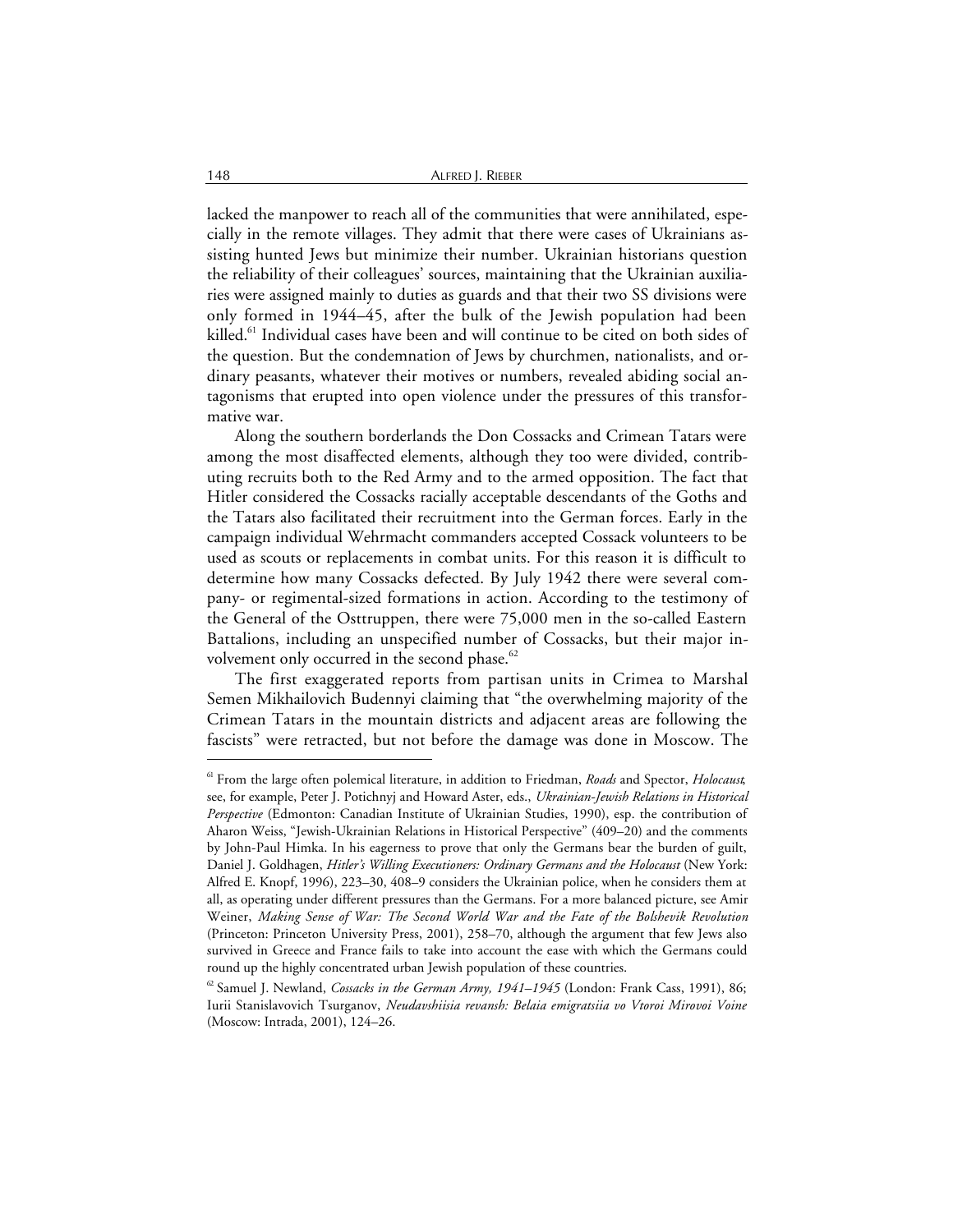Germans brought with them Tatar émigrés representing the old Milli Farka Party of the Civil War days, who in December 1941 formed a Tatar National Committee led mainly by former landowners, dispossessed kulaks, and sons of ulema. By February 1942 plans for the creation of a Tatar army were well under way. Nine thousand volunteers were immediately accepted, the men recalling "vivid memories of the comradeship in arms in the period 1917–1918." Soviet countermeasures were frustrated by the absence of Crimean Tatars in the underground party organizations and ineffective propaganda.<sup>63</sup>

By the end of the first phase, there were very few active supporters of the Soviet system behind the German lines. But the anti-Soviet groups were badly divided. Probably the smallest number were ideologically committed collaborators, volunteers in the local police, and German military units. A slightly larger group had gone into hiding, disillusioned by the behavior of the Germans but unwilling to organize resistance against them. By far the largest number of individuals was either passive or willing to cooperate on a limited basis.

### **The Second Phase**

A second phase began roughly after Stalingrad, when Germany lost the strategic initiative and suffered serious manpower shortages. Responding to the forced labor drafts, thousands of young men joined German-sponsored militia and military units partly under pressure and partly in order to fight the partisans who began to appear in large numbers in 1943. Unnumbered others fled to the forests to join various bands or the partisans. During this phase the Soviet government centralized and reorganized the operations and structure of the partisan units in order to carry out sabotage, launch reprisals against anti-Soviet units, and reassert a Soviet presence in the occupied territories through intimidation and terror. More ominously, Stalin, often prompted by Beriia, reacted violently to signs of disaffection in the North Caucasus by ordering massive deportations of entire ethnic groups.

In the Baltic republics Latvians and Estonians collaborated more fully with the Germans than the Lithuanians. After Stalingrad the Germans reversed their policy of forbidding the formation of large military units in the Baltic territories and issued mobilization orders. The Estonians responded by fielding six frontier regiments and forming the 20th SS Division. This was offset by the flight of 5,000 Estonians to Finland where they enlisted in the war against the Soviet Un-

 <sup>63 &</sup>quot;Krymsko-Tatarskie formirovaniia: Dokumenty tret′ego reikha svidetel′svuiut," *Voennoistoricheskii zhurnal*, no. 3 (1991), 9; Edige Mustafa Kirimal, *Der Nationale Kampf der Krimtürken mit besonderer Berücksichtigung der Jahre 1917–1918* (Emsdetten: Lechte, 1952), 305; Bugai, *L. Beriia – I. Stalinu*, 146–48.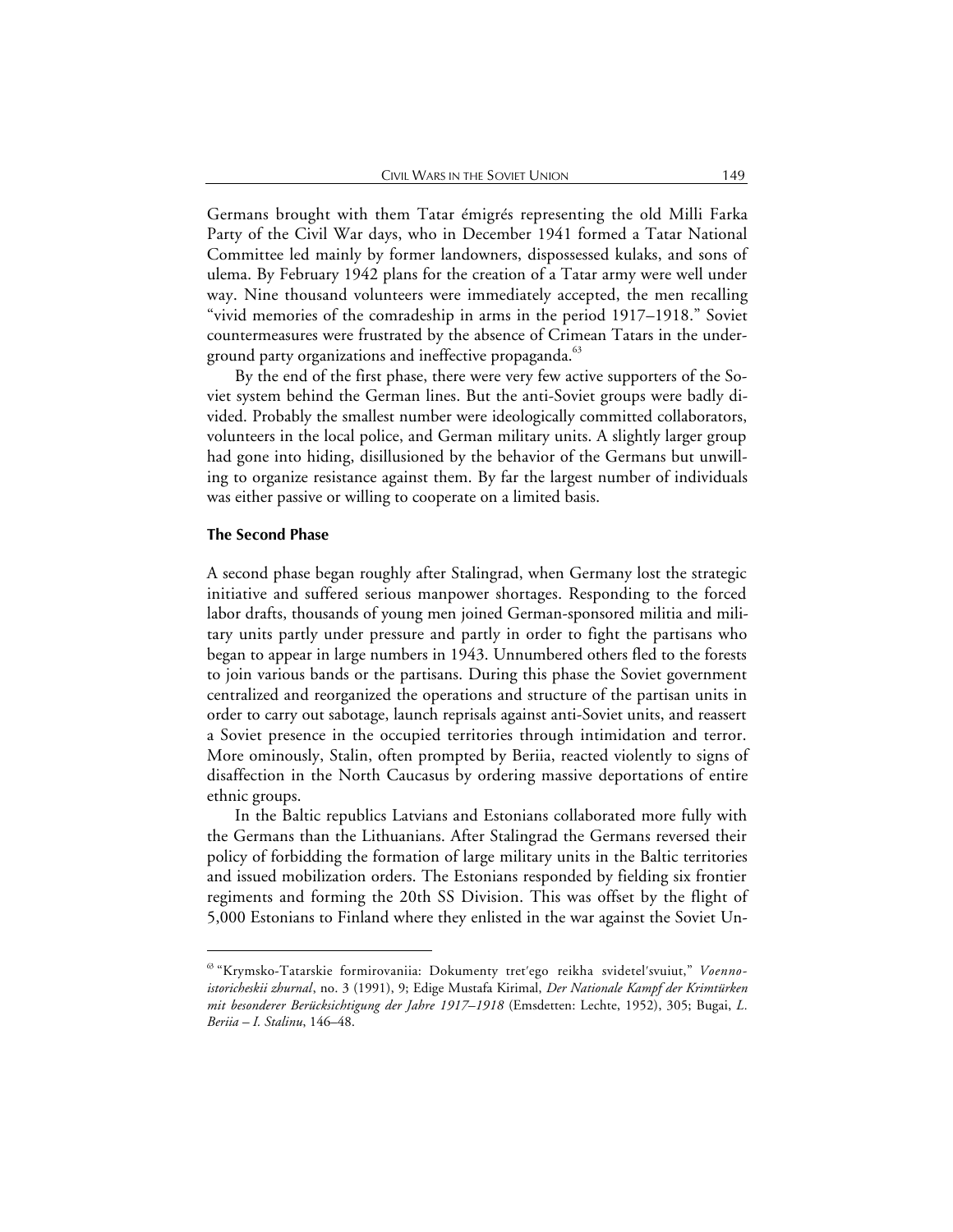ion. Russian and Estonian sources disagree on the degree to which participation in German-sponsored units was voluntary and also on their responsibility for civilian deaths in the republic.<sup>64</sup> For the first time the NKVD reported that Estonian émigrés were beginning to consider the possibility of a German defeat and the need to find alternative sources of outside support by making contact with British and American intelligence in Sweden and Finland.<sup>65</sup> Under German pressure, in 1943 representatives of Latvian local self-government endorsed the mobilization of four classes of youth that provided more than 30,000 men for two SS divisions, known collectively as the Latvian Legion. At the same time, according to NKVD documents, about 30,000 mainly working-class men were active in the Latvian underground in Riga and other cities, while 20,000 joined the partisans.<sup>66</sup>

In Belorussia by the end of 1943 large areas had become refuges for a variety of armed groups engaged in a multisided struggle that remains obscure in many details. There were bands of Red Army soldiers, some still holding out against the Germans, others virtual deserters; elements of the Polish Home Army (Armja krajowa) competed with Belorussians for positions in the local administration, or else hunted Jews. Still others bided their time until they could participate in Operation *Burza* (Tempest) to liberate towns in their borderlands (*kresy*) between the departure of the Germans and arrival of the Soviet forces. Jewish refugees and armed partisans, perhaps as many as 10–15,000 at their peak strength, fought for survival. But their number diminished as losses could not be replaced and the Soviet Partisan Command discouraged the creation of separate Jewish units for fear of antagonizing the local population. Finally, nationalist Belorussian bands fought Soviet partisans or hid out in hope of emerging from the war as representatives of an independent country; a few like the Kaminsky brigade degenerated into banditry. 67 Despite the increasingly chaotic situation the Germans refused to

 $64$  Russian sources from the late Soviet period claim that a grand total of 50–60,000 Estonians fought on the German side and shared responsibility for the deaths of approximately 60,000 civilians and 64,000 Soviet POWs and about 250,000 Jews. "Podpol′e v Estonii," 172–73. *Bor*′*ba za sovetskuiu pribaltiku*, 2: 239–47; Raun argues that the Estonians showed great reluctance to serve in German units and volunteered in small numbers. Laar claims that Soviet efforts to form partisan detachments in Estonia repeatedly failed due to the absence of support from the local population and the opposition of 15,000 "forest brothers." Raun, 159; Laar, 11, 18–19.

<sup>65 &</sup>quot;Podpol′e v Estonii," 174.

<sup>66 &</sup>quot;Pod maskoi nezavisimosti," 118.

<sup>67</sup> Vakar, *Belorussia*, 195–96; Dean, *Collaboration*, 142–44; Porter, *Jewish Partisans*, 8–9, 11–12, 19; Dallin, "The Kaminsky Brigade: A Case Study of Soviet Disaffection," in *Revolution and Politics in Russia: Essays in Memory of B. I. Nikolaevsky*, ed. Alexander and Janet Rabinowitch (Bloomington, IN: Indiana University Press, 1972), 243–80; Witalij Wilenchik, *Die Partisanbewegung in Weisrussland, 1941–1944* (Wiesbaden: Harrasowitz, 1984). In all cases numbers are elusive. By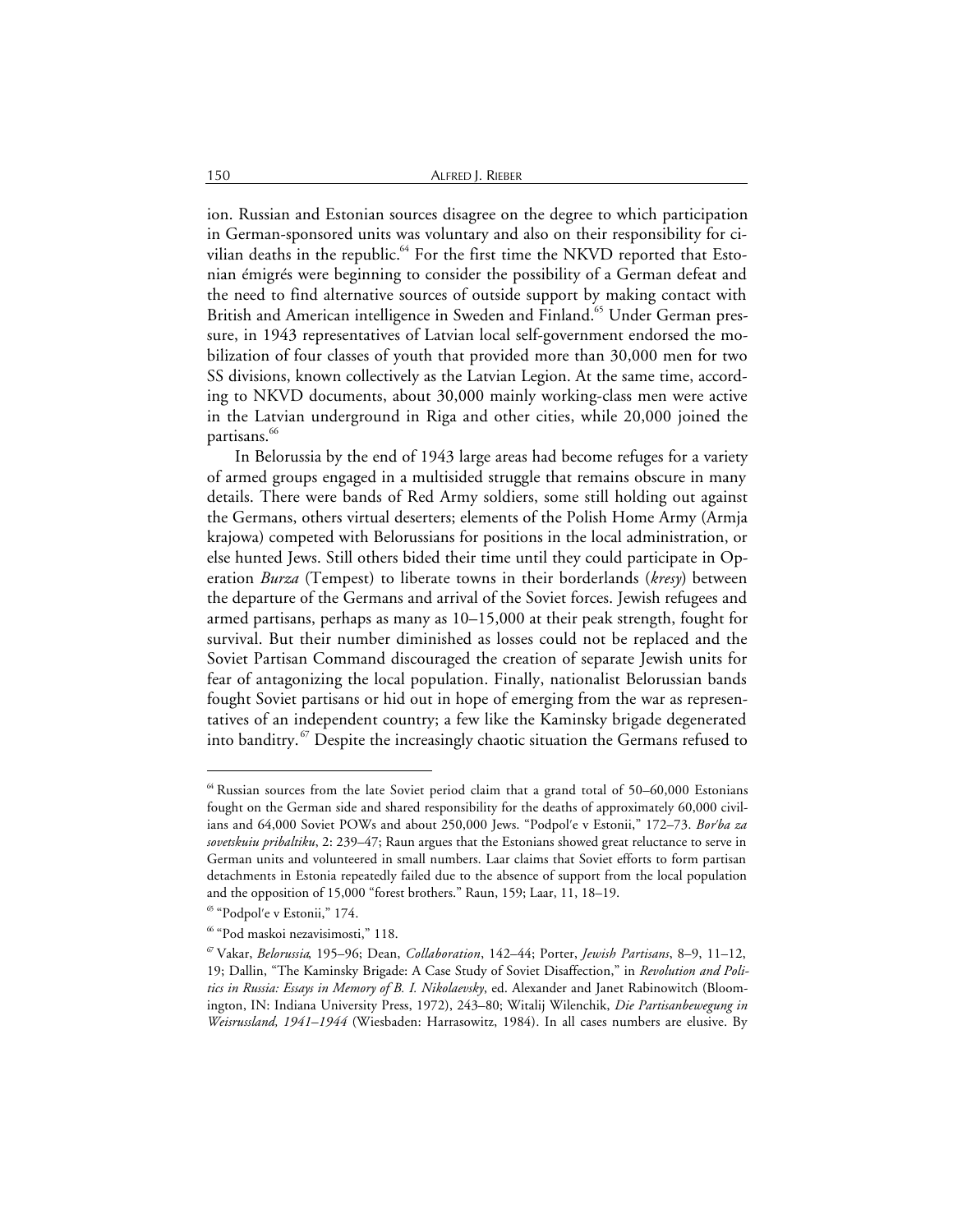grant the Belorussian civil administration any autonomy to mobilize the population "against the Bolsheviks."<sup>68</sup> The extreme splintering of the warring groups was due to the underlying ethnic conflicts and the inability of the Belorussian political leaders to overcome the low level of national consciousness among the peasantry, who remained passive until a concerted effort by the Soviet authorities stimulated a burgeoning partisan movement.

The driving force behind the organization of a mass partisan movement was the secretary of the Belorussian Party, Panteleimon Kondrat′evich Ponomarenko. In contrast to the pessimistic reports of Beriia's men, he extolled the patriotic, spontaneous response of the Belorussian collective farmers. Both interpretations were self-serving. Ponomarenko proposed a separate administrative organ of "the partisan struggle," offered to take command of it and, apparently on his own authority, urged his party people to remain behind the rapidly advancing German lines in order to organize and lead the local partisan detachments.<sup>69</sup> Although the Central Committee publicly endorsed most of Ponomarenko's recommendations, a muted struggle within the party apparat seriously hampered the central organization of the partisan struggle. Long before the outbreak of war, preparations to wage partisan warfare on Soviet soil aroused suspicions of defeatism and were disrupted in 1937 by the blood purges. Up until the spring of 1942 attempts to revive the project encountered resistance from several sources including Lev Zakharovich Mekhlis, the high command, and more importantly from Beriia. As part of his imperial bureaucratic design to expand the power of the NKVD under the guise of promoting the war effort, he insisted that "the organs of the NKVD should in the future carry out the organization of partisan detachments and diversionist groups."70 Beriia intended to wage the civil war on his own terms.

-

contrast, the labor draft produced 100,000 volunteers for work or military service. Mulligan, *The Politics of Illusion*, 85.

<sup>68</sup> Jerzy Turonek, *Belarus*′ *pad niametskai akupatsyiai* (Minsk: Belarus, 1993), 98, 117, 176; Chiari, 114–28.

 $^{\omega}$  As part of his personal appeal to Stalin, Ponomarenko also contrasted the "utter fearlessness" of the Slavic population with the urbanized Jews who "were seized by an animal fear." See the telegrams of Ponomarenko to Stalin (2 July 1941, and undated, but no later than 12 July 1941), in "O razvertyvanii partizanskogo dvizheniia," *Izvestiia TsK KPSS*, no. 7 (1990), 196, 210.

<sup>70 &</sup>quot;Ob organizatsii bor′by v tylu germanskikh voisk," *Izvestiia TsK KPSS*, no. 7 (1990), 217; "O sozdanii partizanskikh otriadov i diversionnykh grupp dlia deistvii v tylu protivnika, ibid., no. 9 (1990), 197–98; and I. G. Starinov, "Podryvniki na kommunikatsiiakh agressora," *Voprosy istorii*, no. 7 (1988), 100–12, which are the important memoirs of a participant. Even before any diversionist activity was reported, the NKVD was already in the grip of a civil war mentality. The day after the German invasion the Moscow city and oblast administration of the NKVD issued instructions to its agents to "uncover the counterrevolutionary underground…," although it was left to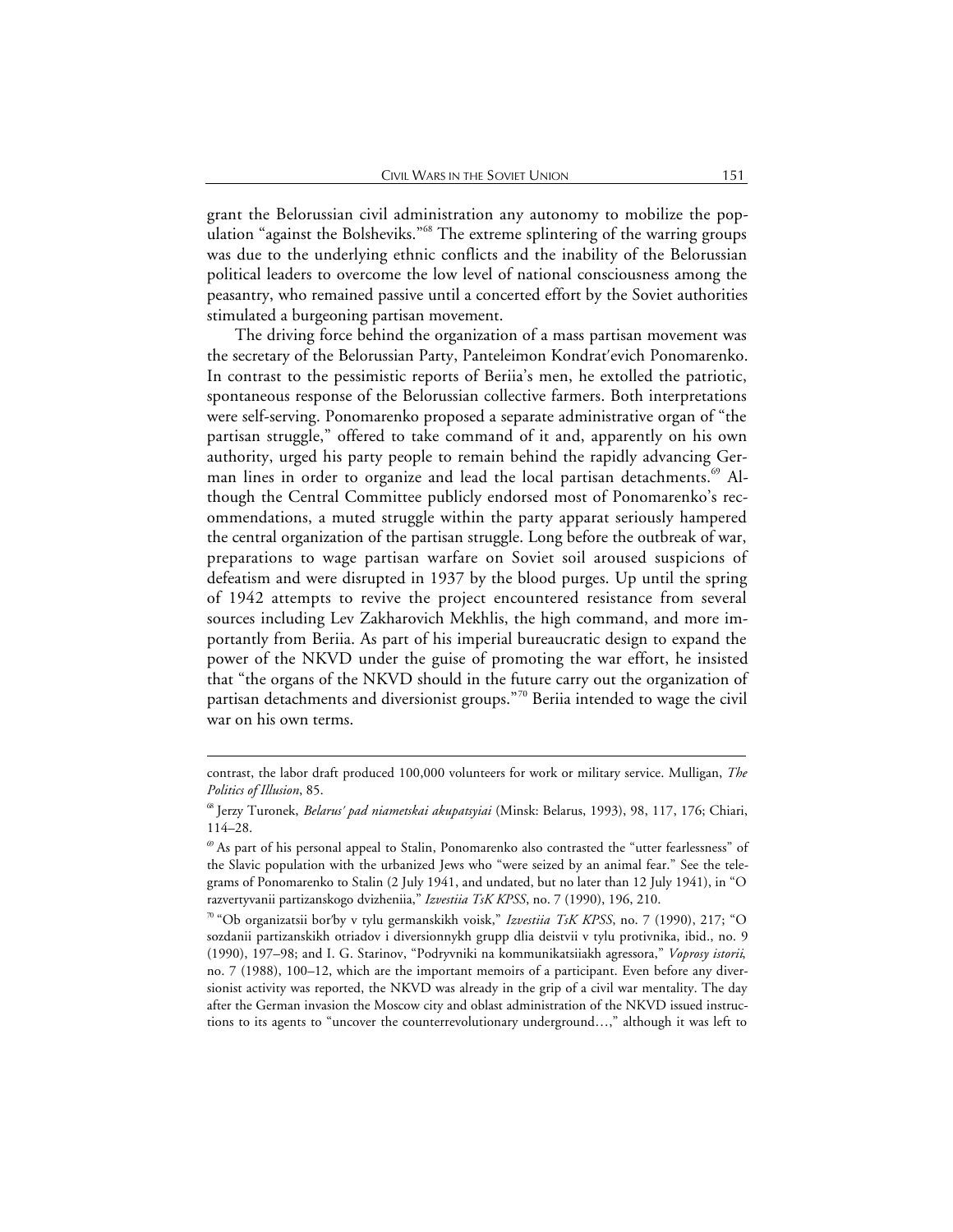Stalin's decision in May 1942 to appoint Ponomarenko to head a Central Partisan Staff in Moscow with deputies from the NKVD and NKGB did not resolve the bureaucratic infighting or allay suspicions over the trustworthiness of units beyond the immediate reach of army and police.<sup>71</sup> For Beriia the key to success of the partisans was to bring them under the control of the frontier troops. Their main purpose would be, as he stated in 1943 in his instructions to the chief of its Political Administration, the intensification of the struggle "against ideological diversionists."<sup>72</sup> For the army command specific sabotage missions directed against communications networks and carried out by wellorganized units drawn from the regular army took precedence.<sup>73</sup> Foremost in Ponomarenko's program were political issues directed mainly at retaining the loyalty of the civilian population and combating both collaboration and nationalist agitation. $74$ 

In Ukraine the splintering effect of the second phase multiplied the fronts of the civil war and inaugurated the most murderous episode of ethnic cleansing. In the western and central regions the fighting among the rival nationalist groups intensified as German and Soviet agents penetrated their organizations.<sup>75</sup> The OUN-B clashed with the Borovets group, forcibly incorporated some of its units into their growing ranks, and usurped the name Ukrainian Insurgent Army.<sup>76</sup> Metropolitan Sheptyts′kyi had become disillusioned by the Nazi "reign of terror" and began to fear that the civil war was tearing Ukraine to pieces. The Germans, he wrote, were exposing the young to "terrible demoralization" by "recruiting them into police and militia units and misusing them for perverted purposes." In

-

their vivid imagination as to whom this might include. "Moskovskie chekisty v oborone stolitsy, 1941–1942," *Voenno-istoricheskii zhurnal*, no. 1 (1991), 10.

<sup>71</sup> Leonid D. Grenkevich, *The Soviet Partisan Movement, 1941–1944: A Critical Historiographical Analysis* (London: Frank Cass, 1999), 6–7, 84–86, 91–95; Starinov, 108–11.

 $72$  Petrov, 38–39.

<sup>73</sup> Vsevolod Ivanovich Klochkov, *Deistviia partizan Ukrainy na zheleznodorozhnykh kommunikatsiiakh v tylu fashistskikh voisk, 1941–1944* (Kyiv: Nauka, 1984).

<sup>74</sup> Panteleimon Kondratevich Ponomarenko, *Vsenarodnaia bor*′*ba v tylu nemetsko-fashistskikh zakhvatchikov, 1941–1944* (Moscow: Nauka, 1986), 420–23 contains the full text.  $\frac{75}{10}$  "OUN na sluzhbe," 55.

 $\%$  Soviet sources citing the NKVD archives state that "on the basis of imprecise figures the northern and southern groups of the Ukrainian Insurgent Army (in November 1943?) are estimated at approximately 15,000." "OUN na sluzhbe," 50. Armstrong, *Ukrainian Nationalism*, 115, gives an estimate of 30–40,000. Ukrainian émigré sources give slightly more generous figures reaching as high as 45–50,000; but as Subtelny notes, "[c]ompared to other underground movements in Nazioccupied Europe, the UPA was unique in that it had practically no foreign support. Its growth and strength were, therefore, an indication of the very considerable popular support it enjoyed among Ukrainians." Subtelny, 474.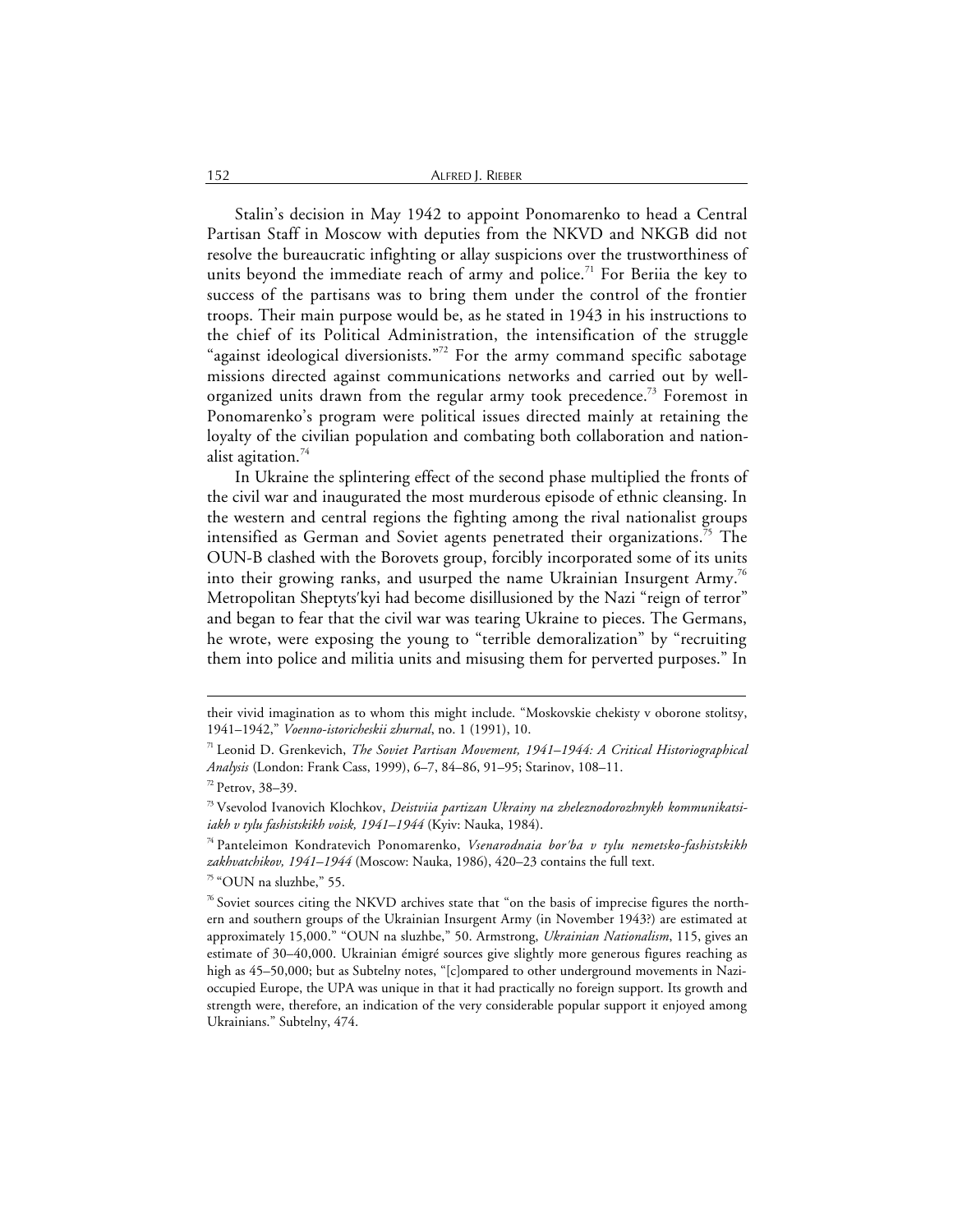May 1943 he reported to the Vatican, "All of Volhynia and part of Galicia are full of bands which have a certain political character. Some are made up of Poles, others of Ukrainians, and others of Communists; others are truly bandits, people of all nationalities, Germans, Jews, and Ukrainians." After Stalingrad, on the initiative of the Germans, he agreed to endorse the formation of a volunteer SS Galician division in the vain and naive hope that "if the German defeat continues and there is a period of anarchy and chaos we will be very happy to have a national army to maintain order and counteract the worst outrages until regular Soviet troops arrive."<sup>77</sup>

While the fratricidal conflict among Ukrainians was taking place, a bloody ethnic war was breaking out in the mixed Ukrainian-Polish areas of Volhynia and Kholm. The killings began in the spring and summer of 1943, reaching a climax in the winter, when the UPA unleashed a massive assault to cleanse the area of the Polish population. Its aim was to forestall postwar Polish claims to the area. The Polish Home Army came to the defense of their countrymen and conducted their own reign of terror against the Ukrainian population west of the San River. Here was a case of neighbors turning against one another with rare ferocity.78 It recalled in many ways the fierce Haidamak rebellions of the 18th century that became enshrined as myth in Ukrainian folklore.<sup>79</sup>

The German penetration into the Kuban also revived myths of Cossack liberties. As in the Crimea and the Don the Germans allowed the return of émigré veterans, thus establishing another historic connection with the Russian Civil War. In October 1942 the Germans organized a self-governing region with a

 $\%$  Stehle, "Sheptyts'kyi," 134–38. The response was overwhelming. Over 82,000 mobbed the recruiting offices, but only 13,000 were judged worthy of meeting the SS standards. Subtelny, 472, 477. Controversial evidence suggests that the Germans used threats of reprisals to coerce individuals who sought to avoid service in the division. Yury Kyrychuk, *Narysy z istoriï ukraïns*′*koho natsyonalno-vyzvol*′*noho rukhu 40–50 rokiv XX stolitiia* (Lviv: Ivan Franko National University, 2000), 52. Although OUN-B opposed the idea, it may have attempted to infiltrate the division for its own purposes. Yaroslav Hrytsak, *Narys istoriï ukraïny: Formuvannia modernoï ukraïnskoï natsii XIX–XX stoletiia* (Kyiv: Heneza, 1996), 251. Thus were the lines between collaboration and resistance blurred.

<sup>78</sup> Timothy Snyder, "'To Resolve the Ukrainian Problem Once and For All': The Ethnic Cleansing of Ukrainians in Poland, 1943–1947," *Journal of Cold War Studies* 1: 2 (2000), 86–120 provides the comprehensive account. But see also Weiner, 253–55. Polish sources estimate 60–80,000 men women, and children were slaughtered. Antoni B. Szczesniak and Wieslaw Szota, *Droga do nikad: Dzialalnosc Organizacji Ukrainskich Nacjonalistów i jej likwidacja w Polsce* (Warsaw: Wydawn. Ministerstwa Oborony Narodowej, 1973), 170. See "Al′ians: OUN-SS," 57–58 for Soviet documentation.

 $^{\text{7}}$  Jaroslav Pelenski, "The Haidamak Insurrections and the Old Regimes in Eastern Europe," in *The American and European Revolutions, 1776–1848: Socio-Political and Ideological Aspects*, ed. Pelenski (Iowa City: Iowa University Press, 1980), and Kohut, "Myths Old and New."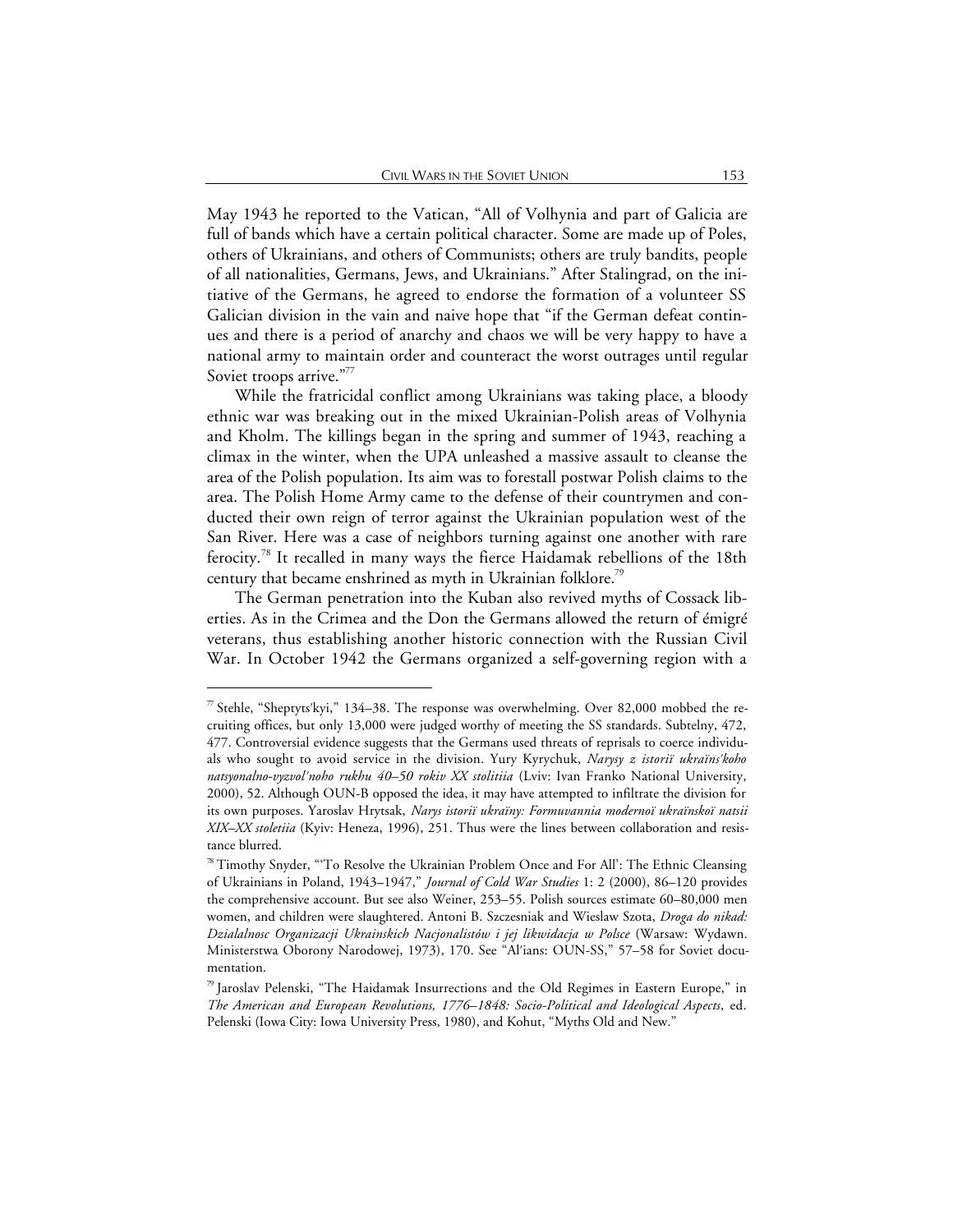population of 160,000 modeled on the prerevolutionary Cossack communes. They established a Junkers' Officer School, reintroduced the paraphernalia of the traditional Cossack regiments, and nourished high hopes for the formation of a Cossack Army of 75,000 men. Although their plans were doomed by the Stalingrad defeat, about 14,000 Cossacks accompanied the retreating Germans to Belorussia, where their units fought Soviet partisans.<sup>80</sup>

In the North Caucasus the first people of the autonomous republics to suffer mass deportation was the Kalmyks, followed by the Chechens and the Ingush. Like most people of the region the Kalmyks suffered terribly from both the German occupation and the Soviet return, yet they supplied fighters to both sides: 20,000 men to the Red Army and 5,000 cavalry placed under German command. After Stalingrad the rapid reconquest of the region led to a muted contest between the advocates of reconstruction and rehabilitation (mainly party cadres) and the NKVD, which won out in the end. In October 1943 Stalin approved Beriia's recommendation for deportation as a punishment for fighting against the Red Army and as "a means for regulating interethnic conflict (*mezhdunatsional*′*nyi konflikt*)."<sup>81</sup>

In the Chechen-Ingush republic armed opposition to collectivization had never been fully repressed. From 1937 to 1939, 80 bands of more than 1,000 men kept up the clandestine struggle, although most of these had been broken up on the eve of the war. The German attack stimulated the formation of new bands as well as a series of assassinations of party and NKVD personnel. On the other hand, the Chechens also produced their share of recruits for the Red Army. Moreover, by August 1943 local NKVD units were reporting that "for six months bandit activity was virtually paralyzed as a result of amnesty and arrests." But Beriia ignored them, advancing plans to deport the entire population that were finalized in December and carried out in January and February 1944.<sup>82</sup>

Divided loyalties and civil strife also ripped apart the Karachaev and Cherkessy autonomous okrugs. The *karachaevtsy* sent a strong group of volunteers to the Red Army, but the arrival of the Germans led to the formation of the Karachaev National Committee and the dissolution of collective farms. In 1944 the NKVD reported fighting against 12 bands, supported by substantial elements among the population and the ulema. With the return of the Red Army

 $80$  Newland, 61, 86; Tsurganov, 127–42. According to intelligence of a Russian émigré organization, even after Stalingrad, despite depressed living conditions in the Taganrog area, "the population was favorably disposed toward the anticommunist [Cossack] army." Ibid., 129

<sup>81</sup> Bugai, *L. Beriia – I. Stalinu*, 69–70. Following the arrest of local bands 91,919 Kalmyks were deported and the autonomous republic was abolished.

 $^{82}$  Ibid., 69-70, 101.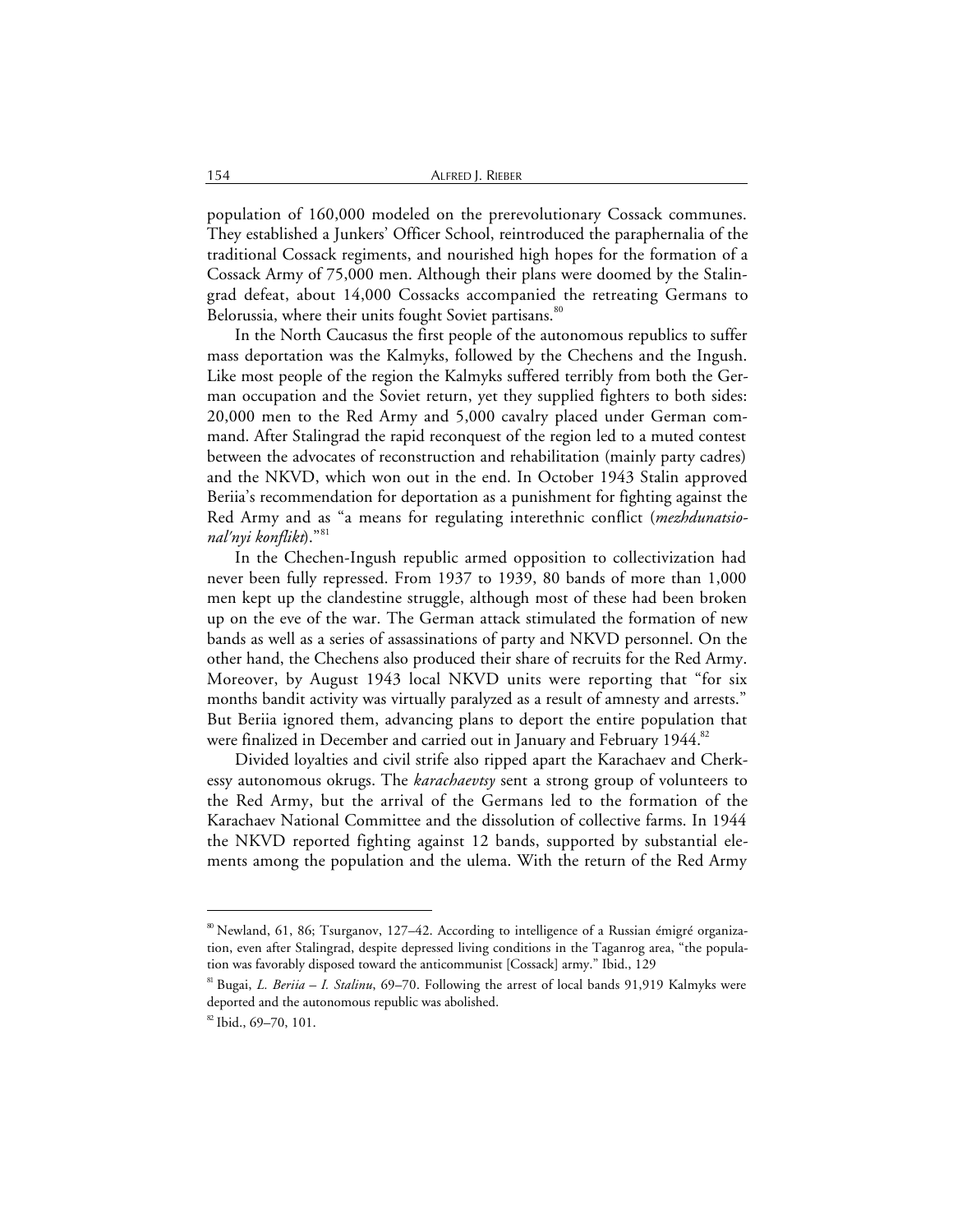the National Committee fled with the Germans and the bands were repressed. Nevertheless, the Sovnarkom ordered the deportation of over 69,000 persons.<sup>83</sup>

A similar situation developed in the Kabadino-Balkarian Autonomous Republic, where the population was subjected to even greater conflicting pressures. Several thousand men rallied to the Red Army and at least 5,000 more were executed by the Germans. But several thousand more either joined a nationalist legion (as 600 of them did) and anti-Soviet bands, or deserted from the Red Army. Reporting to Stalin that in 1942–43 the NKVD had arrested over 1,700, including members of the Communist Party and Komsomol, Beriia accused the nationalists of conspiring to unite Balkaria with Karachaev into a state under Turkish protection. Having played to Stalin's borderland complex, he then proposed to use the troops "freed" from the Chechen-Ingush operation to deport the entire population of Balkaria, concluding with his formulaic phrase, "I await your orders."84 Stalin responded in predictable fashion.

In the Russian core the largest potential source of an army of Russians to fight Russians was the abortive Vlasov movement. Taken prisoner by the Germans in early 1942, Major-General Andrei Andreevich Vlasov represented himself as a Russian nationalist willing to organize an army of Soviet POWs as an independent ally of Germany in order to sweep away the Soviet regime. But in the end Hitler contemptuously brushed aside the proposals of his supporters in the intelligence section of the German General Staff: "We will never build up a Russian army; that is a phantom of the first order." Speculation continues to this day on how great a chance Vlasov had to create a large anti-Soviet army. His German handlers waxed enthusiastic over his one and only contact with the Soviet population in early 1943 – during a speaking tour that took him to Riga, Pskov, and the surrounding area. They also provide evidence that even as late as the fall of 1943, 2,000–3,000 POWs were volunteering for his movement every day and that the appearance of small Vlasov units at the front had a striking effect on the Red Army desertion rate. In late 1944, when hopes for a German victory were fading, Heinrich Himmler on his own responsibility acceded to their pleading and permitted the formation of the Committee for the Freedom of the People of Russia (KONR) and the recruitment of two divisions – Vlasov

 $83$  Ibid., 56–61.

<sup>&</sup>lt;sup>84</sup> Gosudarstvennyi arkhiv Rossiiskoi Federatsii f. 9401, op. 2, d. 64, ll. 162–67. The entire episode is analyzed in Bugai, *Kavkaz: Narody v eshelonakh (20–60 gody)* (Moscow: Insan, 1998), 120–33, 153–73, which, on the basis of archives, demonstrates Beriia's determination to use the breakdown of order in the North Caucasus in order to enhance his own power and discredit local bureaucracies, mainly party and Komsomol, not under his control.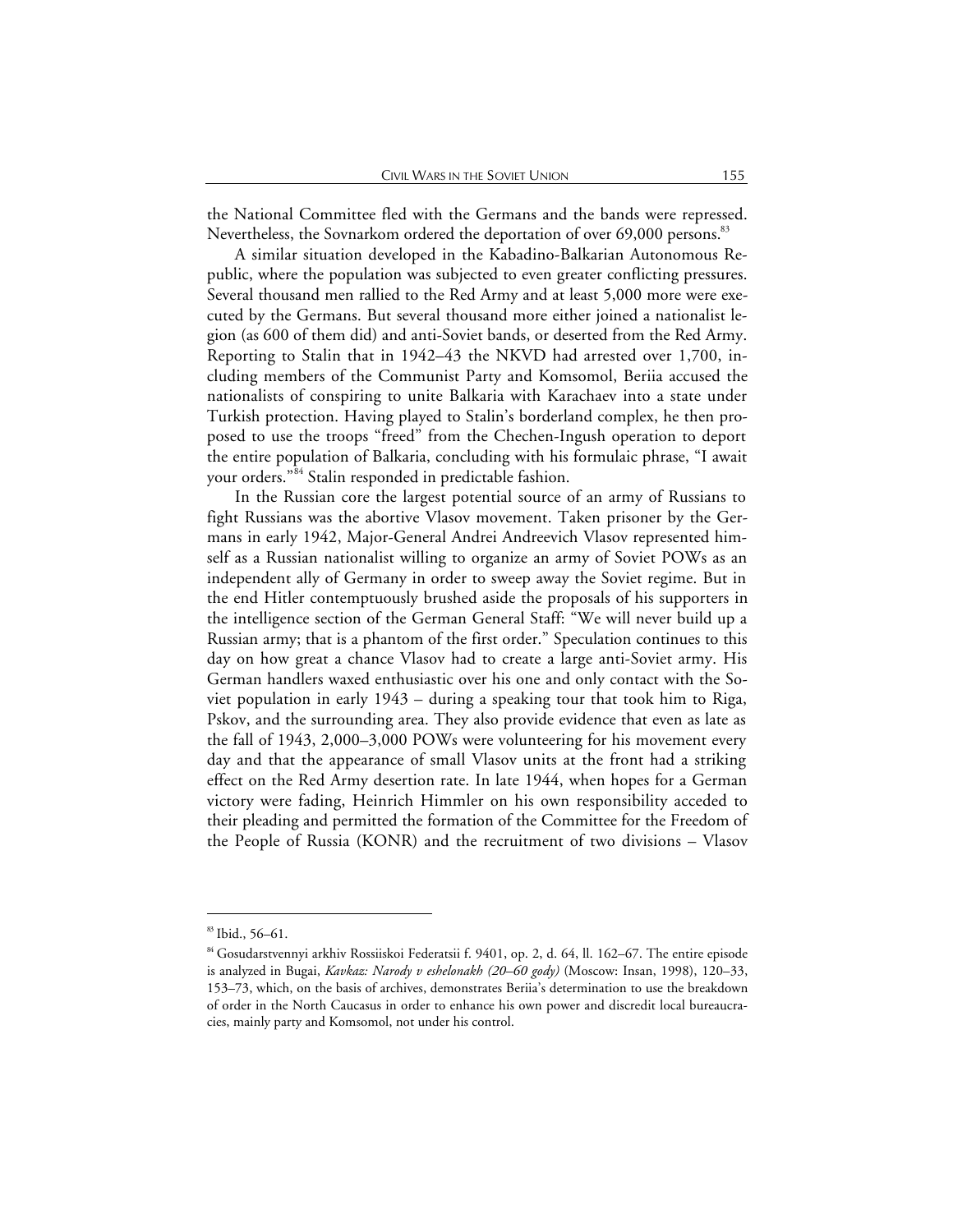wanted ten.<sup>85</sup> But the gesture was too little, too late. In the end Vlasov and his Russian Liberation Movement were a negligible military factor and an ephemeral political phenomenon. But Vlasov gave rise to serious concern among the Soviet leaders. Initially they reacted to his proclamations with studied silence, but his tour of the northwest front forced their hand. They moved rapidly to condemn him and attempted to penetrate his organization with their agents.<sup>86</sup> If anything, the shadowy Vlasov movement merely confirmed Stalin's suspicions of anyone who survived behind the German lines and increased his fears of internal opposition.

By the end of the second phase, that is, at the height of the German advance, it is impossible even to give precise figures on how many of the 70 million people living behind the lines were involved in the civil wars. Recent estimates of active participants have not changed the earlier ones: about a million individuals were engaged on each side. But these numbers still tell us little because the motivations, level, and steadfastness of commitment were so radically different. Moreover, it is impossible to count the passively disloyal. There was a large and illdefined "twilight zone," as Armstrong calls it, that expanded and contracted often in response to rumors or reports from the front. At times parts of the same village were controlled by different bands; a different village elder was often selected every day to avoid fatal accusations of collaboration with the Germans or cooperation with the partisans. The most widespread evidence of "leaving the Soviet system" was the massive decollectivization, at least where the Germans permitted it. But there was no mass peasant uprising as there had been during the civil war of  $1918-20.^{87}$ 

Still, the Soviet system in much of the occupied territory was in a shambles. On 1 January 1944, a Politburo decree signed by Stalin and Georgii Maksimilianovich Malenkov outlined the need to restore the shattered Soviet structure of the Belorussian Republic: "Bearing in mind that in regions liberated from the

 <sup>85</sup> The standard work remains Catherine Andreyev, *Vlasov and the Russian Liberation Movement: Soviet Reality and Émigré Theories* (Cambridge: Cambridge University Press, 1987). The German case for Vlasov has been made by one of his handlers, Wilfried Strik-Strikfeldt, *Against Stalin and Hitler: Memoir of the Russian Liberation Movement, 1941–1945* (London: Macmillan, 1970). Access to Soviet archives has not substantially changed the picture except to disclose more details on the complex relationships between Vlasov and the émigrés. Tsurganov, chaps. 7 and 8. In a cruel irony Vlasov was originally turned over to the Germans by Russian peasants. *Materialy po istorii Russkogo osvoboditel*′*nogo dvizheniia, 1941–1945 gg.: Stat*′*i, dokumenty, vospminaniia*, (Moscow: Graal, 1997), 364–65.

<sup>86</sup> Alexander Dallin and Ralph S. Mavrogordato, "The Soviet Reaction to Vlasov," *World Politics* 8: 3 (April 1956), 307–22; Armstrong, *Soviet Partisans*, 243–48.

<sup>87</sup> Armstrong, *Soviet Partisans*, 312–17, 330; Semiriaga, 485–529; Kuromiya, 259–95. But compare Weiner, 305.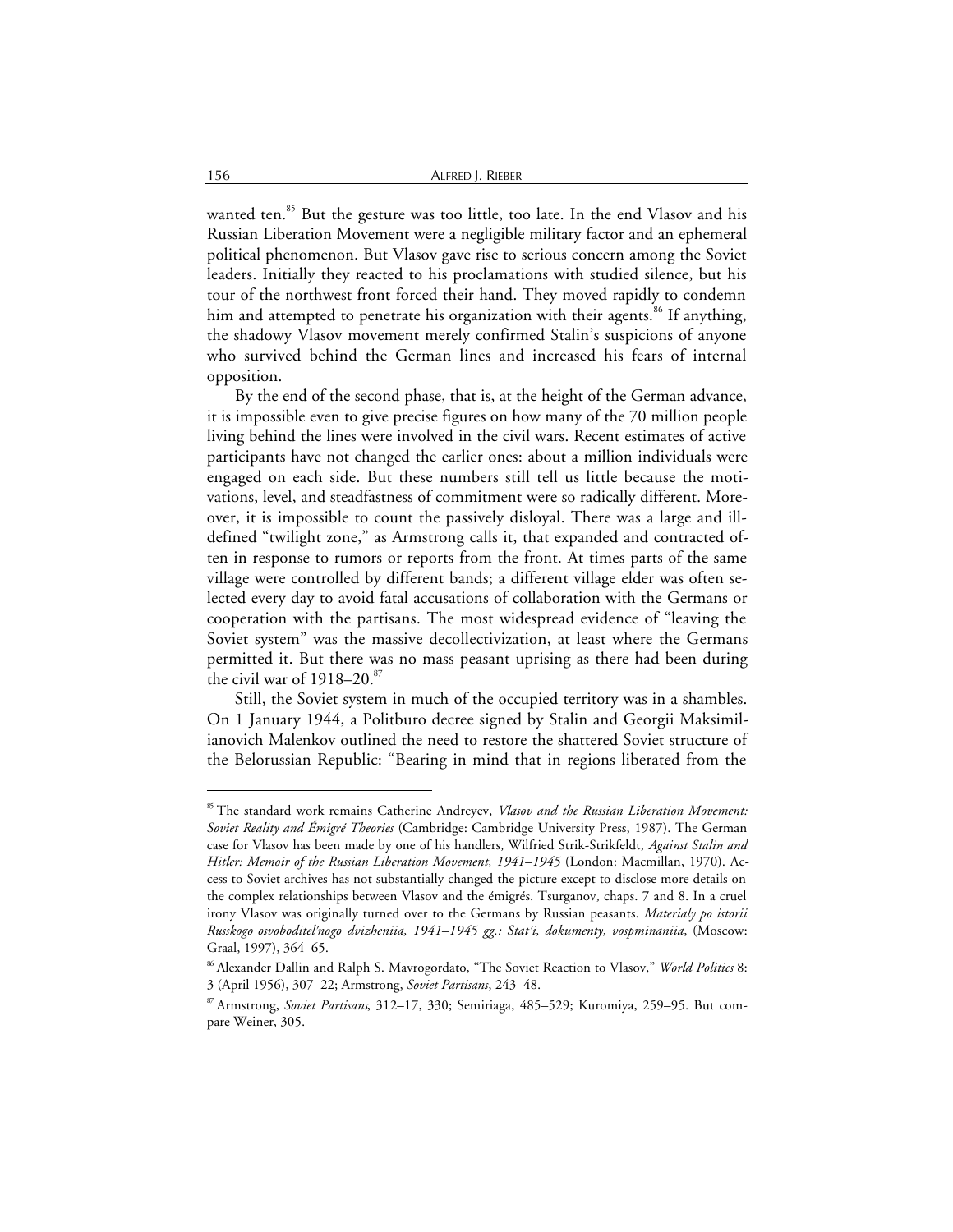German occupiers, the party, soviet and economic organs will have to be practically created anew and that a large number of new activists will have to be drawn into their work, the Belorussian state and party organizations are obliged to improve in every possible way the selection of cadres in Soviet and party organs, promoting people for work in these organs who are completely reliable and capable of restoring the economy that has been ruined by the German invaders and liquidating the consequences of the German occupation."88 Without the war there could not have been civil war; but without the contradictions and brutality of the Germans the anti-Soviet forces would certainly have multiplied greatly. As it was, neither side succeeded in convincing the mass of the population in the borderlands that its victory would be in its best interests.

#### **The Third Phase**

During the third phase the advance of the Red Army changed the character of the civil wars in three ways. First, the anticommunist bands in the pre-1939 territories of the USSR were either broken up or disintegrated of their own accord, and large-scale desertions of Osttruppen took place despite belated, desperate efforts of the Wehrmacht to recruit from the local population. Second, the nationalist bands dug more deeply into the congenial soil of their native strongholds in the Baltic republics and western Ukraine, fighting in ever diminishing numbers until the war was long over. Third, Stalin and Beriia extended their policy of massive deportations to the Crimea and the frontier zone with Turkey.

In Belorussia a three-way struggle opened up. The partisans, still starved for arms and equipment, nevertheless increased at an exponential rate. Shortages of manpower forced the Germans early in 1944 to create a Weissruthenische Heimatwehr, which the local nationalists vainly envisaged as the nucleus of a Belorussian Army. Elements of the Polish Home Army became more active, unleashing terrorist tactics against Jews, partisans, and Polish civilian "collaborators"; a few even entered into agreements with local German commanders to conduct joint operations against the Soviet partisans.<sup>89</sup> In the wake of the Red Army, NKVD units arrived. In the first half of 1945 they were arresting a monthly average of about 1,000 and killing about 100 "bandits" and other "anti-

 <sup>88</sup> Politburo Protocols, 1 January 1944, "O blizhaishchikh zadachakh Sovnarkoma BSSR i TsKP(b) Belorusii," Rossiiskii gosudarstvennyi arkhiv sotsial′no-politicheskoi istorii (RGASPI) f. 17, op. 3, d. 1049, ll. 236–38.

 $8^{\circ}$  Chiari, 160–61, 289–95. In December 1943 there were about 100,000 partisans in Belorussia, but according to Starinov, 109, only 60 percent were armed. By the end of the war there were 374,000, as the fence-sitters jumped to the Soviet side. N. I. Epoletov, "Iz opyta raboty kompartii Belorussii po razvitiiu partizanskogo dvizheniia (1941–1944)," *Voprosy istorii KPSS*, no. 5 (May 1987), 106–8.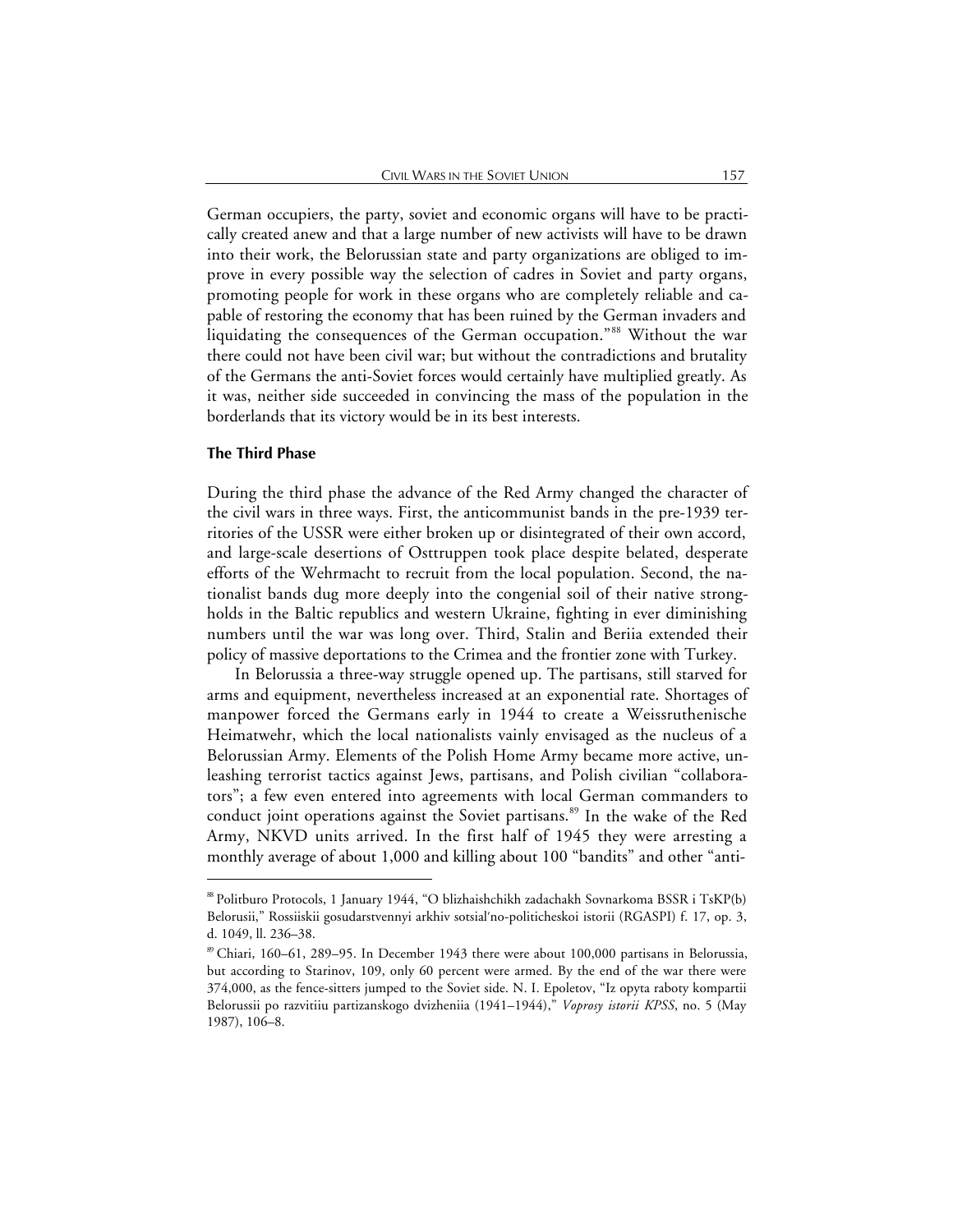Soviet elements." Interrogations revealed a great variety of ethnic identities and political affiliations, ranging from former White officers to members of the Belorussian Communist Party. 90 The retreat of the Wehrmacht from Estonia and Latvia forced the nationalist "collaborationist" organizations underground, where they joined other groups of "forest brothers" in forming a "resistance" to Soviet reoccupation. Some of their leaders – like Stalin, also a "man of the borderlands" – assumed that they could win only with the help of foreign intervention. In Estonia the Union for Armed Struggle pinned its hopes for "liberation" on assistance from England or the U.S. "in case of war" or "some kind of political upheaval." For ten years in dwindling numbers they fought on. According to the records of the Estonian émigrés and the Soviet security services the "forest brothers" killed a total of about 1,700 Soviet personnel from among the army, partisans, party, police, and new Russian settlers, while losing about 1,500 of their own in dead and 8,000 taken prisoner.<sup>91</sup> In Latvia the "forest brothers" resembled their Estonian counterparts, but their service in the German army made them hardened, experienced, and well organized. As early as January 1945 Beriia reported to Stalin that the security organs had arrested 5,223 men, the majority being "German sympathizers," including the head of the Latvian Lutheran Church. Over the following eight years the Latvian groups carried out 3,000 killings, of whom 90 percent were Latvians. Although their largest units were broken up in 1946, bands remained in the field until the early 1950s.<sup>92</sup>

Of the three Baltic peoples the Lithuanians continued to display the highest level of political consciousness and organization. An estimated 100,000 took part at one time or another in the struggle against the restoration of Soviet power. Following the German withdrawal they formed a United Resistance Movement that combined a political arm, armed groups, and communications and supply networks. Already in 1944 Stalin was incensed by their activities, demanding an end to "liberal attitudes" and calling for the strictest repressive measures.<sup>93</sup> The NKVD needed little encouragement. From July 1944 to January 1945 they ar-

 <sup>90 &</sup>quot;Osobaia papka Stalina," GARF f. 9401, op. 2, d. 92, ll. 276–82, 289–90; d. 93, ll. 49–52. In early 1945 in the rear of the First Belorussian Front, for example, one monthly list of arrests included 31 Germans, 590 Lithuanians, 214 Poles, 47 Russians, and 19 Belorussians.

 $91$  Laar, 19–20, 61–62, 77–81, 176, and "Podpol'e v Estonii," 175 agree on these statistics based on NKVD and Estonian archives, although neither gives exact citations. Where they disagree is on the total number of "forest brothers." Estonian émigré sources claim 40,000 at their peak strength, while Russian military historians add 6,500 amnestied to the killed and captured for a total of 16,000. The discrepancy might be explained by the large number of "forest brothers" who simply dropped out of the fight or emigrated over the postwar decade.

<sup>92</sup> GARF f. 9401, op. 2, d. 92, ll. 2212–19, 2269; Boris Meissner, *Die Baltischen Nationen: Estland, Lettland, Litauen* (Cologne: Mockus, 1991), 232–45; Semiriaga, 528.

 $^{93}$  Laar, 26–28.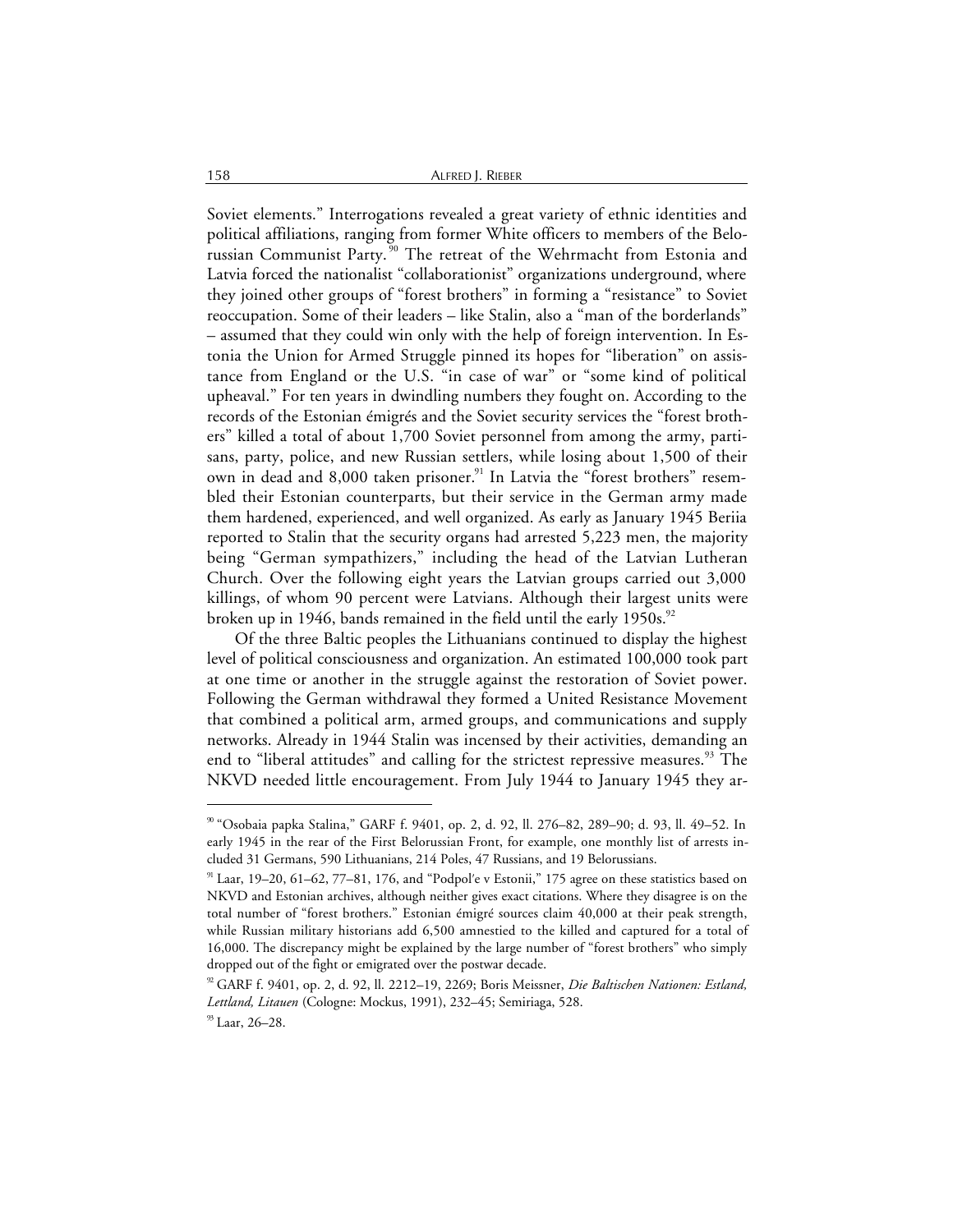rested 20,949 men. Beriia's reports to Stalin increasingly differentiated among the prisoners as if to deny any unified character to the resistance and predetermine punishment according to categories of the Soviet criminal code.<sup>94</sup> Stalin, determined to extirpate the root causes, reverted to his 1940 policy of deportation (the official term was resettlement) of the families of "bandits" to the east and of Poles from Lithuania across the new Polish frontiers.<sup>95</sup>

There was a surprising upsurge of underground activity in Lithuania after the end of World War II. Beriia raised the old bugbear of foreign intervention: although the Lithuanian Liberation Army had been "partially destroyed," he reported, it "is counting on a new war of the USSR against England and the U.S. and is preparing for a rising in the rear of the Red Army" when it was forced once again to retreat from Lithuanian soil. In December 1945 the Lithuanian underground formed a National Council of Lithuania, but in April 1946 the NKVD seized most of its members, who "all came from the Soviet institutions of the Lithuanian SSR."96 Undaunted, the military bands formed their own organization, the Lithuanian Freedom Fighters' Movement, which was able to maintain units of up to 800 men and to create serious difficulties for the resovietization of the republic.<sup>97</sup>

The third phase of the civil war in western Ukraine was fought on a larger scale than anywhere else in the borderlands. In 1944 alone the UPA launched 800 attacks against the Soviet authorities, in one region of Galicia alone killing 1,500 party and Komsomol activists. At the same time the Soviet forces claimed to have destroyed 36 bands of 4,300 Ukrainian nationalists. As it advanced the Red Army sought to mobilize all able-bodied men between 18 and 50 in the region, but thousands slipped through the nets into the underground. The party dispatched over 30,000 workers and 3,500 specially trained agitprop personnel into western Ukraine in an attempt to stabilize the political situation. But it had to admit that the persistence of wartime attitudes complicated their work. By the end of 1944 when western Ukraine was cleared of Germans, the local party membership had barely reached 30 percent of the prewar figure.<sup>98</sup>

 $94$  Beriia's categories included intelligence and counter-intelligence agents of the enemy, their collaborators, participants in nationalist, anti-Soviet Lithuanian or Polish underground, traitors to the fatherland, German henchmen (*stavniki*) and accomplices (*posobniki*), and, beginning in March 1945, bandits. The latter were associated with the Lithuanian Liberation Army, whose raids Beriia enumerated in great detail. GARF f. 9401, op. 2, d. 92, ll. 96, 155–56, 389; d. 96, ll. 5–7.

<sup>95</sup> Ibid., d. 97, ll. 273–74, 332.

<sup>96</sup> Ibid., d. 96, ll. 306, 310–14; d. 102, ll. 290–91.

 $\%$  Ibid., d. 102, ll. 47–48, 291, 308. By the early 1950s the NKVD had penetrated and rendered useless underground links with foreign intelligence. Laar, 26–28.

<sup>98</sup> Galina Georgievna Morekhina, *Partiinoe stroitel*′*stvo v period Velikoi Otechestvennoi Voiny Sovetskogo Soiuza, 1941–1945 gg.* (Moscow: Izdatel′stvo politicheskoi literatury, 1986), 121–23, 133.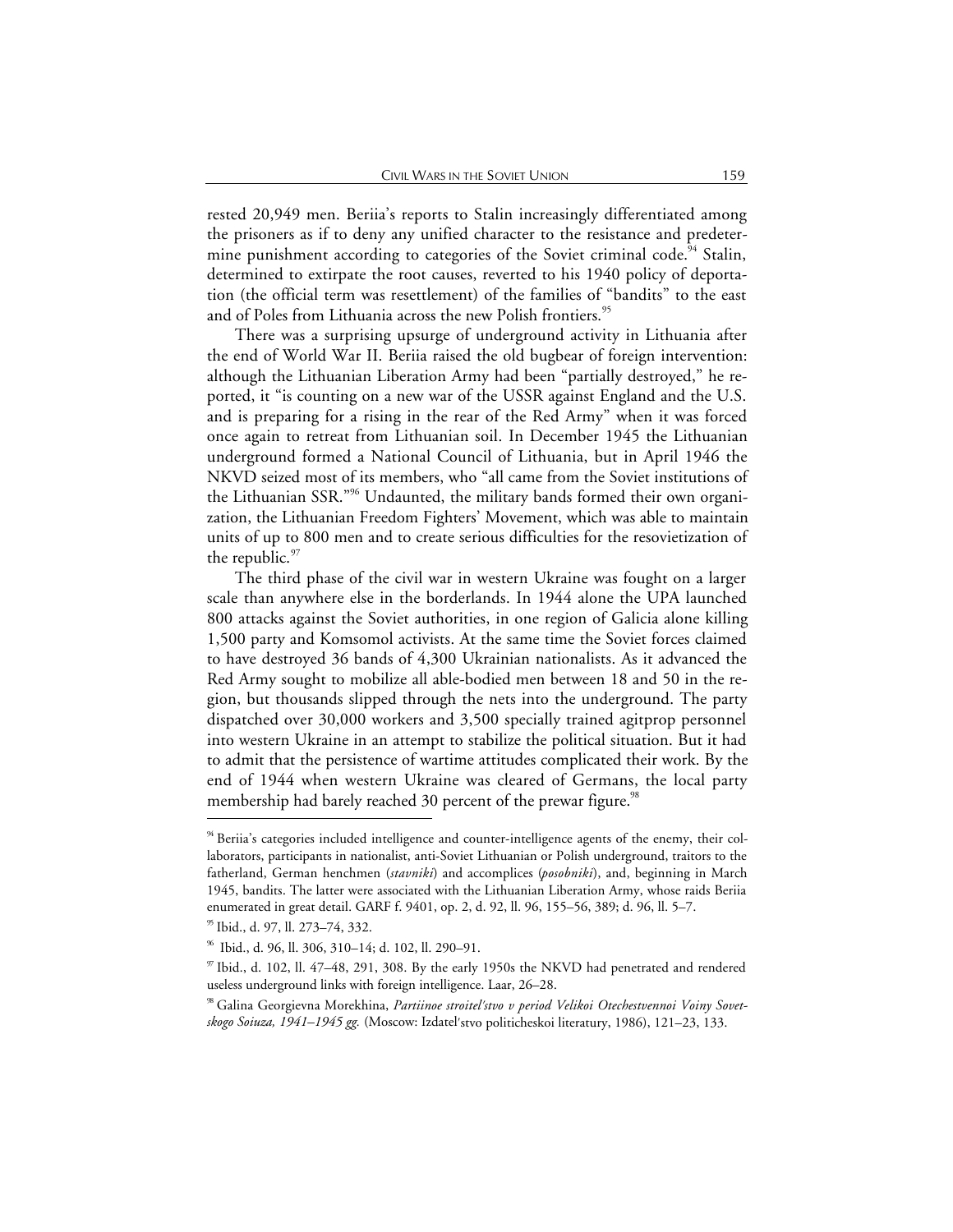Reoccupation of Ukraine by the Red Army intensified the fighting as the UPA multiplied its attacks in all directions – against the newly arrived Soviet authorities, Polish civilians, and the NKVD. Beriia punctiliously tallied the score in his fortnightly reports to Stalin. In the first year of the liberation stage from February 1944 to February 1945 the NKVD killed 73,333 "bandits" and took 73,966 prisoners; in addition 53,383 "bandits" and military objectors had voluntarily surrendered.<sup>99</sup> As the war drew to a close, fighting shifted almost exclusively to western Ukraine. There insurgent activity flared briefly then steadily diminished. The losses on the Soviet side were increasingly civilians – presidents of rural soviets, teachers, self-defense units. By June 1945 casualties had sharply declined, but the number of operations remained steady at about 700, suggesting that the large bands had been broken up.<sup>100</sup> Even so, in January 1946 the Soviet authorities still felt it necessary to deploy 20,000 NKVD troops, 10,000 supply troops, and  $26,000$  militia against the insurgents.<sup>101</sup>

Stalin's war against the nationalities on the southern borderlands reached its peak with the deportation of the Crimean Tatars, but its momentum continued with a different justification. Tens of thousands of Crimean Tatars preferred to retreat with the Germans than to remain under Soviet power. But small bands kept operating in the rear of the advancing Red army. Once again the Soviet authorities reacted at cross-purposes. The local party cadres sought to improve relations with the remaining population while the NKVD hatched other plans. In his most ambitious operation Beriia got approval of the GOKO to carry out the deportation of 180,000 Crimean Tatars as "traitors to the motherland."<sup>102</sup>

Where even Beriia could not cook up a case of conspiracy, he took a different line in justifying forced resettlements. Toward the end of the war he played on Stalin's fear of interethnic conflict in Georgia and of Pan-Turkic agitation and Turkish influence in the frontier zones in order to propose a virtual ethnic cleansing of the Transcaucasian border districts. First it was the turn of 16,700 households of Turks, Kurds, and Khemshily (Armenian Muslims) from five border districts and several villages of the Adzharian autonomous republic. This was followed by a massive deportation of 90–100,000 Meskhetian Turks (Islamicized Georgian peasants). None of these peoples had been occupied by the Germans or

 <sup>99</sup> GARF f. 9401, op. 2, d. 92, ll. 9–14, 248–53, 275; d. 93, ll. 247–51, 395.

<sup>100</sup> Ibid., d. 96, ll. 13–18; d. 97, 13–16, 346.

<sup>&</sup>lt;sup>101</sup> Ibid., d. 102, ll.101-110, 116-18. The final blow to the insurgent cause was the agreement negotiated by Lazar′ Moiseevich Kaganovich (who had replaced Nikita Sergeevich Khrushchev as first secretary of Ukraine) with Poland and Czechoslovakia for joint action in hunting down the remnants of the UPA. David Marples, *Stalinism in Ukraine in the 1940s* (New York: St. Martin's, 1992), 68.

<sup>102</sup> Bugai, *L. Beriia – I. Stalinu*, 149–53, 159.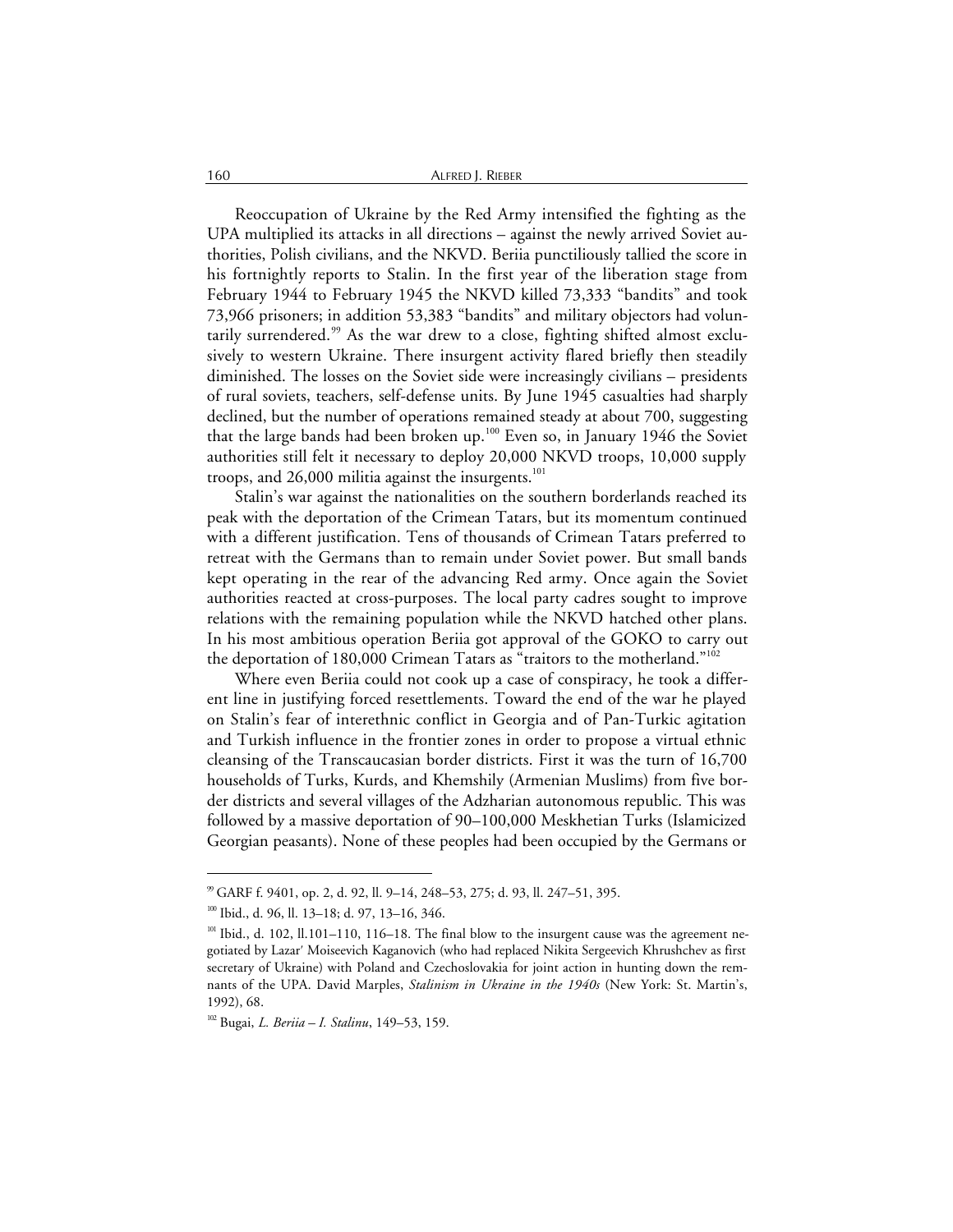showed any signs of "bandit" activity.<sup>103</sup> But the wartime experience had intensified Stalin's fears over the potential defection of Soviet nationalities who shared a common frontier with the same or similar ethnic and religious groups.<sup>104</sup>

#### **Conclusion**

Employing the prism of civil war brings into sharper focus long-term trends in the history of Russia's western borderlands. For one thing, it reveals the persistent tension between the building and dissolution of large multinational states such as the Russian empire and the Soviet Union. By attaching a periphery of ethno-territorial blocs to a Great Russian core, the principality of Moscow and its successors created a defensive glacis, one that also served as a cultural slope and as commercial outlets giving access to the great civilizations of Europe and the Middle and Far East. But the state faced great difficulties in providing an overarching integrative mechanism, whether ideological, social, or political, in order to guarantee the loyalty of its diverse subjects or citizens. External war or internal weakness at the center of power frequently led to rebellion along the periphery, where local elites and even at times substantial elements of the mass of the population maintained cultural and economic ties with their brethren across arbitrary boundaries that were neither natural nor ethno-religious. Yet so long as the center kept its nerve, stood united around a strong leader, and exercised its superior coercive power while the rebellious regions failed to coordinate their actions or gain powerful and disinterested external allies, the dissolution of the state was avoided. Such, in abstract form, were the prevailing circumstances in the great times of trouble from the early 17th century through World War II.

The participants in the civil wars from 1941–47 stood even less of a chance than their predecessors did of overturning the political system or winning independence. They were not united by any ideology except for anticommunism. Their programs were nationalistic but otherwise vague and often authoritarian.

<sup>&</sup>lt;sup>103</sup> Bugai, *Kavkaz*, 211–17. Speculation that their removal signaled how seriously Stalin was contemplating military action at the end of 1944 now appears baseless. Instead, Stalin's "Special File" reveals his concern over reports on Pan-Turkism and Turkish-German relations during the war. GARF f. 9401, op. 2, d. 99, ll. 19–41 (on Pan-Turkism); d. 100, ll. 108–244, 276–469 (translations of German documents on Turkey and Iran during the war); d. 102, ll. 110a–383 (translations of documents on German activities among the Turkic peoples).

<sup>&</sup>lt;sup>104</sup> There were exceptions. For example Stalin was talked out of deporting the Karelo-Finnish people in 1944 by the vigorous intervention of the secretary of the Karelian Republic Party, who argued that "there was no parallel with the Crimean Tatars." But then again, on this occasion Beriia was not involved. S. G. Verigin, "O planakh likvidatsii Karelo-Finskoi SSR v avguste 1944 g." in *Karely, Finny: Problemy etnicheskoi istorii*, ed. Evgenii Ivanovich Klement′ev and Viktor Nikolaevich Birin (Moscow: Institut etnologii i antropologii RAN, 1992), 18–22, 28.